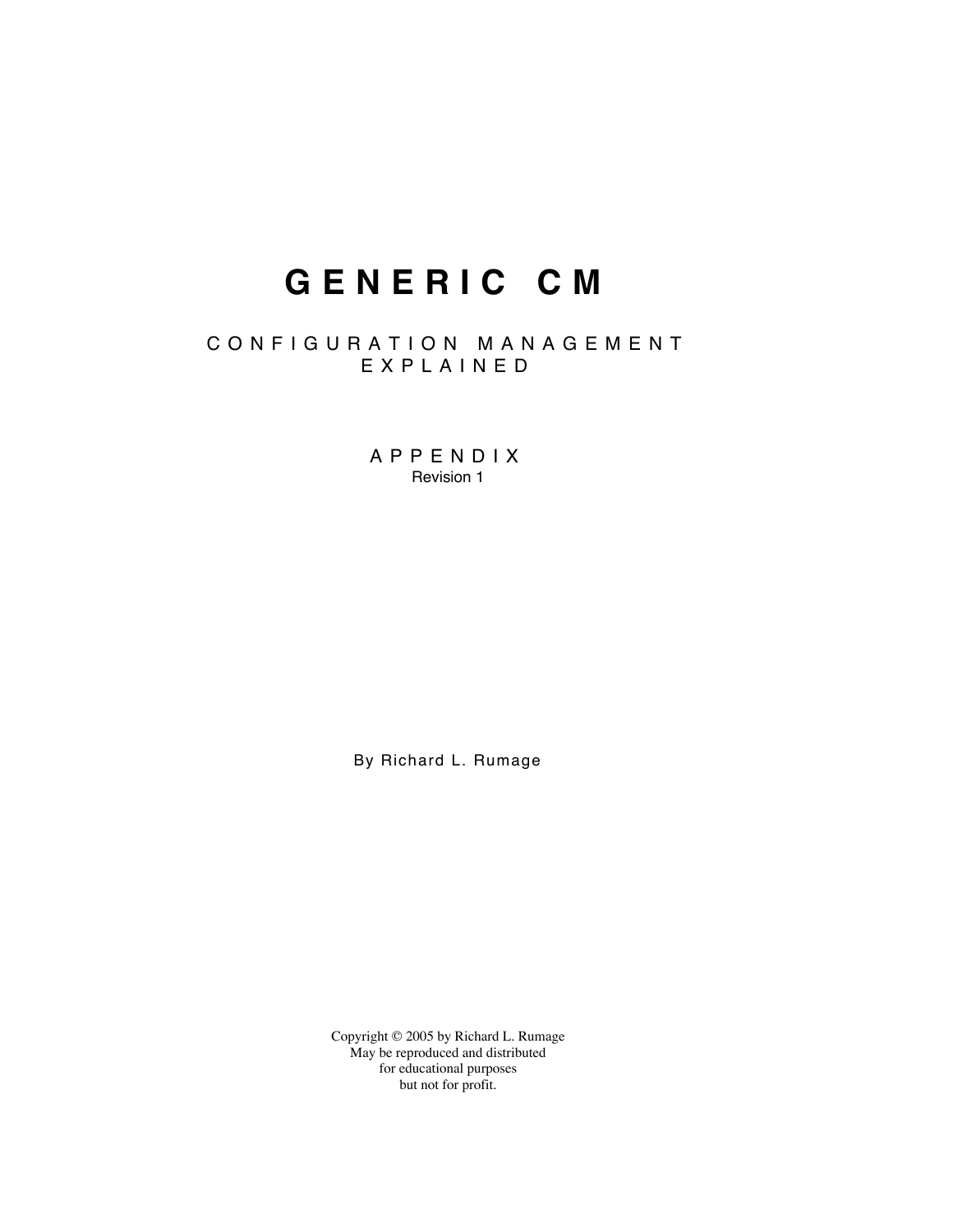## **CONTENTS**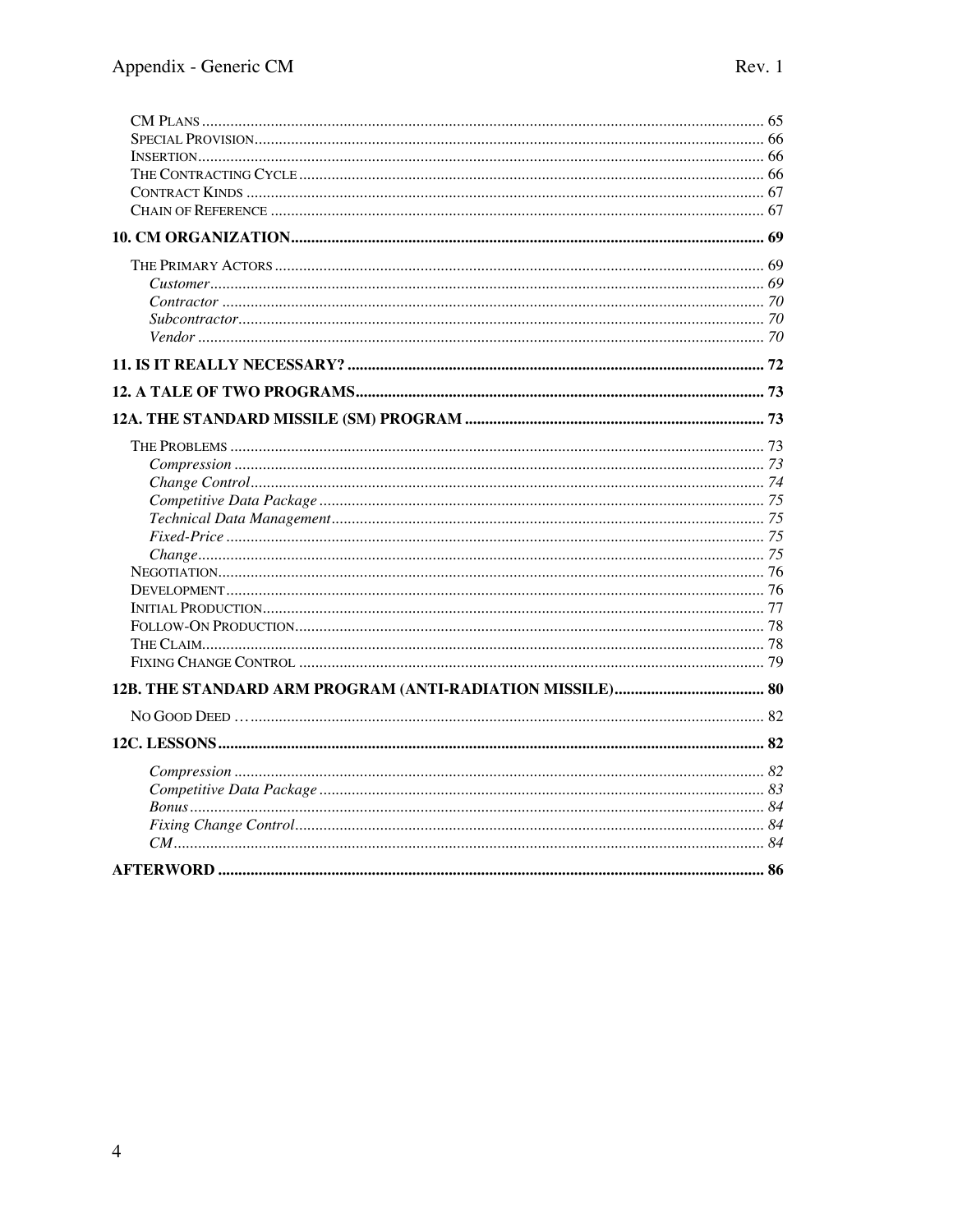## **FIGURES**

## **TABLES**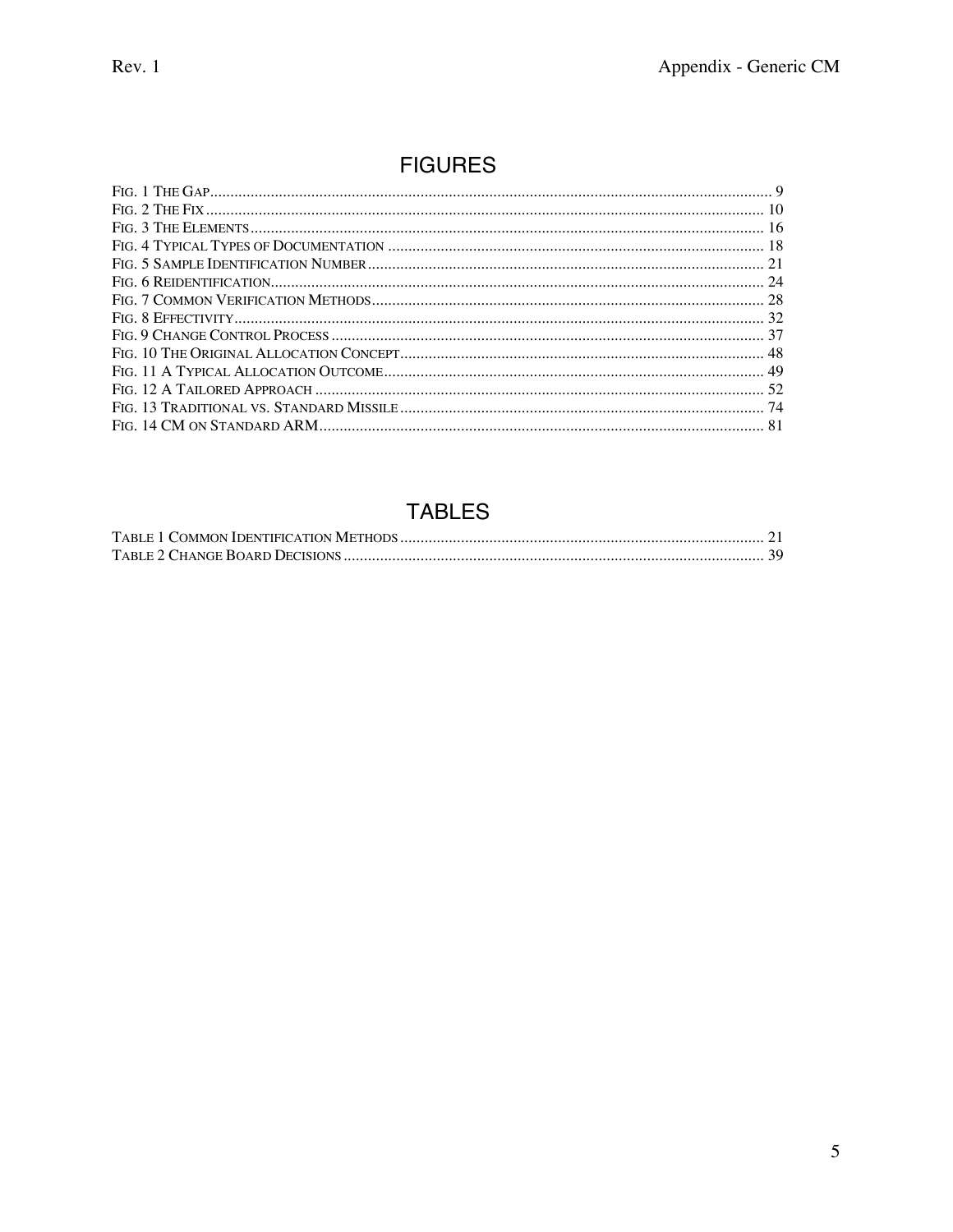## **REVISIONS**

Rev. 1, 6/2/06: Inserts "Competitive Data Package" subtitle on page 75. Adds "Revisions" page and renumbers subsequent pages appropriately. Adjusts Tables of Contents accordingly. Adds "Revision" number to headers. Corrects figure captions. Cleans up Table 1.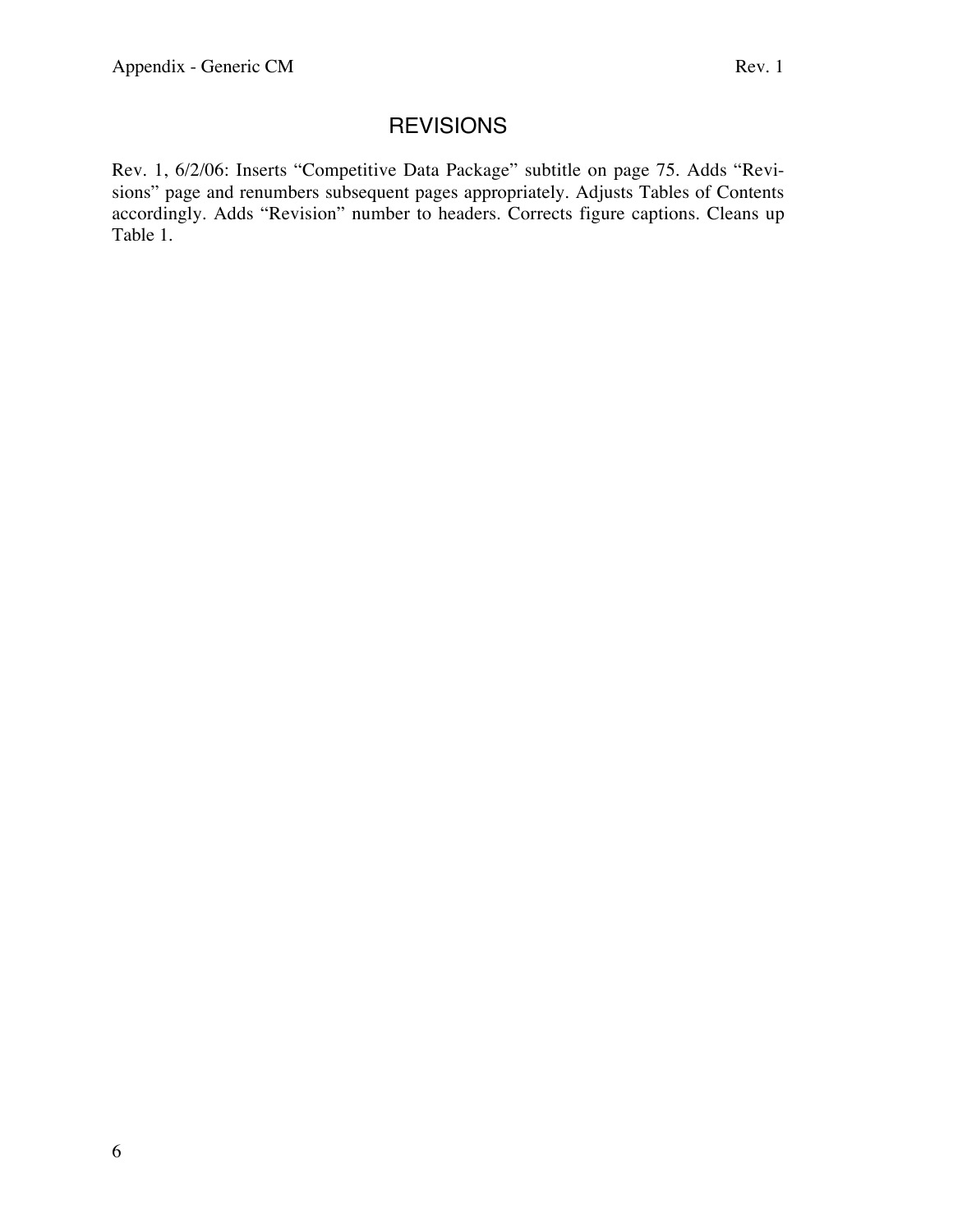## **INTRODUCTION**

This Appendix covers a number of side issues. They are not essential to an understanding of Generic CM. However, they are helpful in explaining why things are the way they are. The following sections parallel the sections of the basic text and usually amplify, clarify, or detail that material.

## **Prerequisite**

CM is bounded on one side by the need for a product and on the other by retirement of the product from service. The upper boundary is the highest level of functional requirement. At the bottom, it's the piece part, material, or process. Given this scope I press, once again, the importance of having or acquiring a reasonable understanding of engineering, manufacturing, procurement, deployment, and their relationships. *The lack of such knowledge is the most common cause of major CM failures.*

## **Experience**

The following details the experience upon which this book is based.

I worked at the Pomona Division of the General Dynamics Corporation for 31 years. In the first 4 years I was exposed to every major department in the Division as a Management Systems Analyst. Then I was asked to move to Engineering Management Systems, which eventually merged with Documentation where I was assigned the task of figuring out this thing called Technical Data Management. Having done so, I was assigned the management of that activity.

When CM came along it seemed to be very much like Technical Data so they asked me to figure that out too. The result was appointment to the position of Configuration and Technical Data Manager where I remained until retirement.

There was considerable inter-action between the Pomona Division and other divisions of General Dynamics as well as other companies. There were other temporary assignments but only two have significance in this context. I directed a division-wide study on Design to Production Transition and another one on the probable impact of the future upon the Division's systems.

The Pomona Division came into being as part of Consolidated Vultee (Convair) to develop and produce a defense against the Japanese kamikaze (suicide) bombers of WW II. Among its accomplishments are the Terrier, Tartar, and Standard Anti-Aircraft Missiles for the Navy; the shoulder-

\_\_\_\_\_\_\_\_\_\_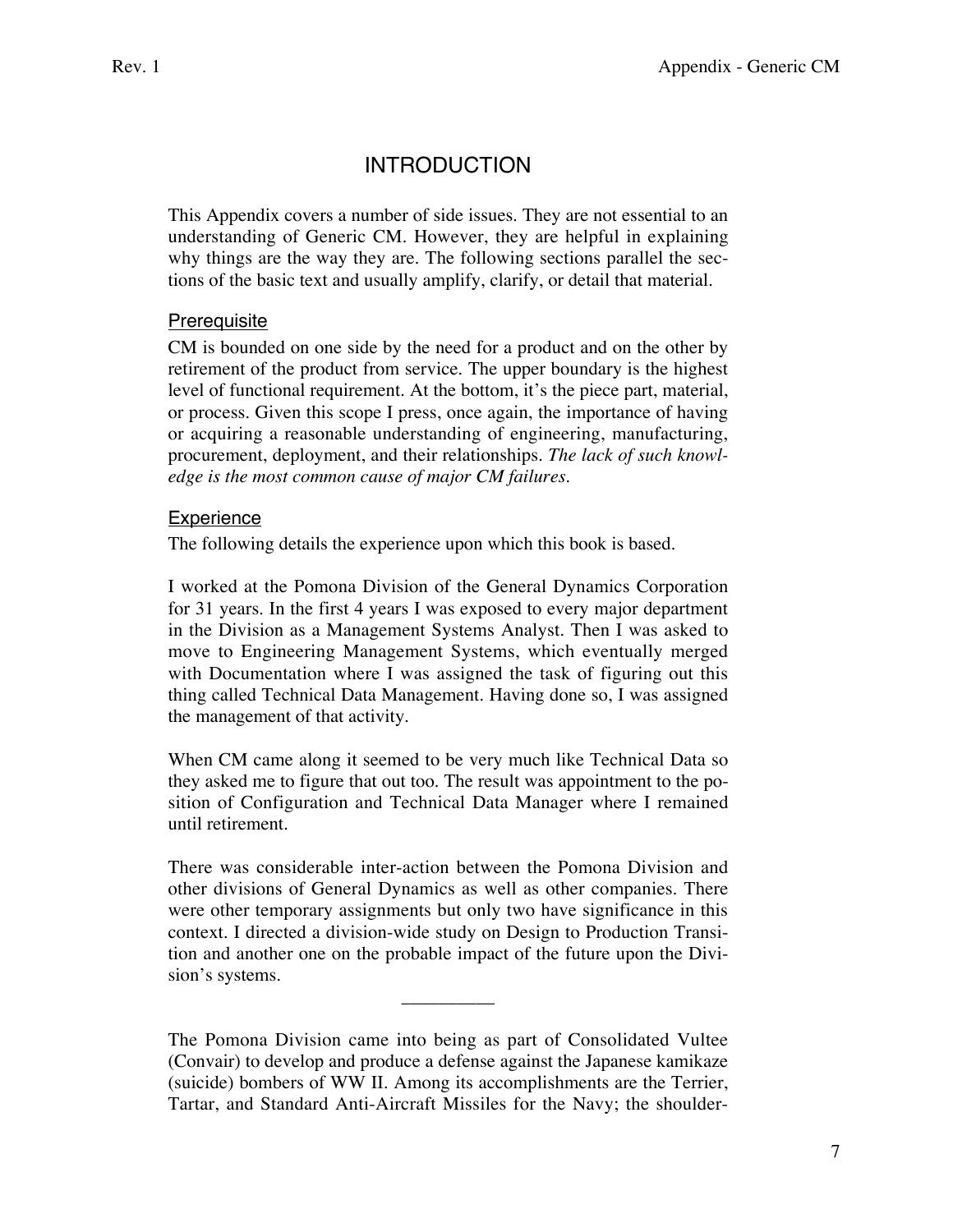As part of the great reshaping of aerospace during the 1990's, General Dynamics sold Pomona's product lines and closed the Division. However, most of the products mentioned above remain actively deployed and are supported by other manufacturers.

\*\*\*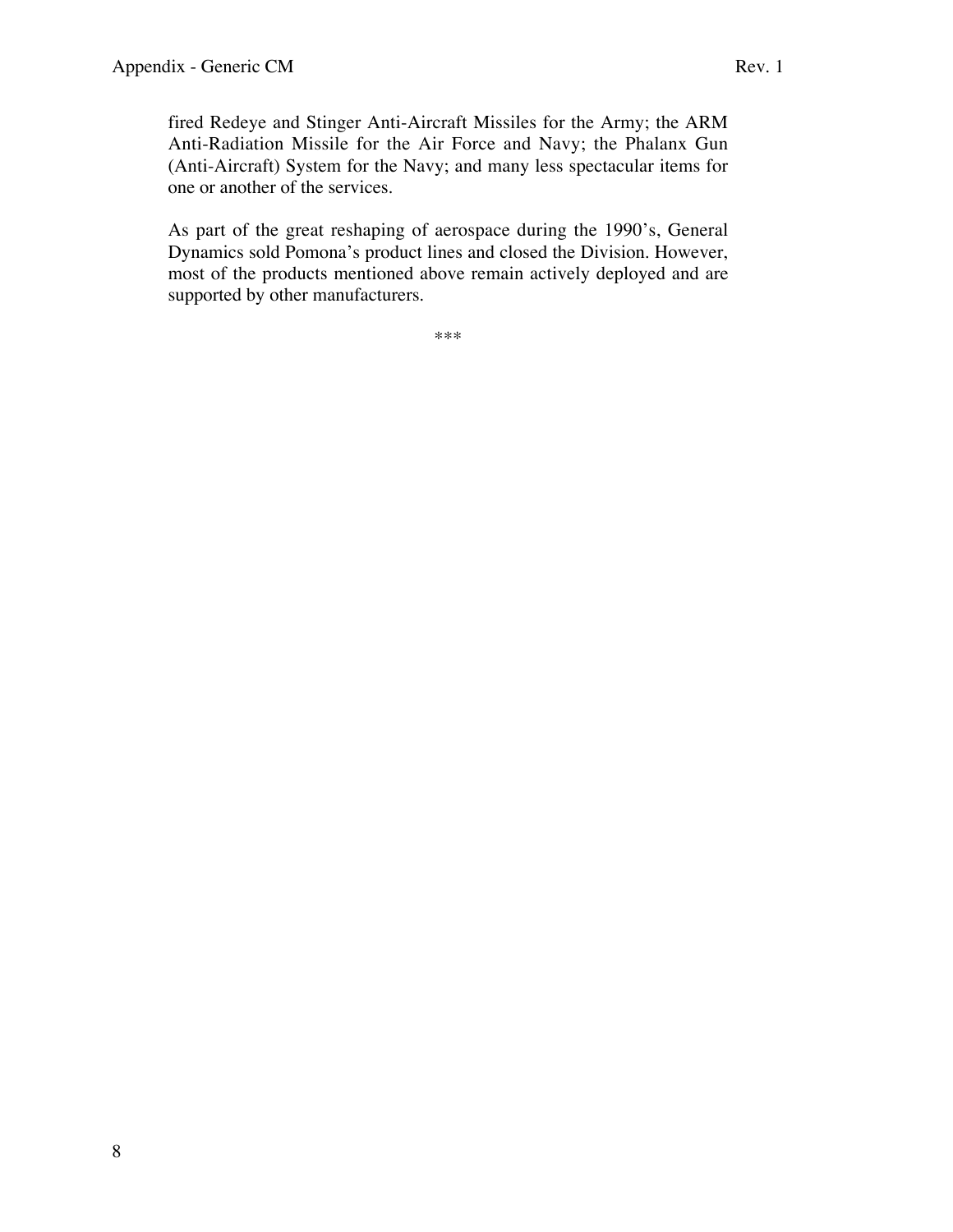## 1. VIEW FROM THE TOP

Configuration Management (or CM as we call it) was conceived in scandal, nourished on contention, and matured in ignorance. Nonetheless, done right, it works.

## Scandal

Of course scandals are always with us but those of the 1950's and 60's were exceptional. They caught the attention of the media and the people. They rattled the Congress, which took deadly aim at the Military. The Brass, threatened with meltdown, was desperate for a solution. The Air Force led the way and discovered a real oddity. Bad products were seldom the result of conventional skullduggery. Instead they were usually caused by misunderstanding, miscommunication, or similar misadventure.

How could anyone start out to develop one weapon and end up with another? Even so, they did! Obviously, instructions were unclear, misunderstood, or someone was doing his own thing. As it turned out all three were at work.

It's important to know that long established documentation, identification, verification, release, and change control practices were in place. They had been developed by industry years before and they had worked well. They still did but something was clearly wrong. Where was the flaw?

Ideas Create Need ↟ WORLD WAR II Need Creates Ideas By and large, prior to World War II, inventors created a device and then tried to convince the defense establishment that it was needed. If agreement was reached, the inventor financed further design, test, and production sometimes at his own expense and sometimes backed by others or a procurement guarantee. World War II convinced everyone that this scheme no longer worked. So a needcreates-ideas approach was adopted. The Department of Defense decided what it needed and then sought a contractor willing and

able to design and produce it's fulfillment. Figure 1 displays the way it was.





The weapon needed was selected from a group of ideas and passed on for design, test, production, and deployment. The practices began at the mid-point of design and continued throughout the life of the product. Changes, adjustments, corrections, etc. were made using *design* as the point of reference. This self-referencing approach allowed the design to drift or be pushed away from the need. The fix is displayed in Figure 2.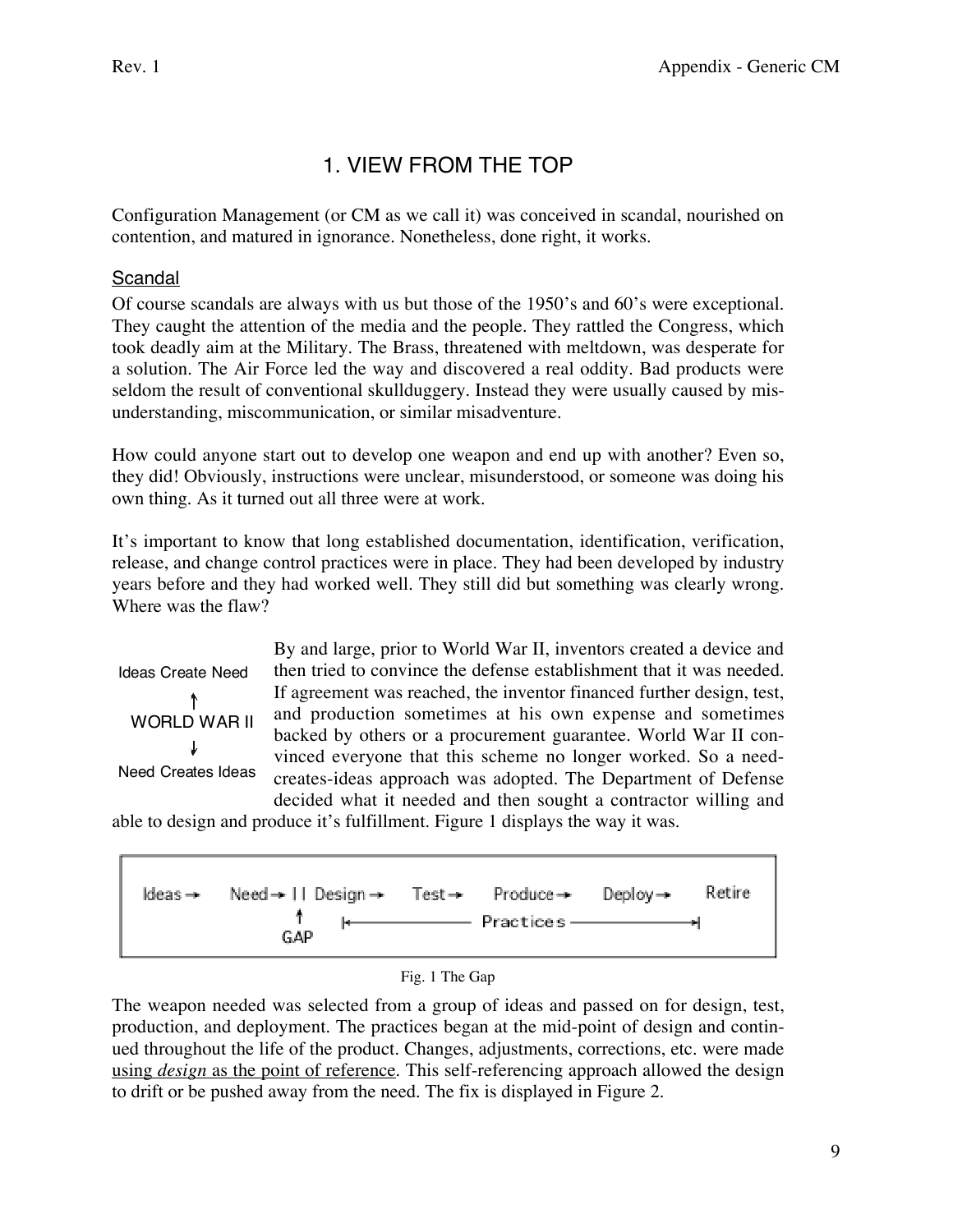```
Need \rightarrow Ideas \rightarrow Design \rightarrow Test \rightarrow Produce \rightarrow Deploy \rightarrow Retire
                       - Practices -
   ------V-----VV
        -----------------
                                                      V
```


The practices start at the end of need. All subsequent changes, adjustments, corrections, etc. are made using *need* as the point of reference. This approach closes the gap and keeps the design aligned with need. To keep the gap closed, several verification points are imposed. At each point, the current work is examined to assure that it is still aligned with need. If it isn't, corrective action is taken or the program is cancelled. They called this approach Configuration Management or CM for short.

Of course there was more to it. There always is. System Engineering was elevated to a dominant position. The whole effort was wrapped in a scheme called Weapon System Management and there was more.

## **Contention**

However, the proverbial "they" had invaded the provincial halls of Engineering and started internecine war. Design engineers maintained that System Engineering couldn't work and would lead to failure. System engineers swore that it worked marvelously well by keeping the designers in line. Both were ingenious in proving their contentions in practice. It was awkward and it took years to reach an uneasy accommodation.

Simply put the System Engineering task is to translate the need defined by strategists and tacticians into engineering terms suitable as (1) requirements to be met by detail design engineers, and (2) a frame of reference for determining that the design is aligned with need at various points throughout the program. It's a delicate task. Specifying too much hamstrings the detail designers and increases costs. Specifying too little fails as a point of reference and enables design drift. To add spice to the mix, millions of dollars are usually at risk.

To aid this task, the Military spawned dozens of requirements for specifications and wrapped them in complex procedures. It took a specialist to decipher them and all but an Act of Congress to change them. Of course, they were resented and the contention was vociferous.

The second affront was Weapon System Management. It was created to define an orderly, phased process beginning with the strategic and tactical studies that define need and ending when the product was retired from service. Generally, this period lasts 5-15 years or more during which people and conditions change. So another load of procedures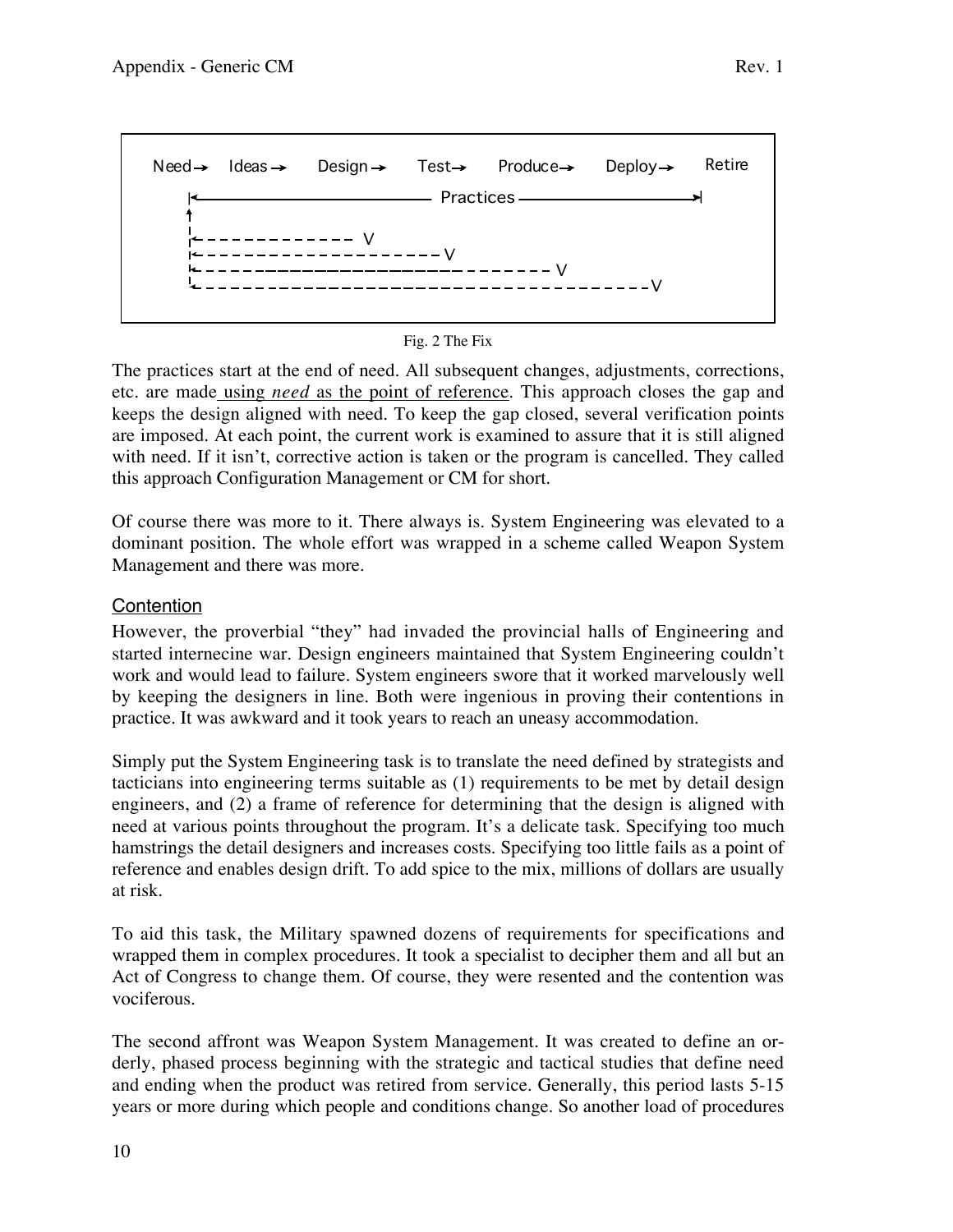was developed to cover most contingencies. To be fair, many of them were adequate and helpful when used properly. But some folks prefer contention to compliance so contend they did.

These conditions were further complicated by the implementation of Program Management and Fixed-Price Contracting.

Generally, defense contractors were organized by department; one for procurement, another for engineering, another for manufacturing, and so on. When more than one product was in work, coordinators, expediters, and project managers were assigned to specific products. Their job was to shepherd their products through the various departments to completion on time and within budget. As the number of products and degree of complexity increased, their job became all but impossible. The Military cure was Program Management. In this scheme, a Program Manager was made fully responsible for a product. He was given rank equal to that of the department heads plus control of the budget. His real power often exceeded that of a General Manager. In too many cases department heads and program managers mounted an offensive against each other. After all, careers were at stake! It was contentious and a number of years passed before an uneasy truce was achieved.

Cost-plus was a primary form of financing during WW II. Keeping it simple, cost-plus meant spend what you must to get the job done but your profit is limited. Fixed-price means that a specified amount of work must be done for a predetermined price including both cost and profit. The objective is to save tax dollars. Most likely it does. However, its impact on organizations was to shrink the money supply. Competition for funding became intense.

Then, as if all that was not enough, the computer revolution arrived. In the beginning it was used more often to demonstrate its wonders than to enhance the thing computerized. If something could be done, it was done, regardless of good sense. Systems blossomed. Applications flourished. New organizations burgeoned. And, they contended.

## **Ignorance**

Ignorance isn't stupidity. Let's not cross those wires. It's a state of not knowing; an often ignored condition common in humans. The defense establishment is not immune.

CM must operate across an enormous spectrum of activity extending from product need to product obsolescence. The WW II Generation of managers rose through the ranks over many years. They learned the detailed activities of their departments intimately and came to understand the spectrum in which they lived. Unfortunately, as CM came into being, the WW II Generation was retiring. A new generation was taking its place.

Many of the New Generation came to power as college graduates in business and financial management imbued with "maximizing the bottom line". There was a notion at the time that "if he can manage one thing he can manage anything". So they gained manage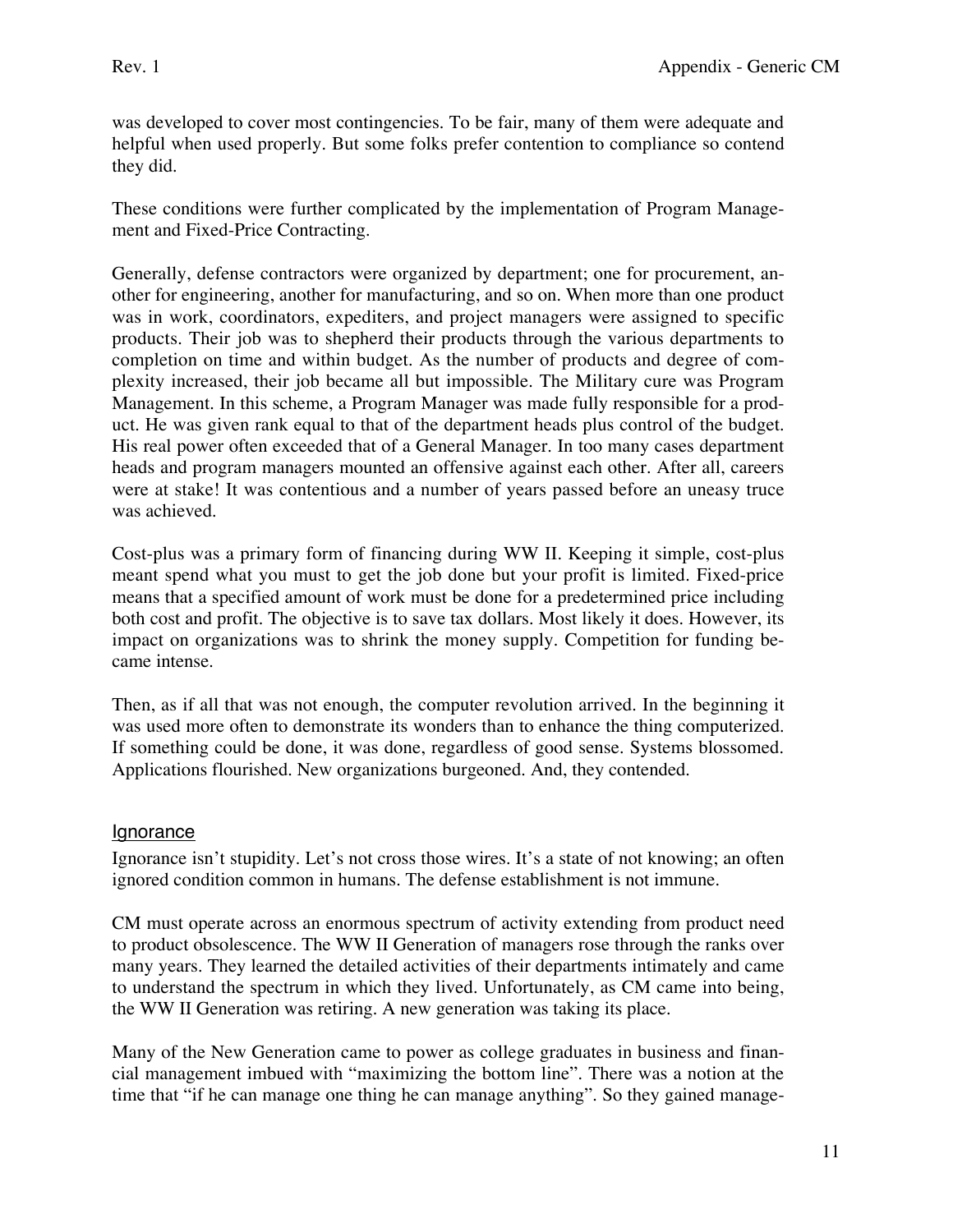ment positions early in their careers without knowing the detailed activities of their departments. Of course, many of them had been exposed to the industrial spectrum in school but few of them had hands-on experience with it. They tended to view the details of plant operation as the responsibility of someone else. As a result, they were often unaware of the widespread consequences of their decisions.

Product plus Profit WORLD WAR II ¥ Profit from Product

The focus of the WW II Generation was the product. Of course, a profit had to be made but it did not dominate every waking moment. Ultimately, the focus of the New Generation was profit. Of course, there had to be a product but profit was the dominant force. Although this distinction may appear to be an insignificant subtlety, it is not! When profit overwhelms product, the ambiance of the plant changes! There are significant consequences not the least of which is corner cutting.

Specialists have a similar problem. Most people in the defense establishment are accomplished specialists of one kind or another. Generally, they are fascinated with their specialty and tend to be parochial. Even so, the WW II Generation Specialists had at least a passing appreciation of the industrial spectrum in which they operated. The New Generation Specialists did not. Things like CM or industrial spectrums were simply too intangible, even too ethereal, to warrant serious attention. However, successful CM is dependent upon their willing cooperation.

\_\_\_\_\_\_\_\_\_\_\_\_\_\_\_\_\_\_\_\_\_\_\_\_\_\_\_\_\_\_\_

Of course all of these conditions didn't occur at once. However, they appeared, one hard upon the heels of another, and lasted until many of them co-existed. It is important to note *and to remember* that the people involved were not bad people. Each one came at these problems from his perspective and acted according to his perception. However, their perspectives were limited and the problems were vast. Limited perspective continues to be the most common obstacle to understanding CM.

The resulting turbulence engulfed CM. From time to time it became the prisoner of warring engineers, competing empires, shrinking budgets, or careerist power plays. Its development was warped, stunted in some cases and overblown in others. Ultimately, it survived only because of the intransigent demands of the Military Brass. Design drift had to go! Real need had to be met!

\*\*\*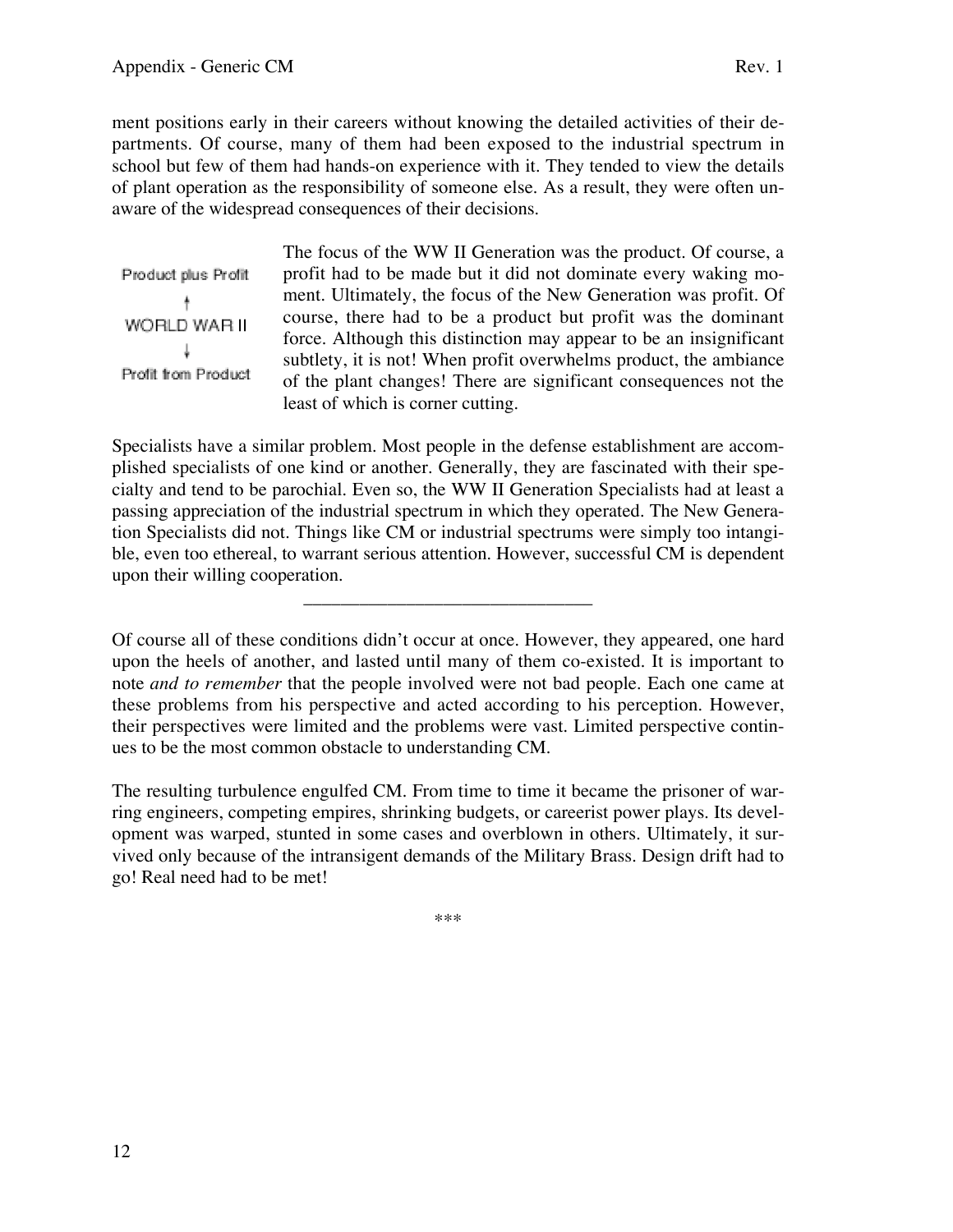$\overline{a}$ 

## 2. WHAT IS IT?

Give or take a tweak, the following definition of CM has appeared in many places for many years.

A discipline applying technical and administrative direction and surveillance to (1) identify and document the functional and physical characteristics of a configuration item, (2) control changes to those characteristics, and  $(3)$  record and report change processing and implementation.<sup>1</sup>

A more modern version follows.

A process that establishes and maintains consistency of a product's attributes with its requirements and product configuration information throughout the product's life cycle, <sup>2</sup>

Neither definition is really satisfactory. If the user has the knowledge necessary to understand them he doesn't need them. On the other hand, if the user lacks that knowledge they are of little help.

CM is difficult to define because it borrows from many preexisting fields and applies the borrowings purposefully across an enormous spectrum of activity. The most common definitions focus on Documentation and Change Control because they are tangible and most people are already aware of them. In fact, the association is so close that many people come to believe that CM is just another name for Documentation or Change Control.

Another approach to definition is based on a simple question. What's different? What do we do now that we didn't do before CM was established?

We had documentation, identification, verification, release, and change control before CM was ever heard of. They were loosely collected under the rubric of Documentation. We have them now under the rubric of CM and we use them to define, direct, control, and record. So what is really different?

Before CM they were used to stay in line with the design. After CM, they are used to stay in line with the need. Thus, ---

<sup>&</sup>lt;sup>1</sup> Army AR 70-37, Navy NAVMATINST 4130.1A, Marine Corps MCO 4130.1A, Air Force AFR 65-3, Defense Supply Agency DSAR 8250.4, National Security Agency NSA/CSS 80-14, Defense Communications Agency DCAC 100-50-2, and Defense Nuclear Agency DNA INST 5010.18; issued 1 July 1974 by the Joint DOD Services/Agency.

 $2$  EIA-649-A, 2004, by the Government Electronics and Information Technology Association.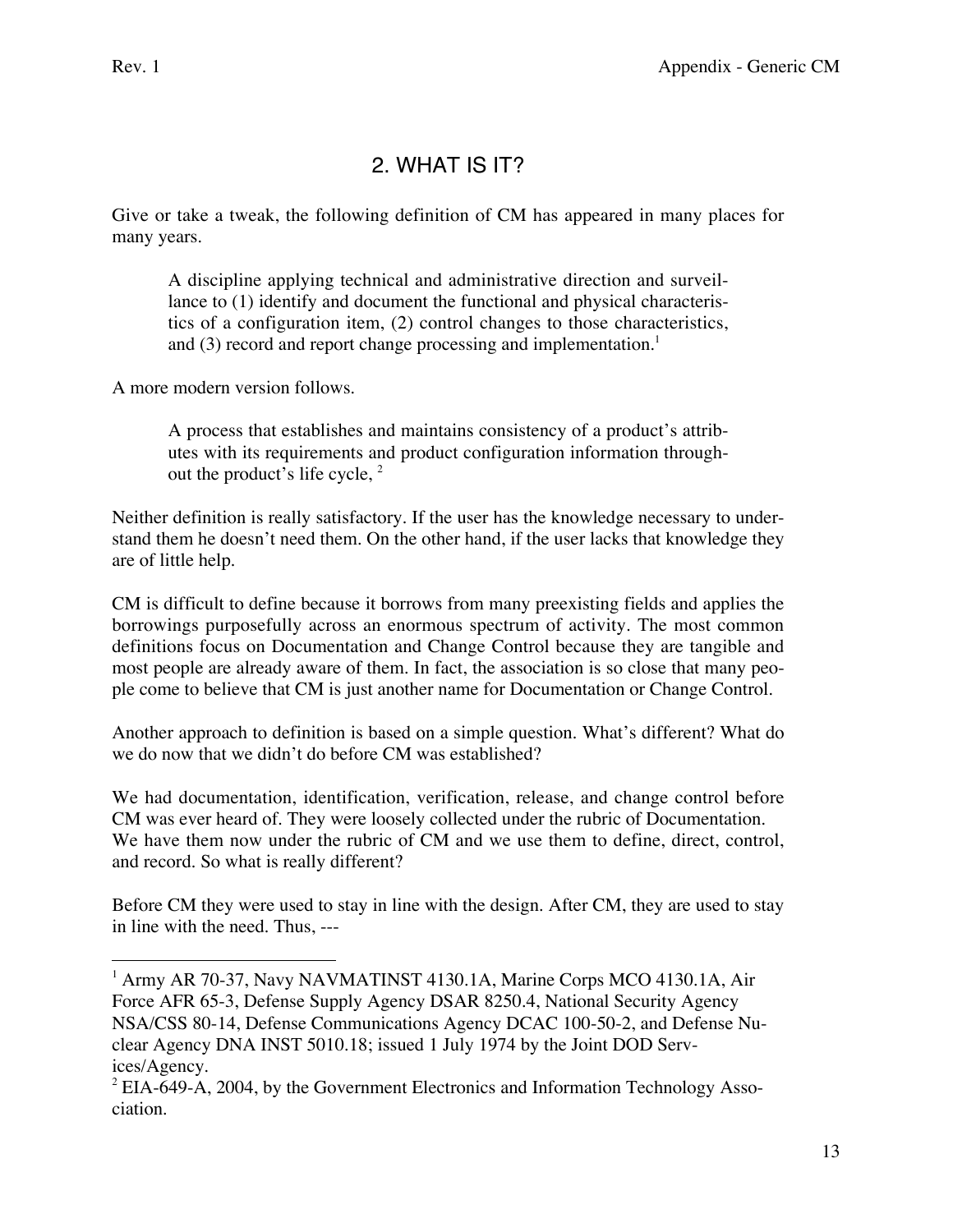CM is a discipline that keeps an evolving product aligned with the need for it.

Most people can readily understand that definition. If not it can be explained quickly and simply. (See: Section 2, Basic Text).

\_\_\_\_\_\_\_\_\_\_

Originally, CM was presented in three parts (a fourth was added later), which are often included in definitions. They are academic in style, jargonistic in language, dependent on prior knowledge, and hard to understand. However, they should be acknowledged and correlated with appropriate parts of this book.

Configuration Identification: The Documentation of product characteristics or the process of developing such documentation. Correlates with: Documentation, Identification, and Verification.

Configuration Control: Evaluation, coordination, approval, or disapproval of changes, deviations, and waivers of product characteristics. Correlates with: Change Control and Verification.

Configuration Status Accounting: Appropriate records of the Configuration Identification, the status of proposed changes, deviations, or waivers, and their implementation. Correlates with: Release and Change Control.

Configuration Audit: Verification of compliance with the Configuration Identification. Correlates with: Verification.

It would not be surprising to see a new definition before long; something like the following:

\_\_\_\_\_\_\_\_\_\_

Configuration Management is the collective name for the following practices: Documentation, Identification, Verification, Release, and Change Control.

Note that alignment has disappeared. The argument for omission is that, by now, everyone knows that alignment is necessary so there is no longer any reason to emphasize that fact. In common usage the term "CM" is a collective name for the listed practices. It is better to conform to current usage than it is to press an esoteric approach that we don't need.

Regrettably, this was the state of things in the 60's and 70's when CM was born. We used all of the practices and we knew that alignment was necessary but, too often, it did not happen! Why not?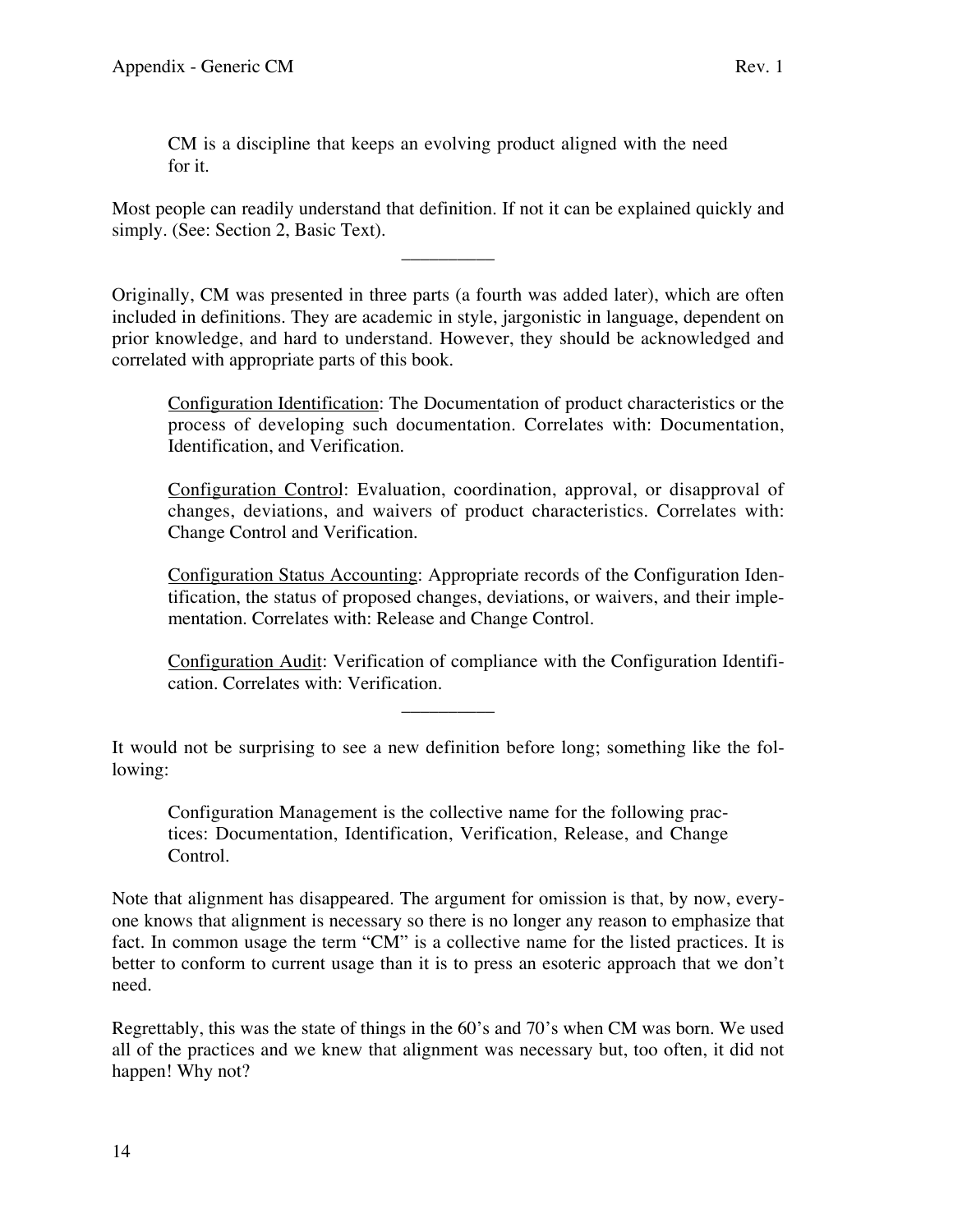Until the cause is identified, understood, and eliminated it is imprudent at best and absurd at worst to discard the safeguards established with such difficulty.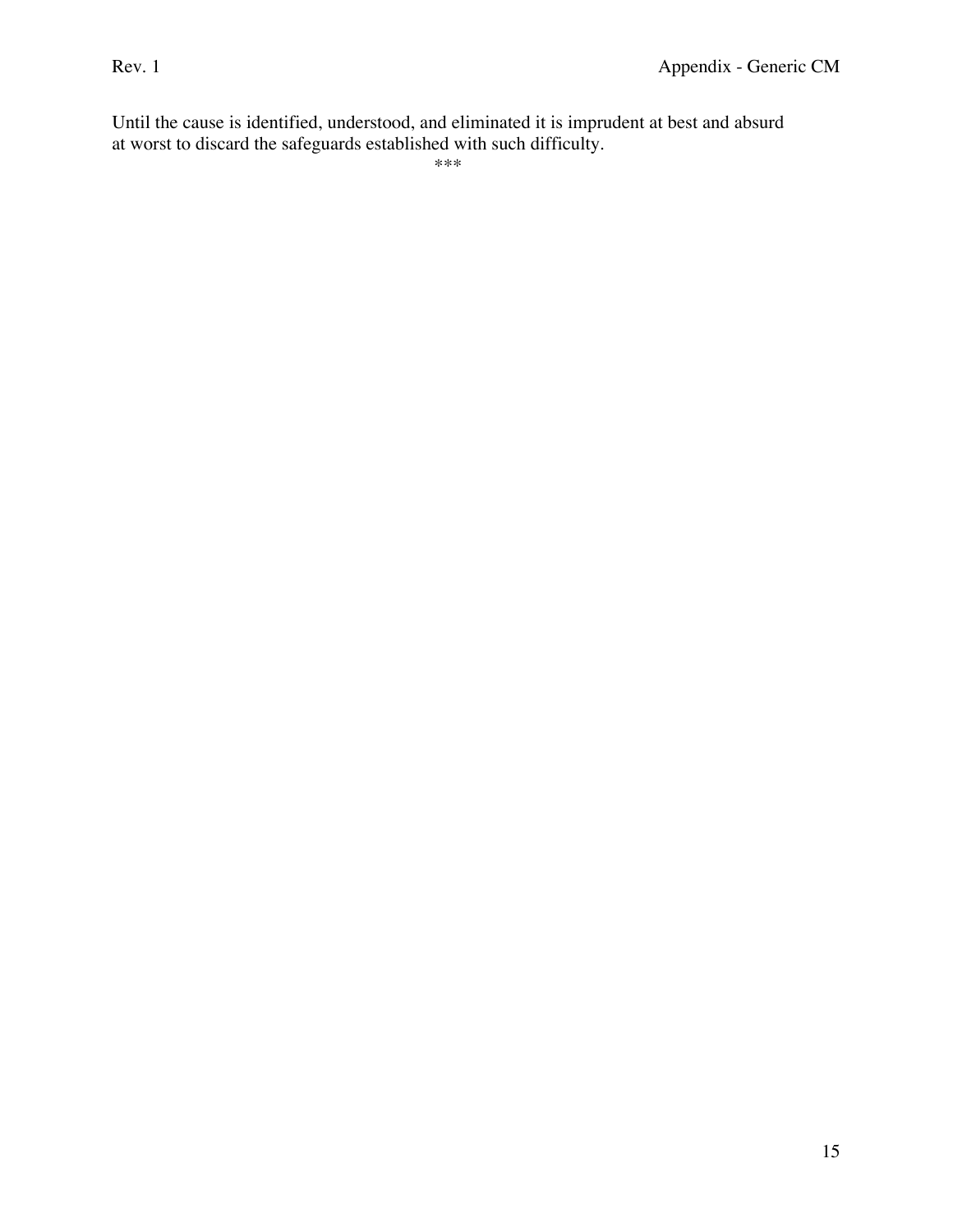## 3. THE DISCIPLINE

Locate applicable engineering requirements. Document the work. Identify the work. Release the documents. Change Control the documents Verify compliance with the requirements. Perform work in accord with those requirements.

Fig. 3 The Elements

The elements of CM have different names in different places but the point is not what they're called but what they do. Each one has its own standards and purposes. They were well established by commercial industry years before the advent of CM because they are necessary for the success of any sizeable industrial project. They were adopted by the military for its industrial projects for the same reason. When the Air Force created CM in the '60s and '70s, it relied on these existing practices for the same reason. Over time, they have become so closely associated with CM that many regard them as "CM Practices". The term implies ownership however CM does not own them! It borrowed them and it shares them with many other activities.

One can go on at great length about each one of them. But it is best to start with simple straightforward definitions based on what they do.

- Requirements specify what has to be accomplished.
- Work accomplishes the things specified.
- Documentation communicates to people and/or machines now or in the future.
- Identification (numbering) distinguishes *precisely* between one thing and another,
- Verification proves that a documented design meets its requirements.
- Release, records verified items and makes them available for use.
- Change Control maintains the integrity of released items.

Although these practices, individually and collectively, are not CM they are essential to its successful operation.

## Requirements

The concept of requirements befuddles some people although it's really not that complicated. A requirement is neither more nor less than the statement of something that must be done. There are many kinds of requirements: Engineering, Manufacturing, Procure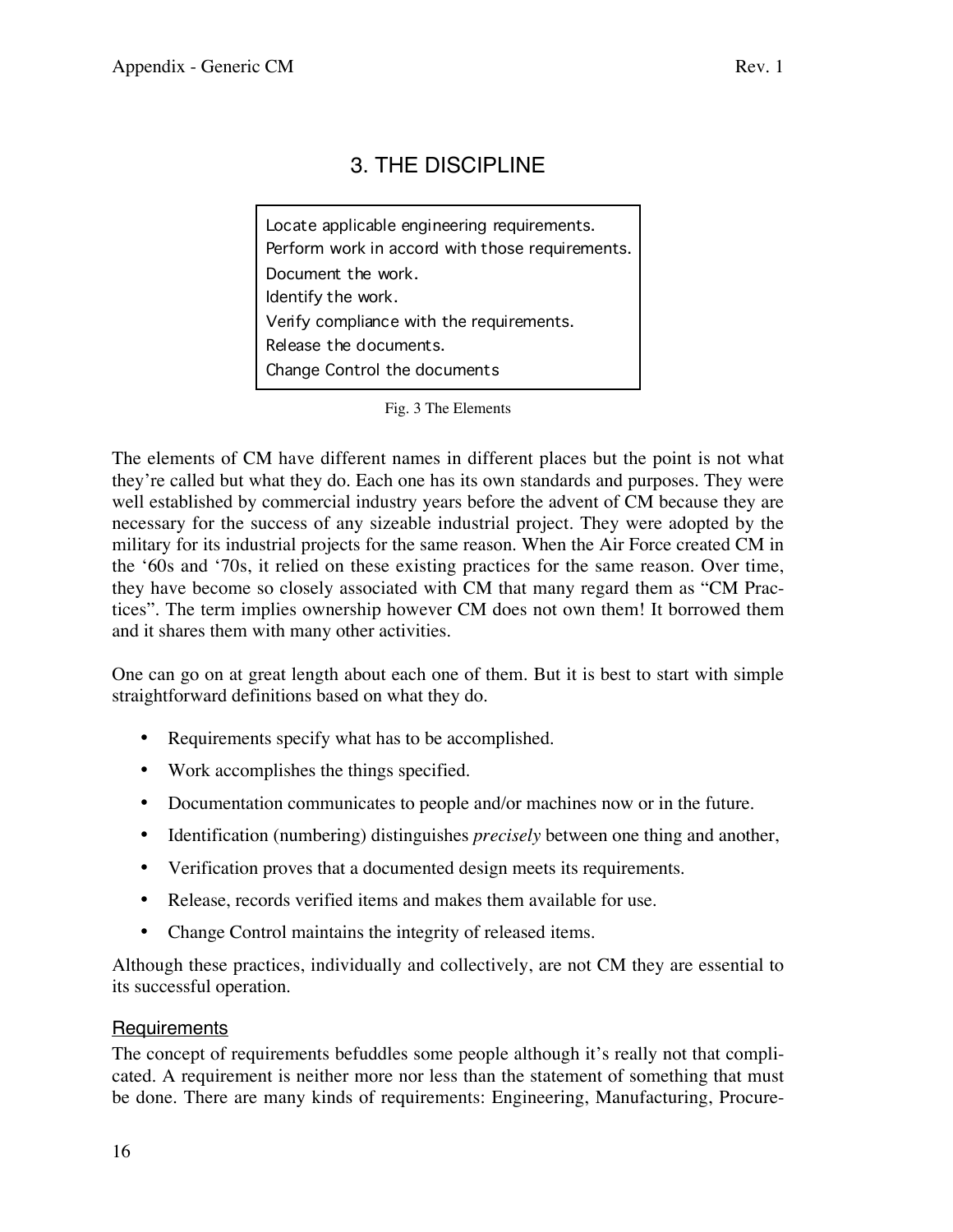ment, Customer, Contractor, Financial, Schedule, and more. The number and variety may be the source of confusion. Most of them of them have some administrative impact upon CM and that fact may cause the confusion.

The requirements for which CM was created are the Engineering Requirements for a product. The initial set is derived from the work of strategists and tacticians. They are usually documented in a System Specification. All subsequent Engineering Requirements are derived from the initial set and become more detailed as the program proceeds. Ultimately they become the details in Engineering Drawings from which the product can be manufactured.

## **Work**

There are many kinds of work but the work that CM is concerned with is that which is necessary to fulfill the requirements.

## **Documentation**

The purpose of documentation is to communicate information to people or to machines, near or far, now or in the future. The form it takes should be the one that best communicates information to the intended user. Usually it will be text, a list, graphics, a combination, or computer code. The medium used should be accessible, legible, reproducible, and durable. Common mediums include paper, vellum, glass, computer tape, disk, and chip among others.

Documentation has been around since the pyramids. It evolved over time to include formats, conventions, customs, and traditions thought to improve communication. Each currently used method has a vociferous constituency devoted to it along with clamorous critics intent on changing it. And, they fight – until an agreement is forged – whereupon they fight about the meaning of the agreement.

Even after the most meticulous efforts to be clear, accurate, and adequate some user somewhere will misinterpret and worse have a logical reason for doing so. No, computers won't solve it. They do eliminate some problems as they create others. The reason for the hullabaloo is not arrowheads or paragraph headings. It's the human problem of clear communication; a puzzle of perspective and perception not easily solved.

The kinds of documentation are almost limitless. Figure 4 displays the types most often produced during each Phase of a program.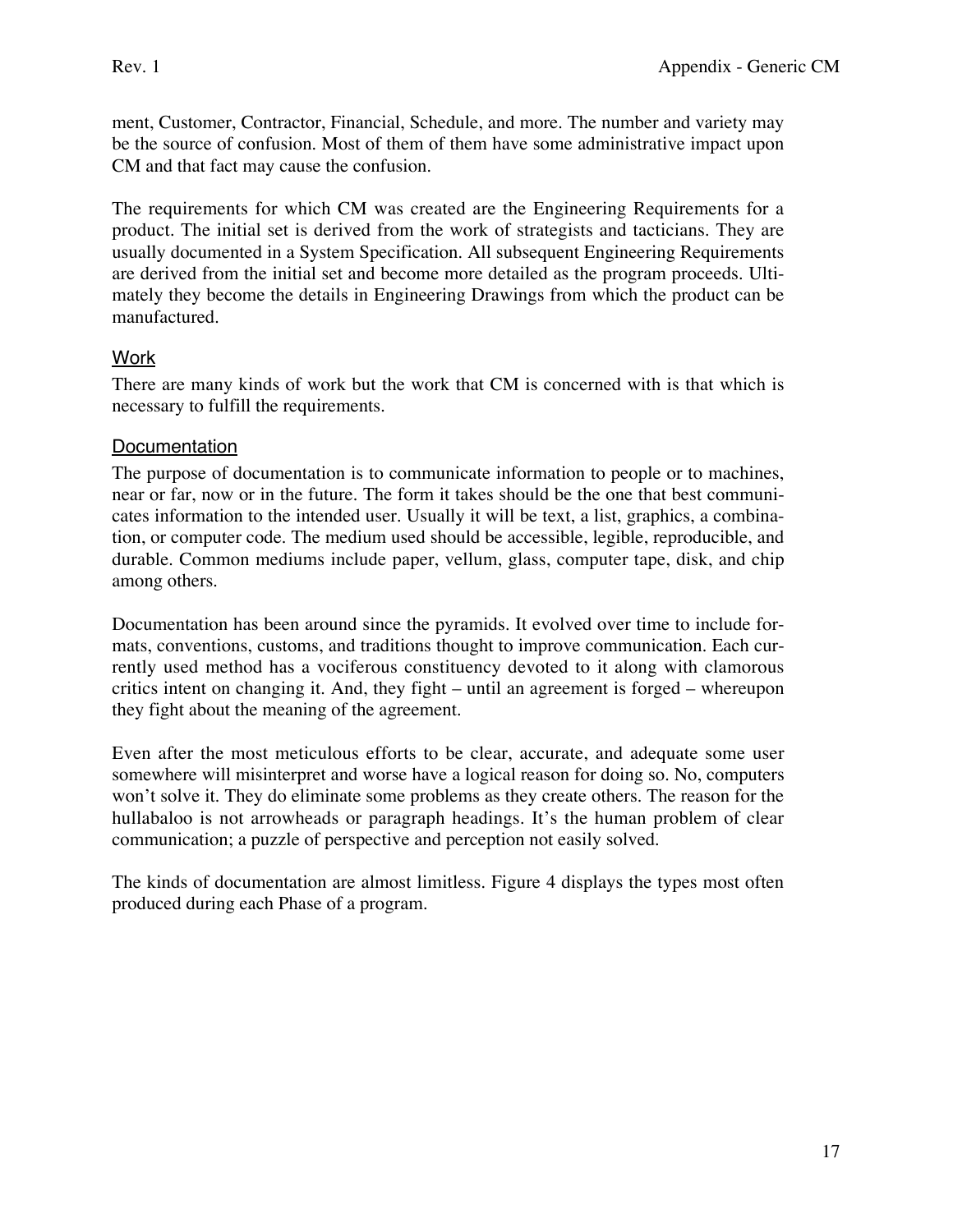

Fig. 4 Typical Types of Documentation

Generally, it is wise to follow the customs and traditions prevalent in the industry involved unless there is a *compelling* reason to do otherwise. Change in this field comes slowly and at significant cost.

The information to be conveyed is the province of various kinds of engineers and technical specialists. Form and format is the job of draftsmen, checkers, technical writers, editors, and now-a-days computer programmers.

## Technical Data Management (TDM)

When CM borrowed Documentation as a tool it accepted the rubrics of Technical Data Management (TDM).

Technical data became a discipline because contractors raised unmitigated hell about two things. First, too much very expensive and often useless data was being ordered. Second, the Military was acquiring and compromising contractor proprietary data that it had no right to. Investigations revealed enough truth in the charges to require significant changes. The interesting and complicated subject of proprietary data is best left for another time and place. It is primarily a legal problem. The kind and amount of data ordered is another matter.

The Military adopted a Form (DD 1423, Contract Data Requirements List) upon which all data ordered was to be listed and priced. The Form was made part of the contract. If data wasn't listed on the form, the contractor didn't have to produce it. These changes required people to manage and enforce them and TDM was born. To "simplify" matters, TDM prepared Data Item Description sheets specifying content and format requirements for each kind of data ordered. These sheets soon became the acceptance criteria for data being delivered and a whole new order of complexity blossomed.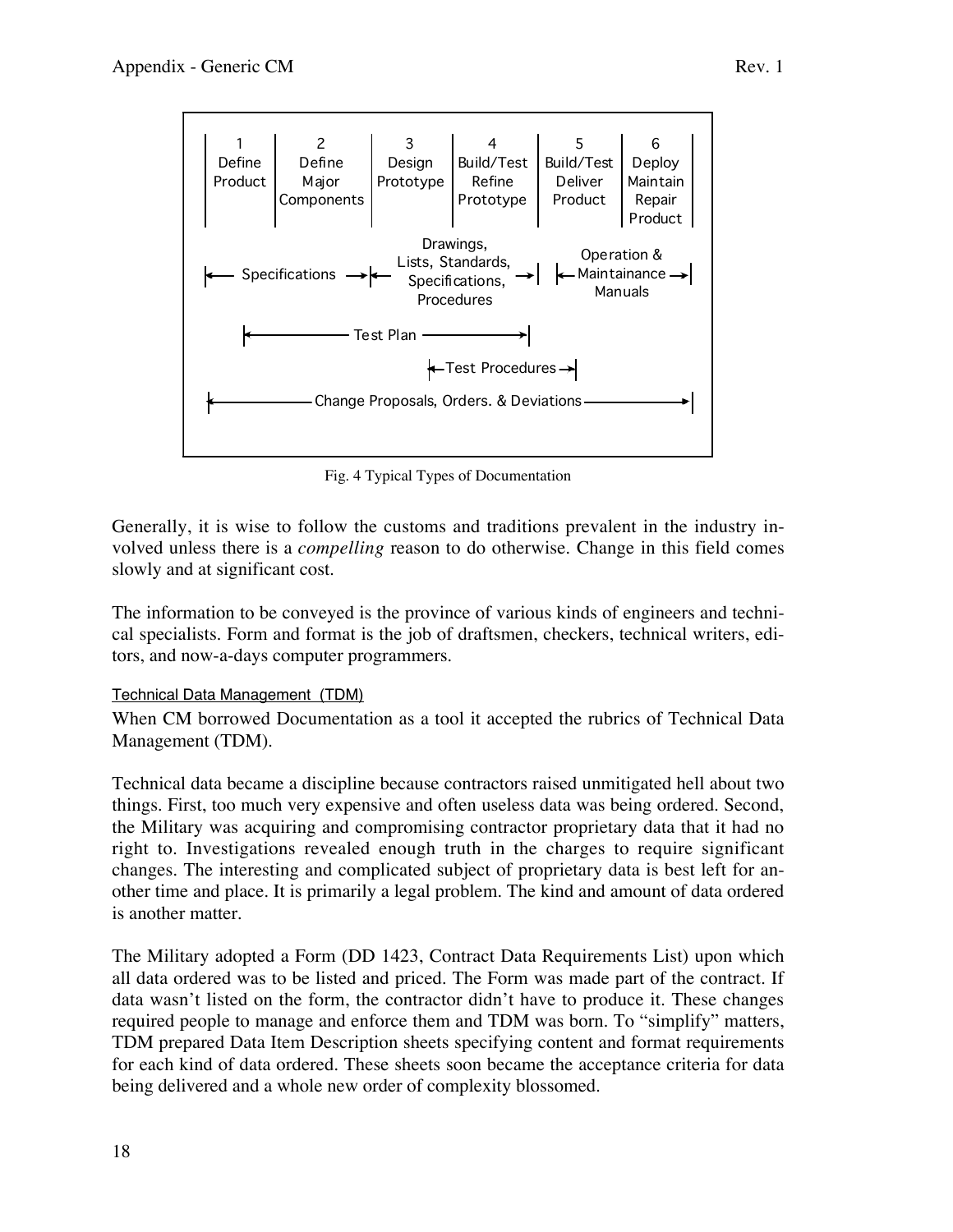There are few jobs harder than writing an adequate Data Item Description. Each item has its own vocal constituency within the Military and in each major contractor's organization. None of them see things the same way. Nonetheless, the sheets get written and issued.

Clearly, the Military needs data that (1) details the progress of a program, (2) permits acceptance, reprocurement, competition, operation, and maintenance of the product, and (3) prevents trouble from developing. All of these are difficult, but preventing trouble is a lollapalooza. The scenario works like this.

Something goes wrong! An investigation assigns the cause to the fact that this, that, or the other was not documented. The corrective action requires such documentation in the future and a new Data Item Description is added to the book. When the next contract comes along, the item is sitting there just waiting to be ordered, so someone does.

 $\overline{\phantom{a}}$  , where  $\overline{\phantom{a}}$ 

Software came along just in time to be entrapped. It was new and evolving. Too many people knew too little about it. They made mistakes. Corrective Data Item Descriptions flowed like water in the tropics. Many of them dealt with programming control. Soon there were so many that something was needed to manage them and there sat CM. To the inexperienced, it looked like the perfect tool and to many it still does.

However, *when CM is used properly it applies a requirement and verification methods but not how-to achieve it.* The how-to belongs to others. Too often software applies a requirement, verification, and how to achieve it in an attempt to control the programmers. Thus, the mangled mess that commingles CM, programmer control, and excessively specific Technical Data Requirements was created and remains to be untangled.

\_\_\_\_\_\_\_\_\_\_

Technical Data Management and CM have much in common. Nonetheless they are separate disciplines. For TDM, the overall objective is effective communication. For CM, it is direct alignment with need. CM uses only some of the documents subject to TDM while TDM relies on CM to help produce only some of the documents it oversees.

## Technical Manuals

Technical Manuals deserve special mention because they seldom get adequate attention. Historically, designers designed the product. Then Maintenance Engineers figured out how to maintain and repair it. They documented their conclusions in Operations and Maintenance Manuals intended for use by field personnel.

Weapon System Management seeks to integrate maintainability with the design process. It's difficult! Maintenance Engineers are generally turned off by the theoretics in the early phases. Typically, designers have little patience with maintenance issues. The tradeoffs between Reliability and Maintainability are complicated and unglamorous. Typically, most designers are convinced that their design will not break and do not become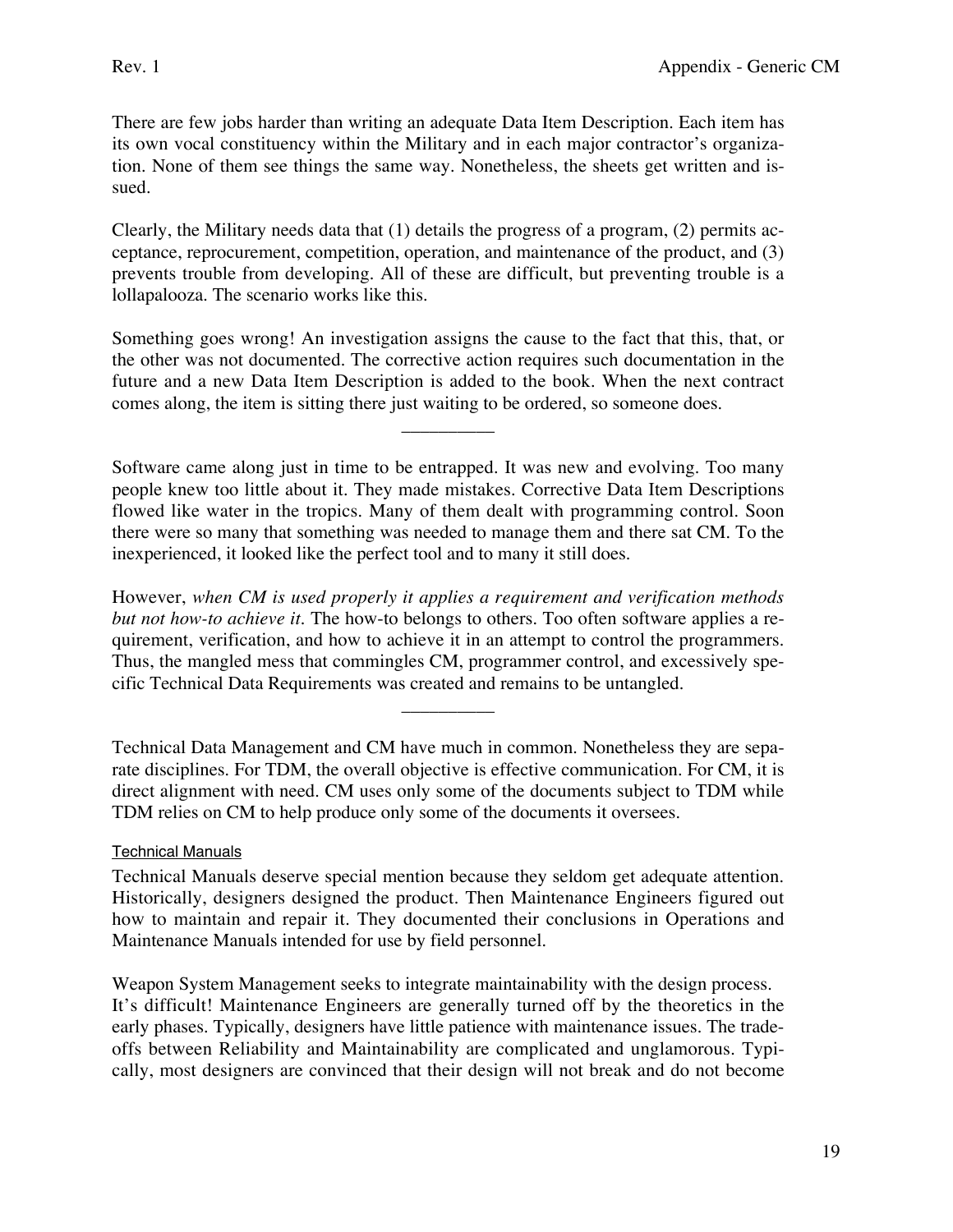fully engaged until it does. Of course, that's too late. Repair in the field can be impossible. Redesign for maintainability is enormously expensive.

The solution of course is a broader understanding of the whole enterprise by more people. This is unlikely in an age when specialization is king and broad but shallow knowledge is dismissed as useless. CM can do little about the situation but cope with its consequences.

Operation and maintenance requirements, including reliability and maintainability, can be specified in the System Specification (Phase 1) and Component Specifications (Phase 2), accomplished by designers (Phase  $3 \& 4$ ), documented in manuals (Phase 5), for field use (Phase 6). However, it's very difficult to verify compliance with the requirements in any objective way until some years of field use have past. The most effective method so far has been high-powered technical review by people with enormous field experience.

Technical Manuals are seldom included in the regular release record so it is easy to omit them in the Change Control process. However, if an adequate, accessible release record is otherwise available and if Maintainability is a real requirement in Change Control, it's quite possible to keep them integrated with the rest of the documentation. It is not unusual for the actual release to be made by the organization that prepares the manuals, usually technical writers.

Changes to the product can impact maintenance of the product. Therefore, it is important that they be examined for Maintainability during the Change Control process to assure that Manuals are revised if necessary.

Pure Manual errors can be corrected without any impact on the product. However, error may have occurred because of unclear product documentation. If so, it is appropriate for technical writers to propose clarification changes to the product documentation to correct the condition.

## Identification

The purpose of identification is to distinguish one thing from another *precisely*. It can take the form of a name, number, letter, symbol, mark, or some combination of these provided that it is *unique*. Uniqueness is essential to prevent confusion with similar items. Use of the wrong thing is expensive and sometimes dangerous.

There is always some ingenious fellow out there inventing a new "Significant Numbering System". Each digit stands for something such as plant, company, date, product, etc. They can tell you more than you ever wanted to know about the component *if you know the code*. They also require a special assignment and cataloguing system, which can be both cumbersome and costly. The alternative is a "Non-significant Numbering System" in which each digit means nothing but sequence. Assignment and use are easy.

The military assigns a numerical prefix (Code Ident, CAGE Code) to each agency and contractor. It is used to keep their numbers from duplicating each other. Commercial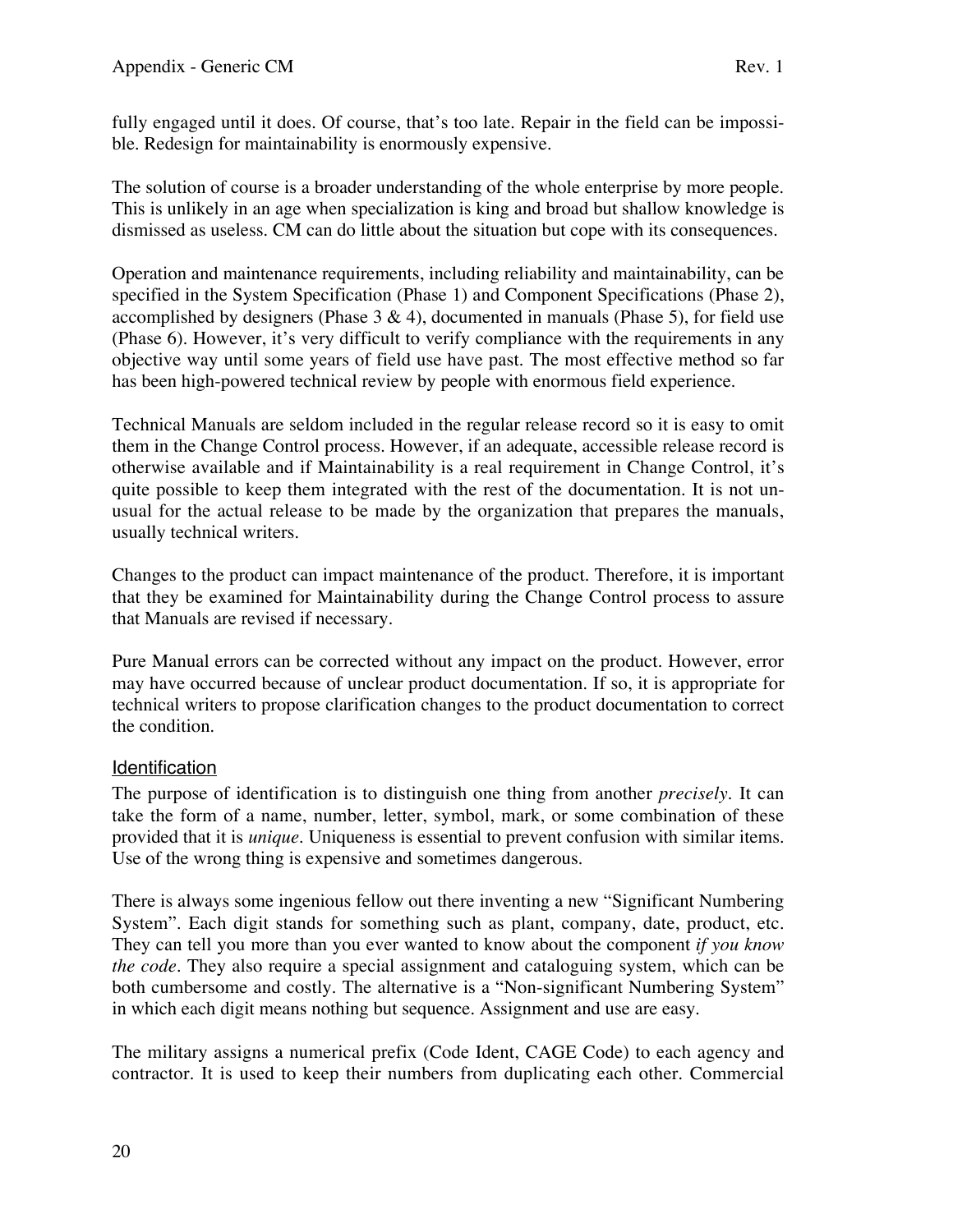ßcompanies often rely on the company name or trademark as a prefix for the same purpose.

As with documentation, there are endless identification schemes and advocates. Simple but adequate is best. A non-significant sequential document number and revision letter or number has had the best long-term result. However, the wise course is to follow the customs and traditions prevalent in the industry involved unless there is a *compelling* reason to do otherwise. Change in this field is also slow, confusing, complicated, and costly.

| Companies and Agencies          | Code Ident. or CAGE Code                                                                             | 12345              |  |  |  |  |
|---------------------------------|------------------------------------------------------------------------------------------------------|--------------------|--|--|--|--|
| <b>Commercial Organizations</b> | Company Name or Logo                                                                                 | <b>BVD</b>         |  |  |  |  |
| Documents                       | Numeric or Alphanumeric                                                                              | 34567825           |  |  |  |  |
| Drawing Revisions               | <b>Revision Letter</b>                                                                               | A                  |  |  |  |  |
| <b>Other Document Revisions</b> | <b>Revision Number</b>                                                                               | Rev. 1             |  |  |  |  |
| Change Proposal                 | Numeric or Alphanumeric                                                                              | C34681             |  |  |  |  |
| Deviation                       | Numeric or Alphanumeric                                                                              | D2124              |  |  |  |  |
| Hardware or Software            | • Document Number & Revision<br>34567825A<br>Letter of the document used to<br>create it<br>$\alpha$ |                    |  |  |  |  |
|                                 | Part Number referenced to the<br>Document Number.                                                    |                    |  |  |  |  |
|                                 | • Serial Number if applicable.<br>(Alternatively a manufacturing lot<br>number may be used.)         | S/N1111            |  |  |  |  |
|                                 | • Deviation Number if applicable.                                                                    | D <sub>2</sub> 124 |  |  |  |  |

The more common identification methods are noted in Table 1.

Table 1 Common Identification Methods

Figure 5 displays one possible hardware identifier from Table 1.



Fig. 5 Sample Identification Number

One of the obvious problems is identifying microminiaturized parts with this amount of data. New methods are constantly being developed. Meanwhile, the most common method is to keep the part in a container marked with the identifier until it is placed in its next assembly. Afterwards deduction from the next assembly drawing is the practical method of identifying an item.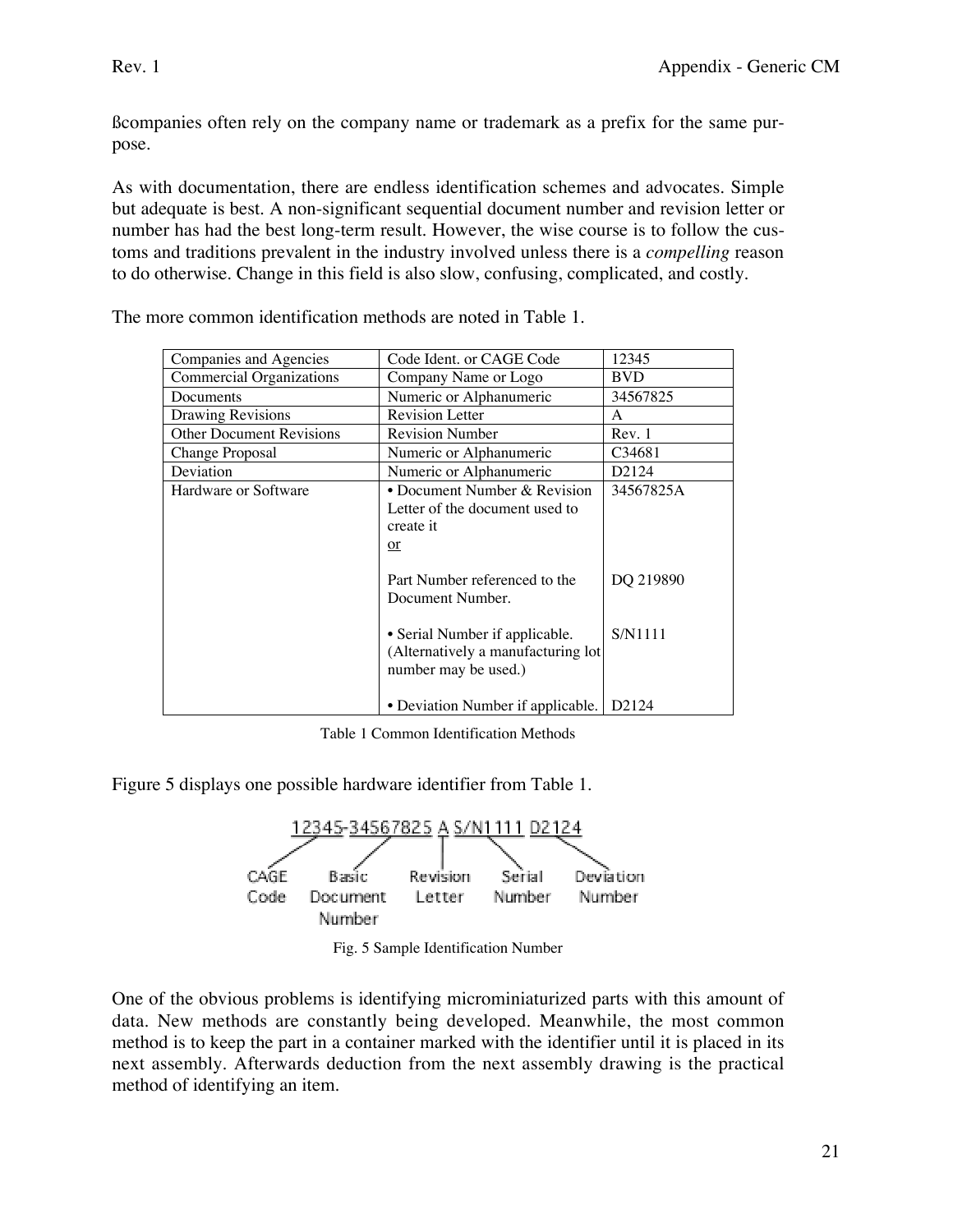The identification system in use is usually defined in a standard applied by the originator of the document and audited as part of release. The manufacturer marks the identification on the part. Regardless of method, the system must be able to distinguish *precisely* one thing from another. And that brings us to "reidentification" and "interchangeability".

### Reidentification & Interchangeability

The decision to reidentify or revise is an integral part of Change Control but the form that it takes is part of Identification

When a changed item *will not work in all* of its next assemblies as well as an unchanged item of the same number, the changed item is not interchangeable and must be reidentified. The Basic Document Number must be changed.

When a changed item *will work in all* of its next assemblies as well as the unchanged item of the same number, the changed item is interchangeable and must not be reidentified. Only the Revision Letter is changed. These changes are often called revisions or versions.

Excruciatingly complex definitions of "will work" and "will not work" are available and sometimes helpful. However, the only thing that really works is the informed judgment of knowledgeable people able and willing to understand the use and user of the item.

Wouldn't it be simpler to change the Basic Document Number on everything and avoid the fuss about what does or not constitute a revision or version? Yes, it would on one end of things but not so for the user. In the field, revisions are interchangeable. Reidentifications are not. This information is vital in keeping weapons working. It could be conveyed in other ways however the fuss about what does or not constitute a version would remain. This identification problem backs up throughout the whole system of ordering and stocking spare parts. In that world they don't track versions because any one will work. But they keep careful track of reidentifications because just anyone will not work!

There's a lot more to it. However, for our purposes, the key elements are *uniqueness* and *preciseness*. One thing must be distinguishable from another — *precisely*.

#### Part Numbering

Some companies follow a tradition of identifying documents and the items they describe separately. Thus, they have Document Numbers and Part Numbers. The Part Numbers are cross-referenced in the document. Other companies use the same number on the document and on the part.

## Version

In common English, a version is a slight variation from an original. The term includes alteration, modification, variant, issue, edition, revision, letter change, and anything else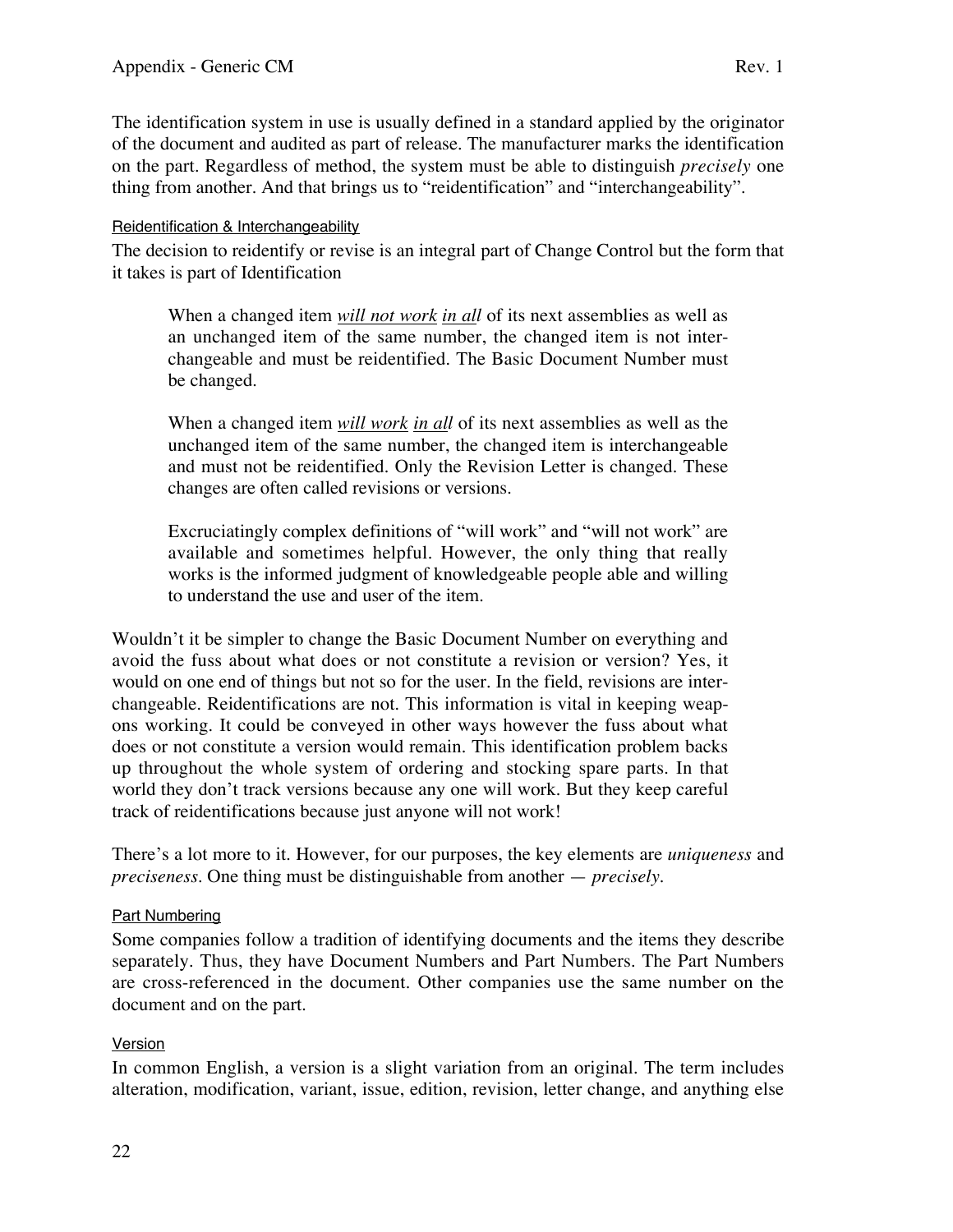that can be considered *a slight variation*. For CM, slight variation means interchangeable; *a version is an interchangeable variation of an origina*l.

Determining interchangeability, particularly functional interchangeability, is an engineering task! The function of upper level assemblies is usually stated in the documentation that defines them. The function of lower level assemblies and parts is inherent in their design and often must be deduced from it.

Unfortunately, there are many ways to identify versions. Generally, versions of drawings are identified with letters of the alphabet. Versions of specifications are identified with Arabic numerals. Versions of software are identified with a variant of the Dewey Decimal system. Versions of other documents may be identified differently but similarly. Once again tradition confronts us. Each identification method was developed by those who controlled the documents affected; separate communities of specialists working in splendid isolation. It is tempting but unwise to call for standardization. The legacy is too broad and too deep to be abandoned easily. The cost exceeds the benefit. So, if you must work with the detail, either rely on a specialist or learn the local conventions.

Version identifiers are recorded in the revised document along with some indication of what has been revised. For drawings, a simple description of the change is recorded in the drawing revision block. For text documents, it's often shown on a "revisions page". Generally, version identifiers are marked on the part.

References in a document to another document do not include version numbers in order to reduce changes and in accord with the general working rule, "Always use the latest version". (After all, they are interchangeable, aren't they?) .

As to drawings and the items they define, if there is an original plus two approved versions of Item 840, the identifiers will be 840, 840A, and 840B. If another interchangeable version comes along, the new identifier will be 840C. However, if that version is not interchangeable, it must be reidentified; that is given a new and unique number.

## **Reidentification**

If the version that would have become 840C is not interchangeable with all other versions of 840, it must be reidentified; given a new unique number AND *it is no longer a version*. It is a new item! The new number will be the next one in order from a log of unused numbers. (A number once used is *never* reused! Even if the document it identifies is cancelled, the number remains to identify the cancelled document.)

Reidentification is required not only for Item 840 but for every item above it until the level of interchangeability is reached.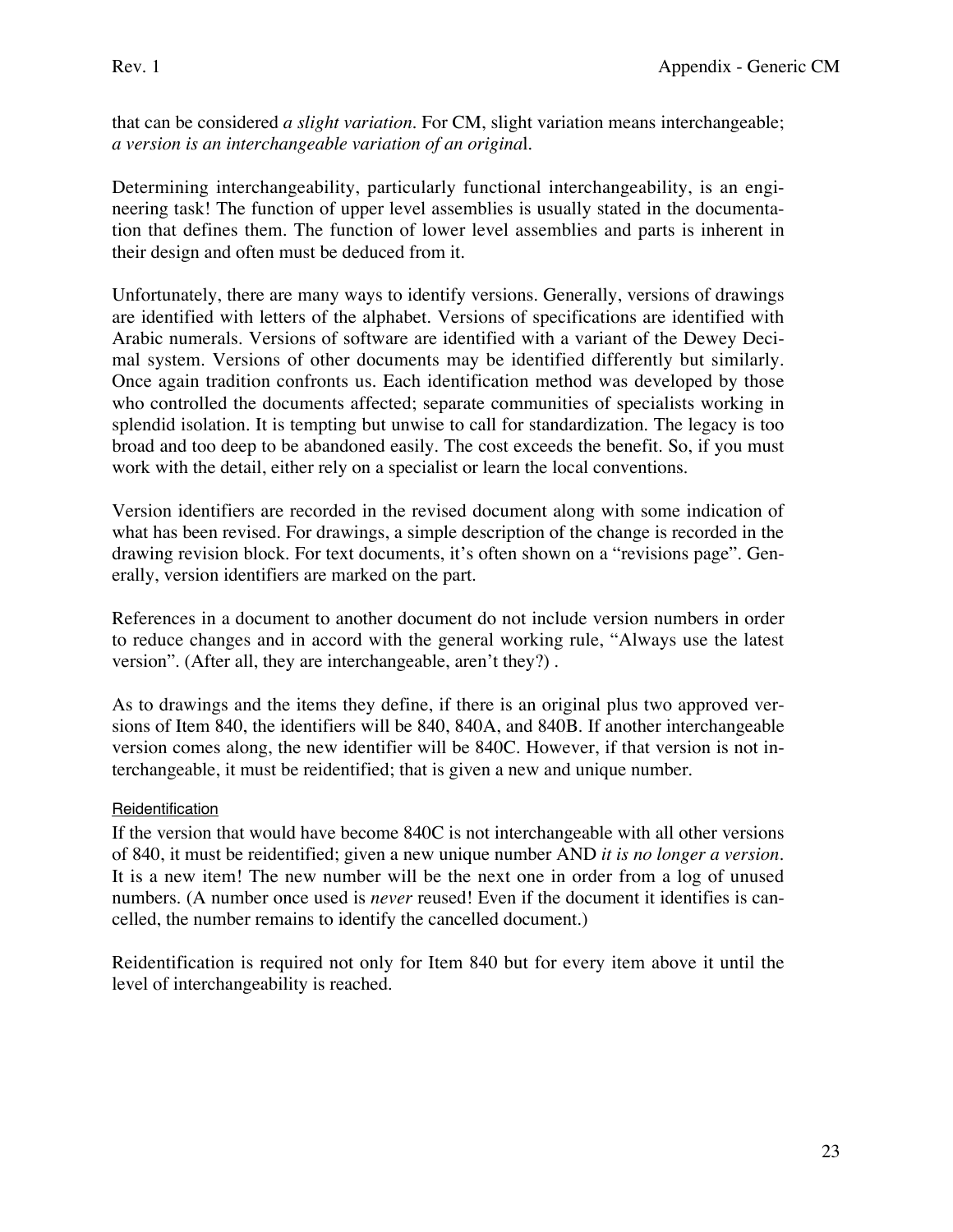

Fig. 6 Reidentification

- 1. 840C is not interchangeable with the other versions of 840, so -
- 2. 840C is reidentified to new part 980.
- 3. Obviously, 840 and 980 are not interchangeable, which forces the creation of 981.
- 4. Fortunately, 890 and 981 are interchangeable so 123 is not affected.

Changes like this cause delay and expense. A product can have 16 or more levels. Reidentification can ripple upwards from bottom to top and affect every one of them. When it does it can impact at every level in almost every department of the plant. Thus, people turn themselves into pretzels to avoid it.

They have developed a whole folklore of excruciatingly complicated refinements, such as one-way interchangeability, of these fundamentals. This doctrine holds that you need not reidentify a version when it is interchangeable forward (in new units of product) but not backward (for repair of old units); provided that there are no old units to be repaired. The theoretical logic is impeccable. However, the Devil pays no homage to theory. He will find old units, somewhere, that *must* be repaired and you will be out of luck!

These so-called refinements produce almost endless controversy and occasionally real danger. Thus, if you don't know each and every circumstance thoroughly, don't fool with the fundamental. Each component, and its defining document, must have a unique intelligible identifier! If non-interchangeable components have the same number, reidentify one of them! Reidentification must continue upward until the level of interchangeability is reached!

The people who usually make reidentification decisions are the members of the Change Control Board heavily influenced by engineers. Unfortunately, many engineers are very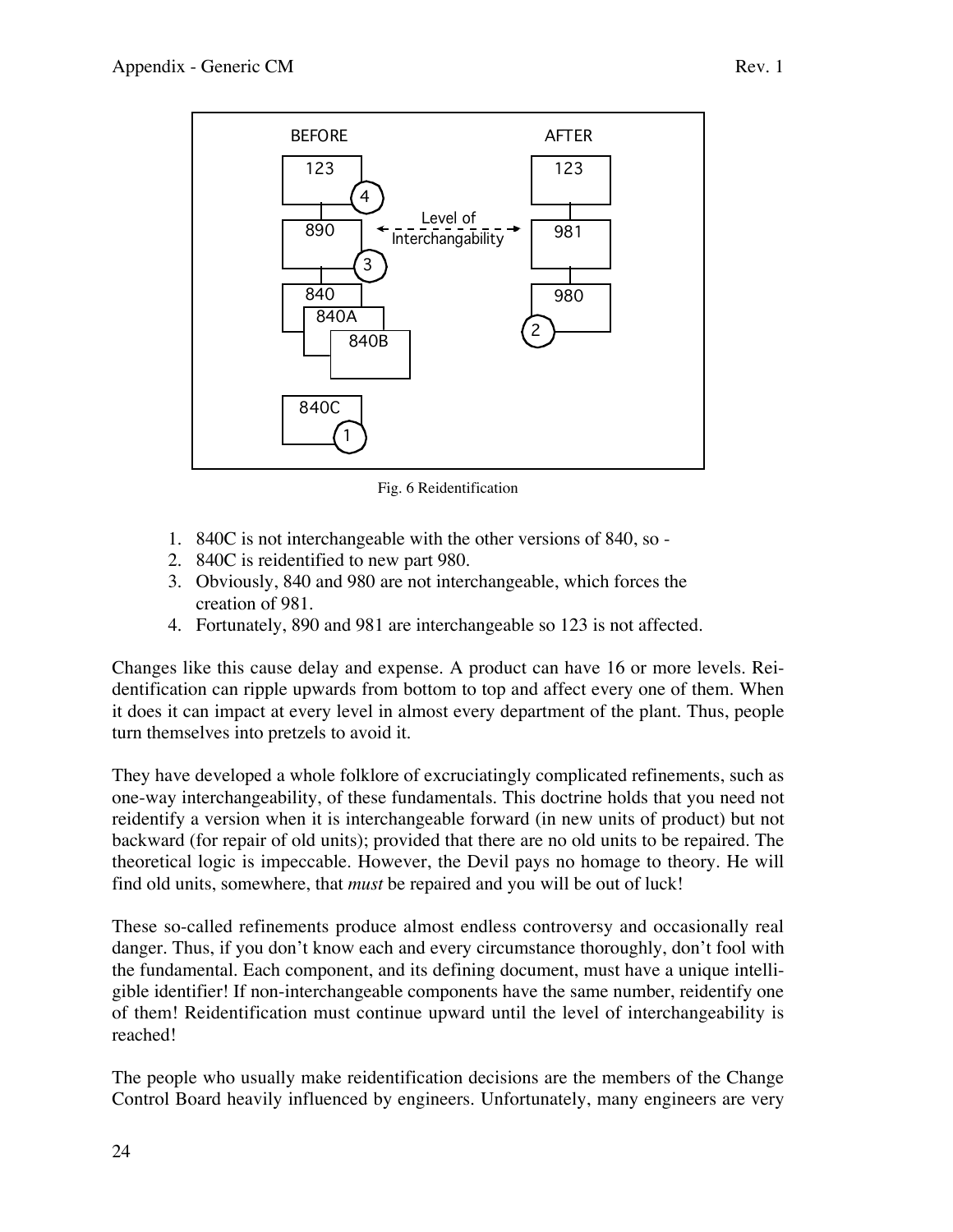narrowly focused specialists. They know little or nothing of the consequences in manufacturing or the field that can result from lack of reidentification. The solution is to educate engineers about the real and far-flung consequences of their decisions.

### Model

Model names or numbers are an old form of identification. It's still widely used. However, there is very little that is uniform about it. Every company and agency that uses Models seems to have a different set of rules for them. So, CM does not use them although there have been exceptions.

As a practical matter, Model identifiers have become the property of marketers both in and out of the Military. Most organizations see little benefit in marketing the same old model year after year so they change it with much "new and improved" hoopla. Conversely, deep within the Congress there are plenty of fixed attitudes. When they do not favor something new, Model numbers don't change. Interchangeability has very little if anything to do with it.

Therefore, model numbers should not be used as CM identifiers. A product may bear both model number and part number. The model number may be used effectively for some inventory control purposes in some systems but the part number is the only positive identification.

#### Part Marking

Instructions for placing the identifier on the item to be identified are stated in the document that defines that part. They include the actual number to be used, the specific location on the part where it is to be marked, and the method to be used such as stamping, etching, non-conductive ink, etc. Common practice requires version identifiers to be marked on the item.

The miniaturization of parts has created parts too small to mark by conventional methods. The first recourse is "bag  $\&$  tag". The part number is written on a bag, which contains the part, or the part number is written on a tag, which is tied to the part. Obviously, when the part is next assembled the bag or tag is removed and the identification is lost.

The second recourse is microscopic marking methods. This is an expensive process practical in only the most critical cases. Therefore, it is seldom used.

The third recourse calls for other techniques. For assemblers, a tightly controlled assembly line is employed. The parts are placed in individual bins at each assembly station. The part number is marked on the bin. The assembler is responsible for getting the right part in the right place. Assembly testing is often used to assure that the right part was assembled.

Generally, repair of microminiaturized assemblies is not economical so the whole assembly is replaced. In those rare cases where repair is required, the technician compares the part in question with the assembly drawing to determine its identity.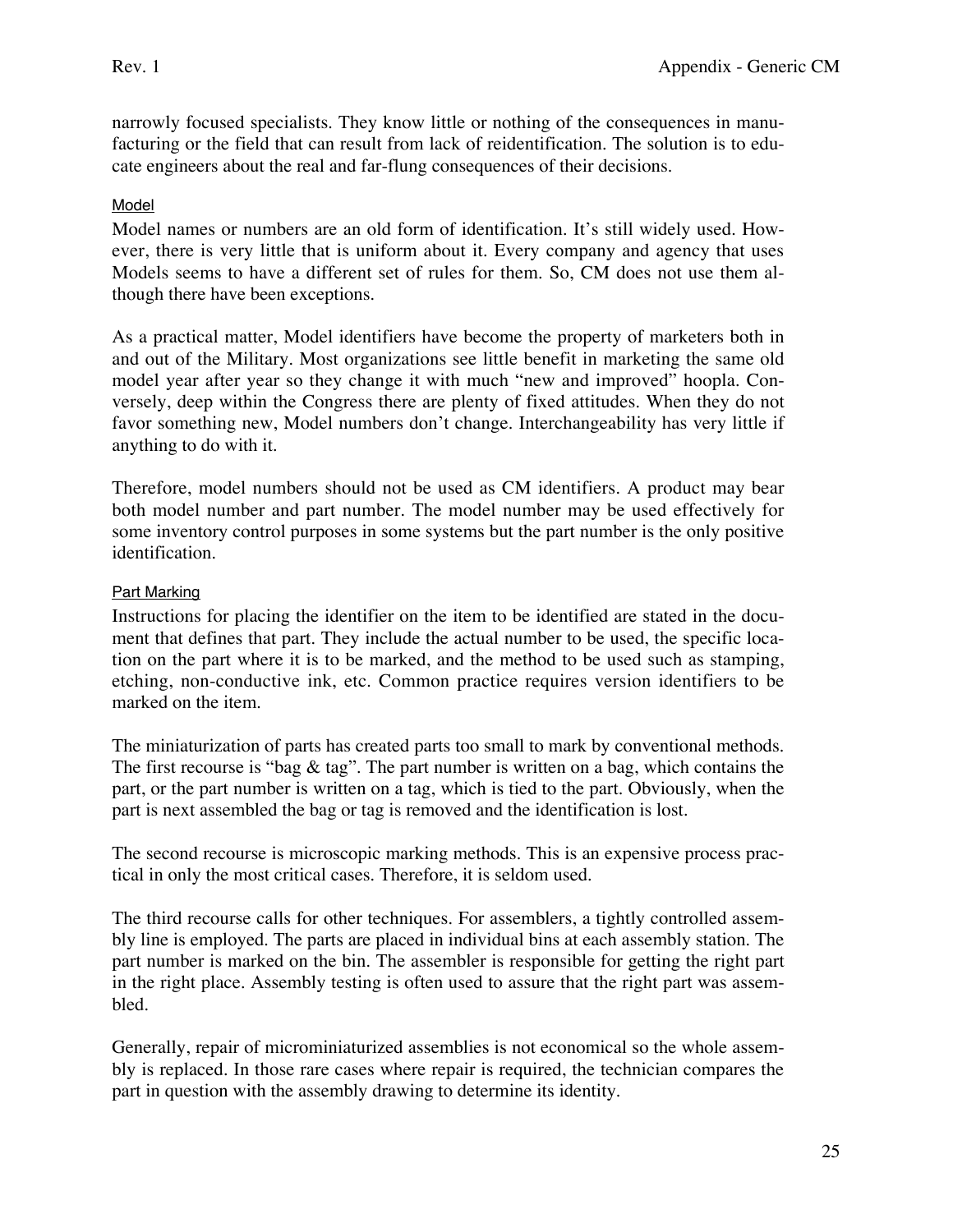None of this is picayunish. Getting the right part in the right place is essential! However, it does bring another principle to the fore. *Don't spend to prevent that which is cheaper to correct*. Just don't forget that the cost of correction includes, time lost, damage to reputations, and *above all else – human safety*!

## **Serialization**

A serial number is an additional identifier used to identify each individual unit of an item (part). Example: Part 123, S/N 29 means the 29th unit of item 123. It can be applied to a product or any part of a product subject to the Part Marking constraints discussed above. Serial numbering should not be used simply because it can be done. It is one more cost and delay in production. However, if there is a real need to distinguish one unit of a part from another unit of the same part, serial number is the best method known.

## Alternate Parts

Just as more than one kind of light bulb may fit a socket, more than one part may work in an assembly. A part shortage in Manufacturing or Maintenance can spark a hunt for alternate parts that may be available from more than one vendor or from other products. An alternate part, if interchangeable, can be added to the released documentation through an approved change or deviation. The specific method of documentation and release of alternate parts depends upon the local practices of contractors, industries, and buying agencies.

## Configuration Item (CI)

The CI originated as part of the allocation process but soon mutated into an "acceptable" technique for moderating Military control. It is defined as "an aggregation of hardware or software, designated by the government for Configuration Management". Translation: a part of the product that the Military really wants to control. (By inference all other parts are free of military control.)

A CI has its own CI Identifier (number) in addition to document and part number. It is designed in accord with a Military controlled specification, which means initial approval of the specification and change control thereafter.

The CI is best understood as a technique, useful to some and overdone for others, depending upon the parochial practices of the contractor and the buying agency. Where it works, use it. Where it doesn't, avoid it. Either way, it does not alter the basics of CM!

## **Verification**

The purpose of verification is to prove that an item complies with the requirements for it. That item may be documentation or hardware. Documentation includes software documentation. Hardware includes the software used in it or with it.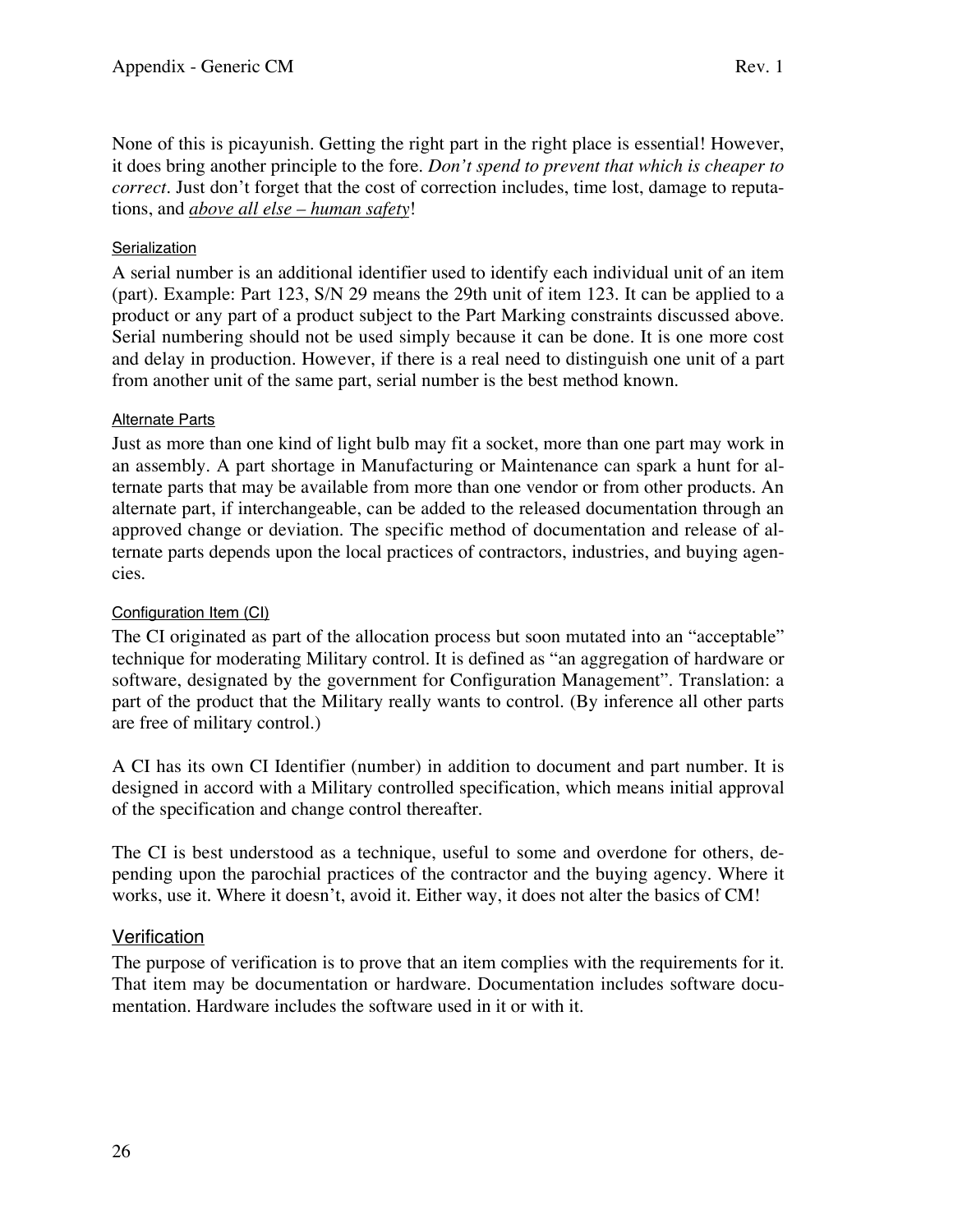## Proof

The only certain Verification is use of the actual product to satisfy the specified need. For a weapon, that means use of the weapon in war. For a commercial product, it means use of the product by a large number of consumers. Thankfully, wars are not always available to verify weapons. Obviously, it is imprudent to wait for a commercial product to be marketed. So, the next best thing is devised to prove the work at various stages of the program.

Proof is that which convinces the mind. So it is not surprising that there are almost as many methods of proofing, as there are items to be verified. Most commonly, Technical Compliance Review, Checking, or Editing are used to verify design. Inspection (Examination or Test) is used to verify hardware. However, the acid test is to actually build hardware from the documentation and then demonstrate that the hardware meets the need.

A Technical Compliance Review consists of competent people, familiar with the technology involved, but not part of the design team. They examine the item against its requirements and reach a conclusion that the item does or does not meet them.

Checking and editing are age-old methods dealing as much with communication as content. However, they do examine technical coherence and compatibility.

Inspection (Examination or Test) is a well-established Quality Assurance method of long standing.

A successful demonstration, conducted near the end of Phase 4, is the crowning achievement of most development programs. The intent is to demonstrate satisfactory performance of one or more prototypes in the field. Every reasonable effort is made to duplicate the operating conditions that the product was designed to meet. Verification is usually performed by a wide variety of technical types selected for their knowledge of the technology involved or the verification method used.

Figure 7 displays the most common methods in relation to program phase.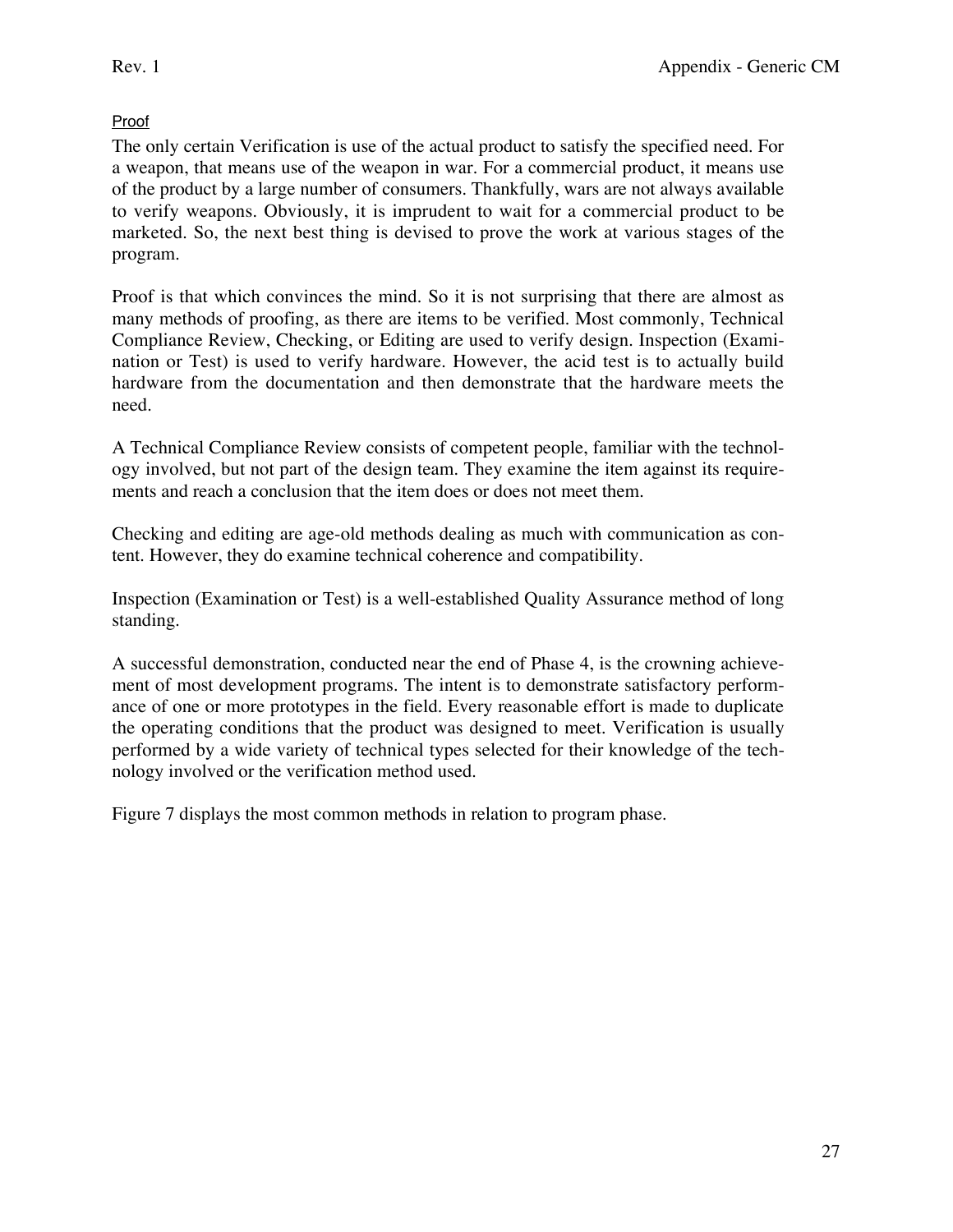

Fig. 7 Common Verification Methods

**Field Test** 

## Technical Compliance Review

Of all the verification methods available the Technical Compliance Review is the most difficult to conduct successfully. It would seem to be simple. Gather a group of technically competent people. Give them a copy of the applicable requirement. Make the current work available to them. Ask the question, "Does this work comply with these requirement?" However, unless they have a chairman with iron control they will never get to the compliance question. Instead they will come up with every possible change that in their opinion will *improve* the product. Many of these ideas will be practical and attractive *but they are diversions*!

Product Improvement Reviews, also called Design Reviews or Technical Reviews, are good and useful techniques for getting the best possible product from the engineering effort. Compliance Reviews are not. They are conducted not to improve the product but to see if the product in its current state complies with the requirements for it. These are very different activities. However the same people perform them. Their usual work is creation or improvement of product design and they will revert to that mode of behavior whenever they have the chance without even being aware of it. Only a strong Chairman can keep them focused on compliance long enough to get an answer.

Do not take this matter lightly. It is one of the primary causes for the failure of Technical Compliance Reviews to detect errors that must be corrected.

#### Documentation Standards

Compliance with documentation standards imposed by Technical Data Management is not part of CM Verification. Thus, "verified document" is a shop term (slang), which refers to the content of the document rather than to its form and format. Draftsmen, checkers, technical writers or editors determine compliance with form and format standards as the documents are created.

However, these same people examine the documents for errors and inconsistencies. This part of their work is considered to be an adequate CM verification for Prototype docu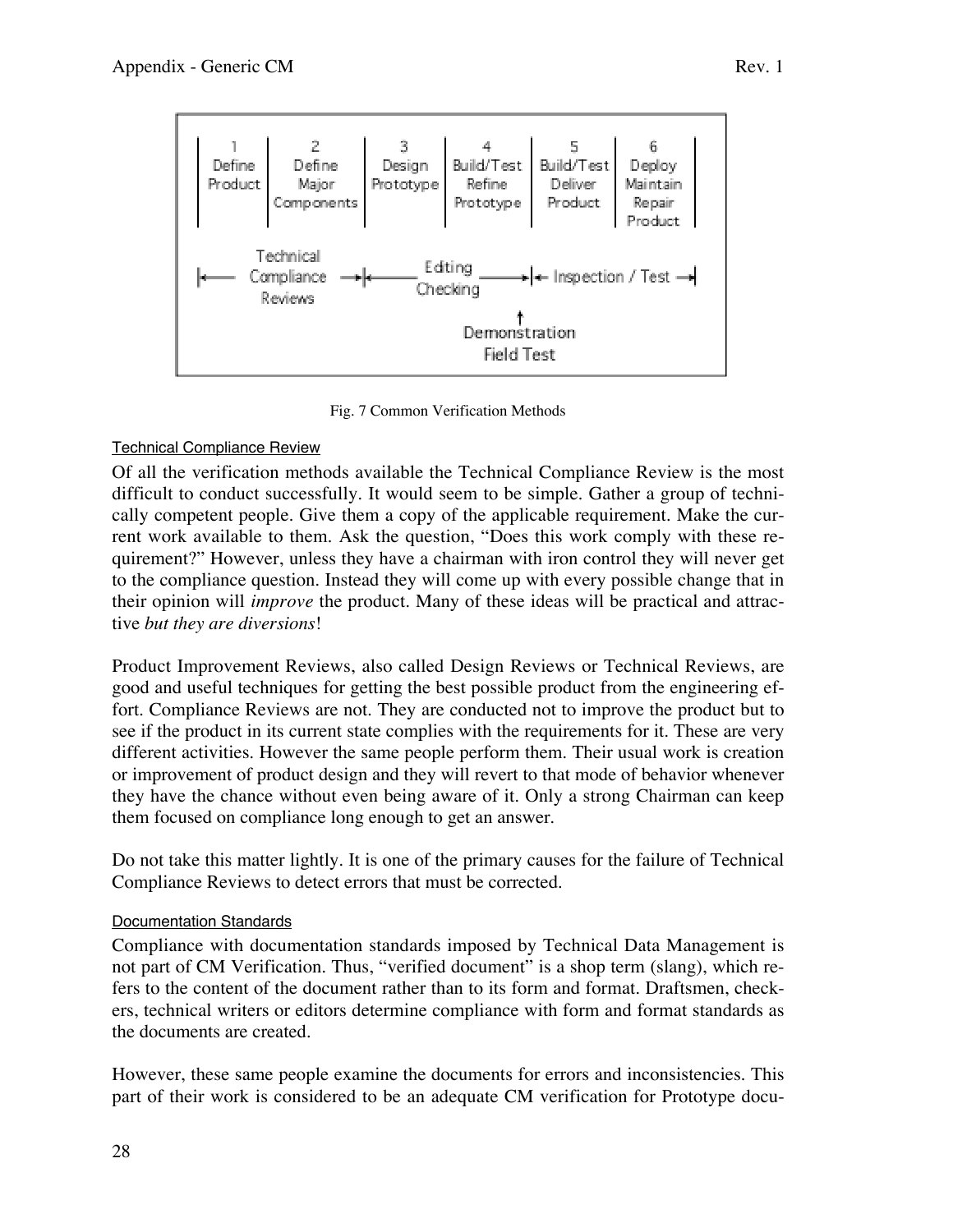mentation primarily because there is no other practical method available at that point in a program.

Even so, grizzled gray-heads usually say that the only way to prove a documentation package is to build it and do so more than once. In my opinion they are right particularly if the documentation package is intended for use in competitive reprocurement.

### **Configuration Audit**

Of the verification methods available, Configuration Audit became the most expensive for the least value added. In simple terms, it is a customer-imposed practice that duplicates verifications already completed. This consequence had two causes. First, formal CM definitions were ambiguous enough to permit it. Second, the performance of verification, conducted by both military and contractor personnel, was poor enough to require it.

Unfortunately, large organizations are prone to add another unit of people or duty rather than correct those that are failing. Thus, instead of audit being treated as a synonym for verification, it became a cause célèbre with a life of its own.

In very simple terms, a Functional Configuration Audit verifies that finished hardware complies with the applicable Functional or Allocated Baseline; that is, it functions, as it should. A Physical Configuration Audit verifies that finished hardware complies with the applicable Product Baseline; that is, it was built correctly.

Generally, Configuration Audits are conducted on the first unit of production hardware but some other unit may be selected. Functional Audits became unpopular quickly because they require examination of lots of test data and that gets dull fast. They usually get short shrift. Conversely, Physical Audits became quite popular because they capture lots of attention and can be dramatic.

A physical audit consists of disassembling a finished product piece by piece until the limits of non-destructive disassembly are reached. Each part is examined against its documentation to determine conformance. Discrepancies require correction of the documents or rework of the hardware. All well and good except that *it should have been done through verification much earlier in the program*. Further, much of the hardware can't be checked because disassembly destroys it.

Thus, Configuration Audit is not a technique to be used routinely on every program. The better practice is to see that Verification is properly conducted in the first place*.* If that effort fails, use audit to recover.

## Release

The purpose of Release is to make *verified* documentation available to down-stream functions and maintain an accurate record of it. Before Release, a document is deemed to be a working draft, error prone, incomplete, and changeable without notice. After Release the document is deemed to be authentic, error free, and changeable only with notice. Re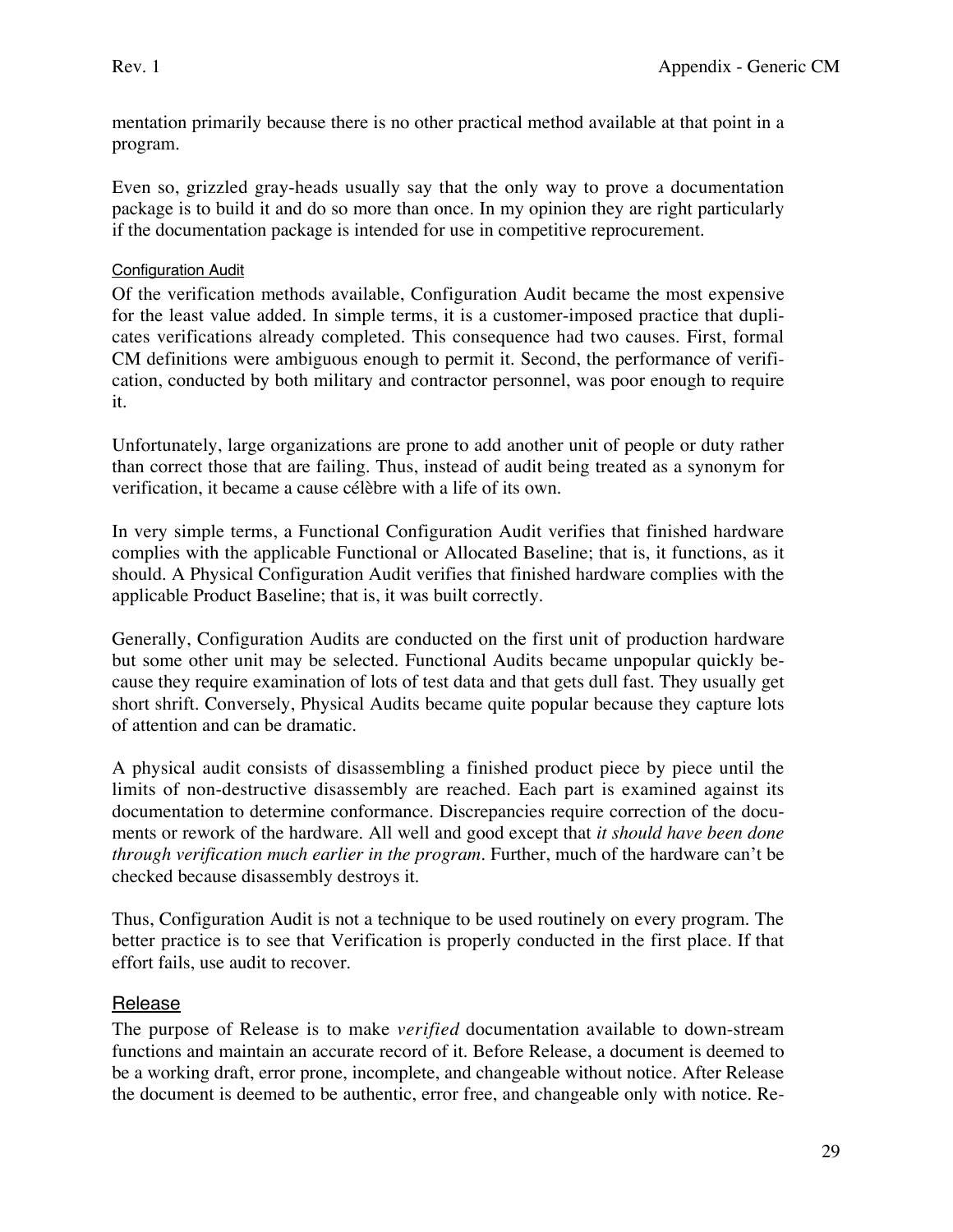lease stands between Engineering and Manufacturing, Procurement, and other major functions. It protects downstream users from investing time and money based on invalid information. However, schedule pressure causes most organizations to permit some form of "Advance Release" (sometimes called "Pre-release") which means, subject to change use at your own risk! An Advance Release takes place before the documentation has been verified.

The release act consists of (1) placing a release symbol on the master of the document (so that all copies will show it) or making a "released" entry in a widely accessible record and (2) making the document and record available for distribution. Masters of Advance Release documents are marked or the record shows "Advance Release". They are replaced by the verified documentation release as soon as it is available.

A record of the document is made before it is released. Generally, the document identification, date, author, verifier, and where and when the document is to be used are sufficient. However, the advent of computers has greatly complicated the process. Release is now expected to record many kinds of information for dissemination through integrated systems to widely dispersed users. So a release is not made until all of that data is available. The process needs careful management to avoid creating an enormous choke point.

The master (or an equivalent) of a released document is placed in bond and jealously guarded thereafter to prevent any *unauthorized* change.

Release is really quite deceptive. The act itself is exceedingly simple however the record generated is an enormously complicated database widely used throughout the organization. The need for information is usually acute and the pressure for timeliness and accuracy is remorseless.

Release clerks usually perform the release task, which consists of the following parts:

## Approval

Originally the only approval required for release came from the engineer who created the document. As complexity increased mistakes became more costly so management added specialized approvals such as reliability, materials, etc. to prevent error. These approvals can easily grow to 10 or more and degenerate into last minute signature collection and wrangling that has almost no value. It is also an oft-cited bottleneck. Such approvals should be integrated either with the work of the phase or with Verification. *The only approval required by the CM Discipline is Verification.* However, it is common to also require Technical Data Management clearance as to form and format to assure usability.

## **Recording**

Originally, the name and number of the document, the name of the engineer approving it, and the date was the only record made. With the advent of computers it became possible to construct databases containing much more. Release was the obvious spot to capture the data. Thus, the release record has become a critical central source of information for most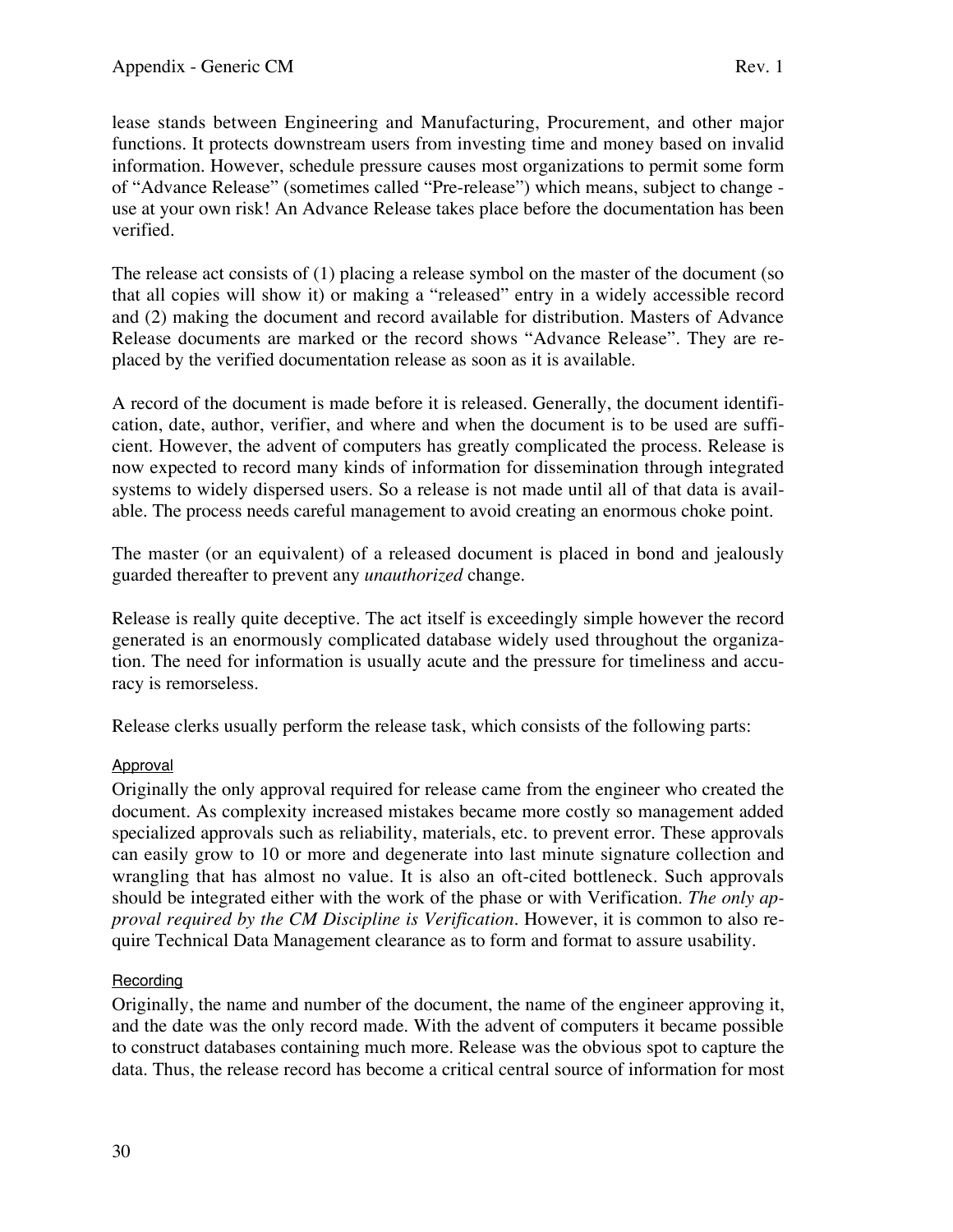functions in the plant and for many in the Military. However, such added data is ancillary to the CM Discipline.

In addition to verification, the Release Record data *required by the CM Discipline* is the identification of documents released (including the version), where they are used (next assembly), and the effectivity of the release. Identification was discussed above. Whereused and Effectivity are summarized below.

Where-Used (Next Assembly)

"Where-used" is slang for "The assembly(s) in which the item is used".

Normally, parts are assembled into assemblies and assemblies are assembled into other assemblies and so on until the top assembly is reached and the product is completed. Each assembly is considered to be the "next assembly" of the parts, materials, and assemblies it contains.

For instance, a doorknob is a part, which next assembles into a doorknob assembly, which next assembles into a door, which next assembles into a house. Thus, the house is the next assembly of the door. The door is the next assembly of the doorknob assembly. The doorknob assembly is the next assembly of the doorknob.

Of course, it's often not that simple. Parts and assemblies can be used in many different next assemblies. Thus, the "where-used" data for doorknob #4040 could be doorknob assemblies #9122, #8043, #3060, and #9203. But it doesn't stop there. Next assemblies #9122 and #8042 are used in House #50126, while #3060 and #9203 are used in House #60131.

These data and their relationships are recorded in the Release Record for later use in Change Control. If a change is proposed to the doorknob the change must be acceptable for all four next assemblies or it must be reidentified.

## **Effectivity**

"Effectivity" is "when the item is to be used". Effectivity can be expressed as a calendar date, an event, a quantity of hardware, a lot number, or as a unit serial number. The most common manner is unit serial number. But most next assemblies are not serialized. What then? For this purpose, they are treated "as if" they are serialized.

A new version of #4040 is to be introduced as 4040A. Effectivity has to be established for each usage (next assembly). However, in this case it will be used in only one next assembly until its desirability is established.

Figure 8 shows that ten units of 8043 are on order in the factory. Two of them are complete and two of them are in work so it is most economic to set the effectivity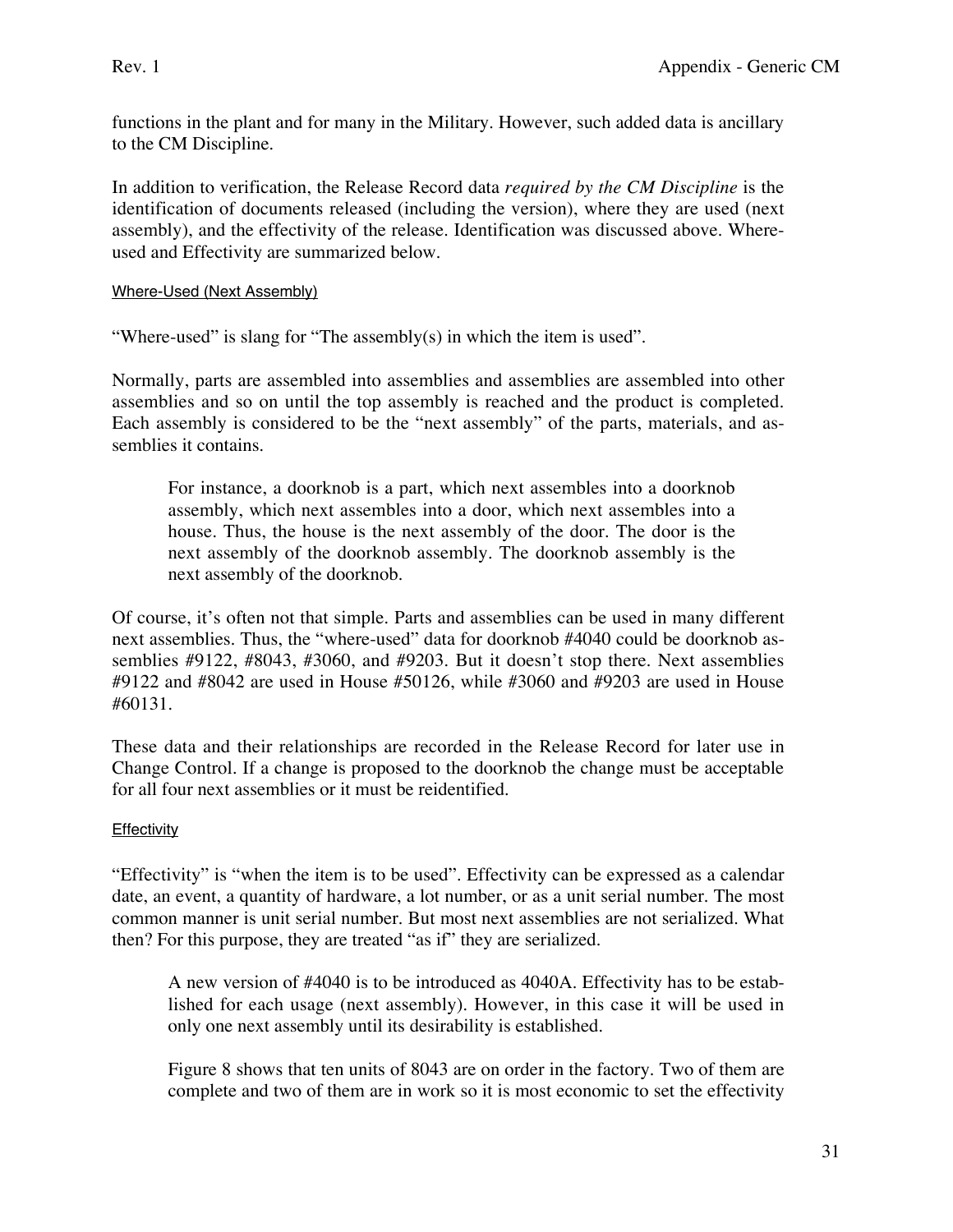| Effectivity<br>5 and on. |                 |                         |  |                                  |  |                       |  |  |  |  |
|--------------------------|-----------------|-------------------------|--|----------------------------------|--|-----------------------|--|--|--|--|
| Units of 8043            |                 | Complete<br>or in work. |  | 1 2 3 4 5 6 7 8 9 10<br>Pen ding |  |                       |  |  |  |  |
|                          | Contain<br>4040 |                         |  |                                  |  | Will Contain<br>4040A |  |  |  |  |

call for a quantity of 4 containing 4040 and a quantity of 6 containing 4040A,

#### Fig. 8 Effectivity

The phrase "and-on" means "every unit that follows until otherwise directed".

If all of this seems somewhat confusing rest assured that it is but, happily, we don't have to cope with it. Manufacturing Control calculates effectivity and they are quite good at it. Effectivity, however expressed, is recorded in the Release Record.

#### Bonding

Formerly, the original of the recorded document was placed "in bond"; that is locked up. Copies were made available to users and authors. The objective was to prevent unauthorized change to the original. However, modern reproduction can produce a duplicate original indistinguishable from the real thing. Therefore, "bonding the original" is an obsolete practice.

Still, unauthorized change to the released document must be prevented. Any legible, reproducible, bonded copy can serve the purpose including digital media provided that humans can easily read it. This bonded copy becomes the "master".

Note: Technical Data Management may impose archival requirements for durability and reproducibility of masters. However, though important, they are ancillary to CM.

#### **Distribution**

Any economic, efficient method that makes true copies of the "master" available to users is acceptable. However, it is important that timely notice of a release reaches actual users. Such notice is doubly important when releasing a change. Notice may be accomplished by distributing the released documents or by any other timely means that alerts users.

The release record is also made available, usually via an automated system. Sometimes such systems stand alone. More often they are integrated with, or at least connected to, various management systems such as inventory or material control.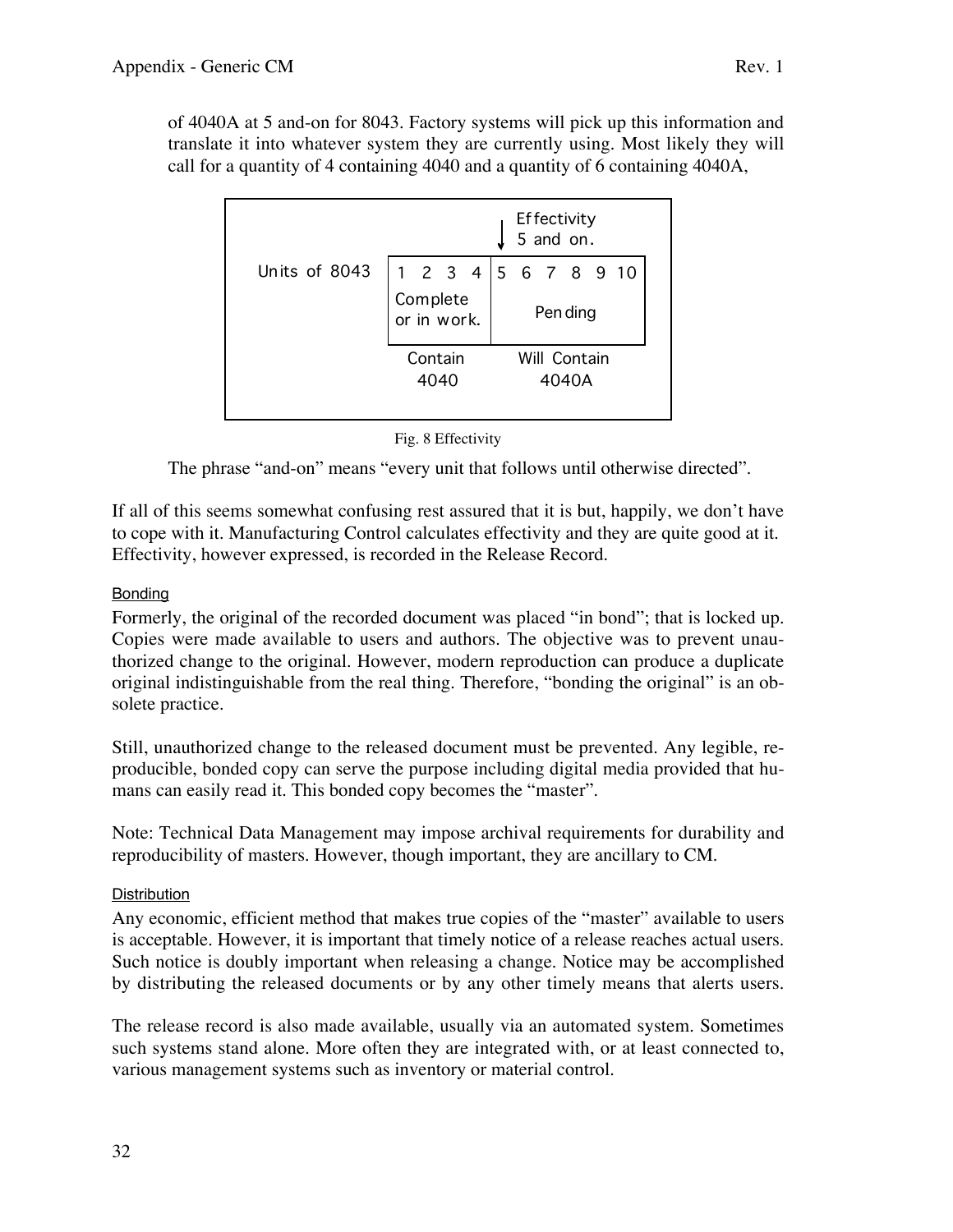### Pre-release

Originally, the use of a document prior to release was cause for dismissal. Compressed schedules have eliminated the rule. Many companies allow the use of clearly marked "pre-release" copies *at the risk of the user*. The risk is *change* of the pre-released documents *without notice* to the user. Pre-release documents may also contain *substantial error*. Thus, limited planning is a reasonable risk. Large quantity purchase orders are not.

Some companies have installed separate "pre-release control systems", an utterly foolish, deceptive, and expensive practice. *A document is either released or it is not!* If it is not, all of the safeguards imposed between the creator and the user are absent. If you really don't need those safeguards, abandoning them is safer than going around them. Yes, change orders can be pre-released but with even greater caution. It is a dangerous practice because people cannot seem to resist the urge to implement them at once.

If the receivers of pre-released documents are mature, experienced, and well supervised the practice works rather well for advance planning. However, if their attitudes are adolescent and their supervisors are gung-ho they are better off without the temptation to damn the risk and proceed at full speed ahead.

#### Configuration Accounting

The Release Record is sometimes referred to as Configuration Accounting, a formal term from original CM definitions. Technically speaking Configuration Accounting includes the information called for in the release record plus the status of proposed changes, and sometimes more. However, the specific elements vary from time to time and place to place.

Efforts have been made to specify and standardize the elements to be required. Standardization eases automated transfer of such data between contractors and agencies. However, the ease of transfer must be weighed against the colossal disruption caused by imposing such a standard on contractors and agencies of every hue and stripe. Contractors, industries, and products cannot be standardized routinely! The elements required for an effective record will continue to vary.

Therefore, standardize where and when practical but do not let the compromises essential for standardization distort the elements needed by the particular contractor, industry, or product. The price of doing otherwise exceeds the benefit to be achieved. *The objective is effective CM not standardization*. Again, one size does not fit all.

The following cautions apply to any Release Record or Configuration Accounting System.

• Don't assume a need to know everything about everything. Record the elements that will most likely be needed *and used* during the life of the product.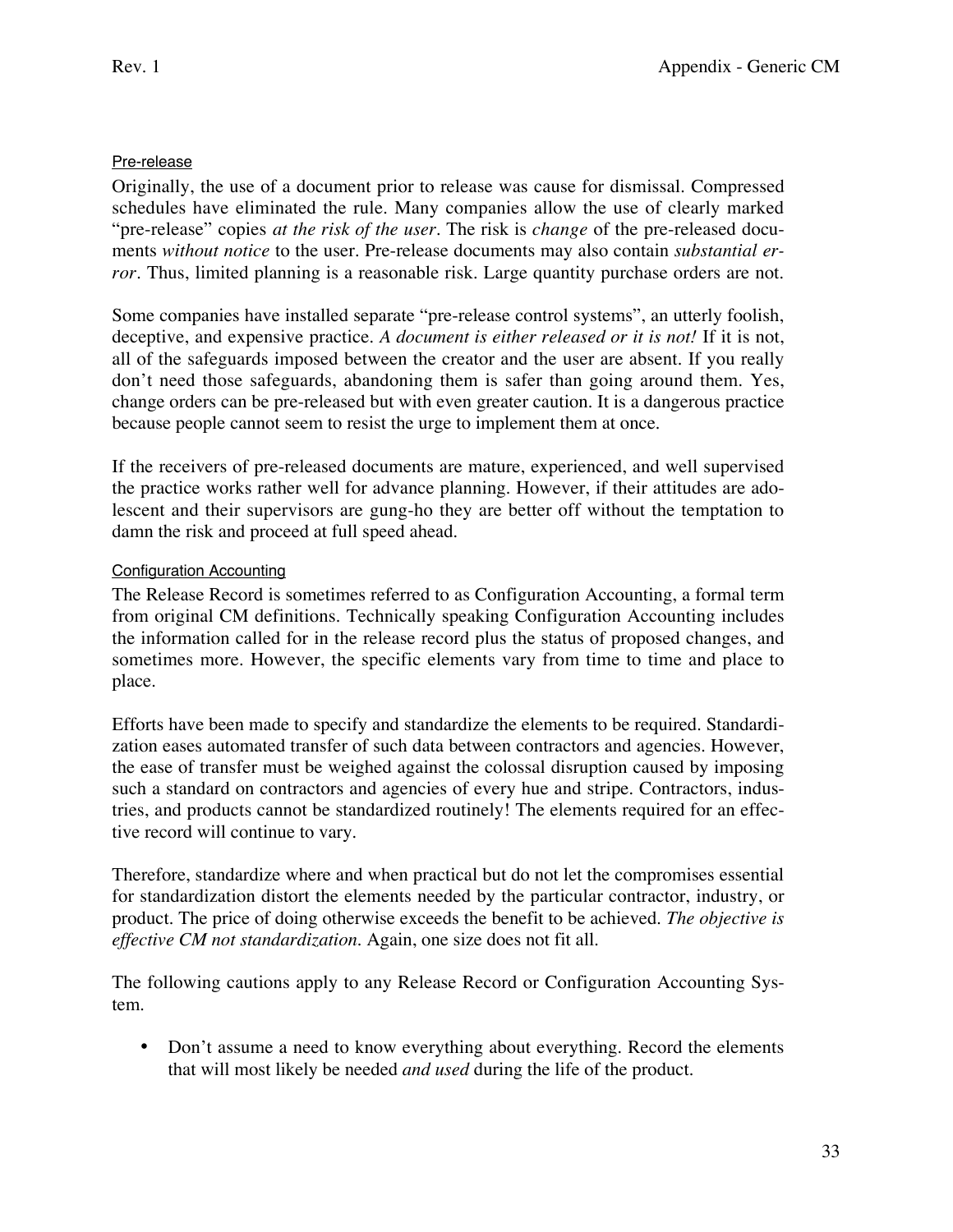- Enforce existing basic systems; don't reinvent them.
- Use proven rather than leading edge automation technology and equipment.
- Discard "nice-to-haves" when requirements, costs, or schedules are impacted.
- Watch out for "just-might-as-well" features. They always cost more than predicted and often are never used.
- Keep it simple. Complex systems require costly maintenance and sophisticated operators. They are hard to modify. *Automation is an aid not an objective or a religion.*
- Keep the system user friendly or it won't be used!

#### **Traceability**

Despite best efforts, bad parts occasionally get into good hardware. Once known, the problem is to find them. For most commercial items, that task is left to the customer. Replacement is covered by a wide variety of warranties. However, given product liability developments, that course is not always wise. For military items, the task is a joint effort of the contractor and the military custodian of the delivered products. Usually, the task is urgent because bad parts cause malfunctions which can generate a disaster overnight. So, there is always pressure for "a better system".

Beware! Better systems generally require serialization of everything and retained assembly records stating which serially numbered part went into which serially numbered next assembly all the way up to the serially numbered top assembly of the product. It sounds easy, fast, and cheap? It's not! Furthermore, miniaturization prevents serialization of many parts.

A decision to adopt such an approach rests upon the probability of having bad parts assembled, plus the current ability to find them, plus cost – versus – the efficiency and cost of the more elaborate method. The manned space program of NASA is a good example of the need for a very elaborate traceability system. The cost is justified by the need to protect human life.

The first defense against bad parts is a well-run, intelligently self-disciplined organization. Every executive, manager, supervisor, and employee needs to appreciate and guard against the consequences of bad parts. The reason for this seemingly platitudinous statement is that bad parts seldom result from deliberate wrongdoing or even simple neglect. They most often develop subtly from ignorance.

The second defense is good, not excessive, common records well kept in every major department.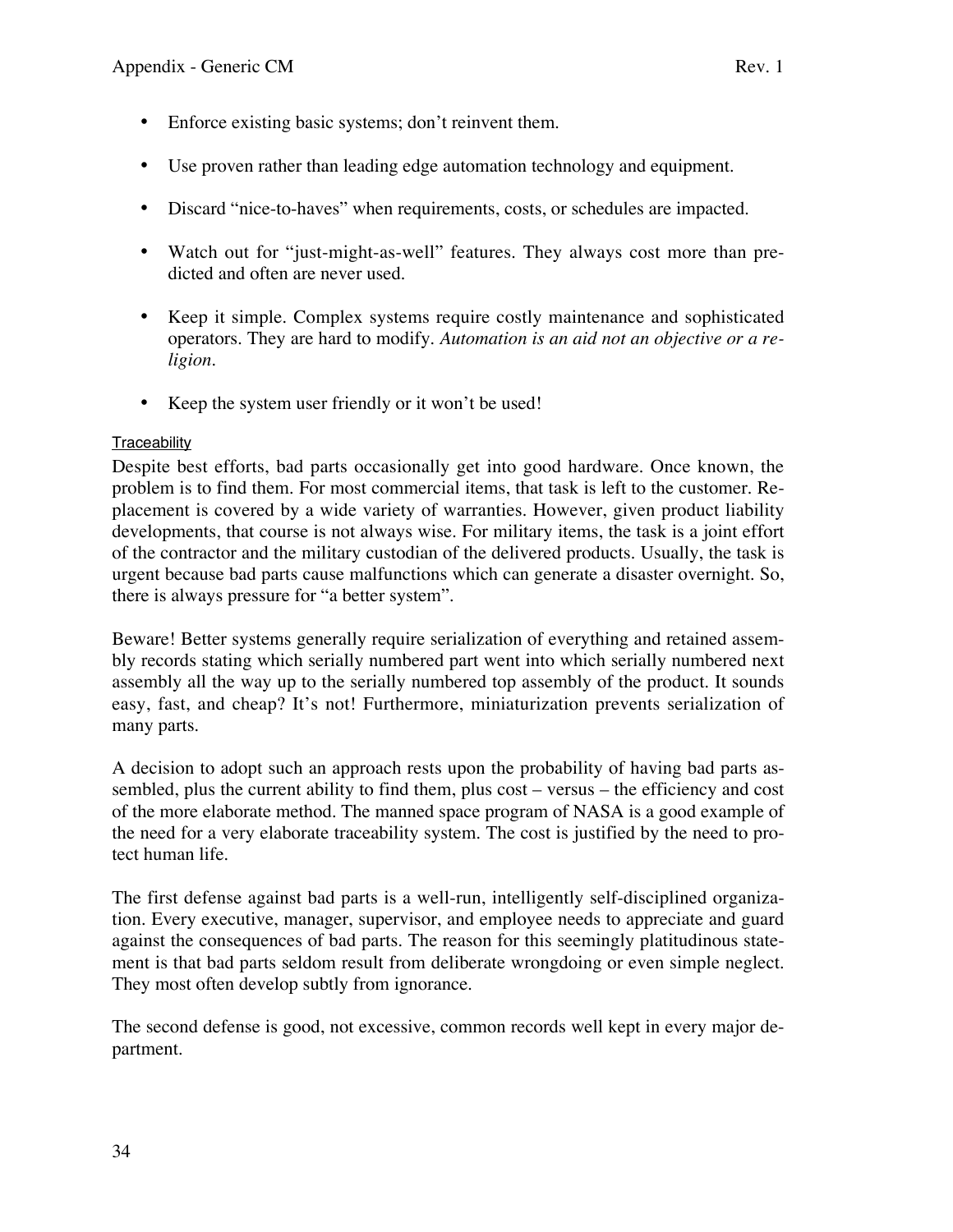Keeping it simple, a search starts with the Release Record. When were the governing documents released? Where are they used? What is their effectivity (how many and when)? The next step is Procurement. When did the parts arrive in-plant? When and how many were released to Manufacturing? Then in Manufacturing, when were the parts next assembled? How many were scrapped? Which end-product units were in line to receive the assembled parts and when did they ship? Then in the field, where are the end products now? Find, test, fix, and keep track of the bad parts until all of them are accounted for.

It sounds forbidding, and it is. However, most experience indicates that this loosely organized but existing capability is the preferable method. It will be available because its records exist for other real needs. The more elaborate approaches fall into disrepair because their maintenance and costs are resented!

Traceability is an excellent illustration of the fact that CM is a discipline applied by many, not an organization. Please note that no one but the General Manager controls all the departments involved in a bad parts problem. Only those departments can and will maintain records for their own reasons which can also support a search. Any "CM Manager" confronted with a traceability problem is completely dependant upon the active support of people he cannot control.

## Lot Control

A manufacturing lot is a number of units of the same item to be created at the same time through a series of manufacturing operations. The number of units is based on economic lot size. The contract quantity of simple parts, such as stampings, usually constitutes one lot because it costs more and takes longer to setup the machine than it does to make the parts. The lot size for intermediate assemblies will have more to do with efficient movement from one manufacturing operation to another. The top assembly (product) is often made in lots of one. However, economic lot size is almost totally dependent upon the kind of product and type of manufacturing operation.

The existence of manufacturing lots is an almost irresistible temptation for the advocates of traceability. The associated data, captured in an automated system *as part of an asbuilt baseline*, could be of tremendous help in tracing bad parts. It could help in diagnosing failures and a lot of other things. It could also bankrupt the company.

The key word is *could*. The cost of having the data must be weighed against the consequences of not having the data. So far, not having has won. As the kinds of interrelated data increase, the system becomes more complex and costly to design, maintain, and operate. Eventually, more will be possible but eventually isn't now! *Because something can be done does not mean that it should be done!*

As noted earlier under Traceability, lot data is usually available as a normal part of manufacturing records. It's just awkward to use in that form.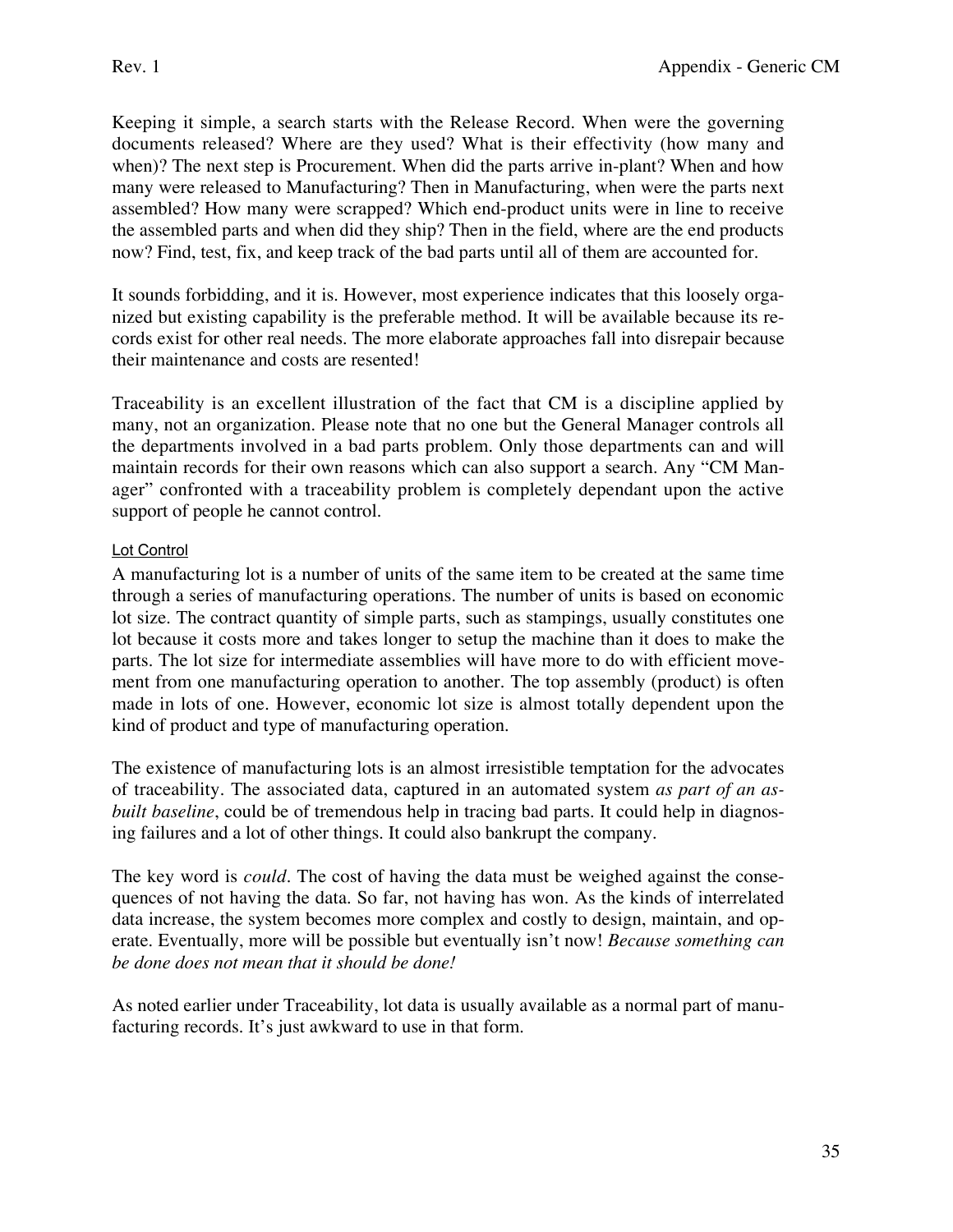## Change Control

Change Control maintains the integrity of released (verified) items by approving or disapproving changes to them before the changes are made.

## **Hard Facts**

We start with some hard facts of life.

- Engineering is an iterative process; that is something is done from which something is learned which causes something more to be done from which something more is learned and so on until the boss says "good enough" – or they run out of money.
- Manufacturing is an iterative process until it stabilizes. Then it becomes repetitive.
- Suppliers discontinue some items, initiate new ones, go out of business, or fail to deliver as promised. Replacements are necessary.
- *Given these conditions, change is inevitable!* But, if it flows without restraint chaos and bankruptcy loom. Release was developed to bring order and Change Control was instituted to maintain it.
- *Change Control was not designed to reduce the number of changes!* Although it has some impact on volume the result is relatively slight. The volume of change is driven by the difficulty of the technical work, the experience of the personnel doing it, and the schedule!

We can accommodate these facts or we can ignore them and suffer the consequences. They will not evaporate.

The Change Control Process -

- Determines the desirability or undesirability of each proposed change.
- Facilitates the implementation of desirable changes.
- Prevents the implementation of undesirable changes.

Figure 9 shows the primary elements of the process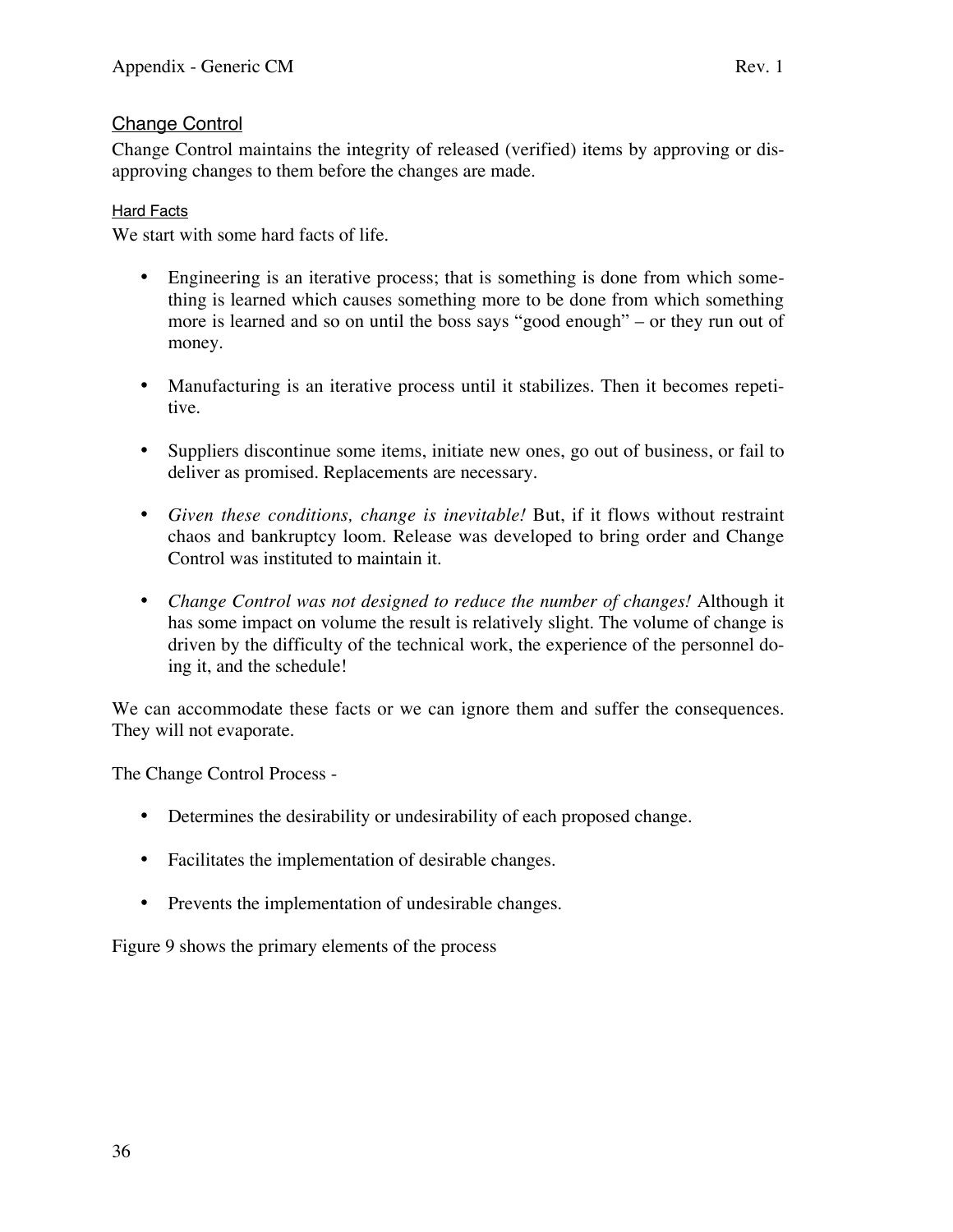

Fig. 9 Change Control Process

The hang-up of course is the definition and interpretation of "desirable". There is no general or lasting solution to that quandary. Numerous categories, definitions, and guidelines exist but none of them, none of them, are adequate over time. The hard fact is that the desirability of change varies from industry to industry, product to product, time to time, place to place, and situation to situation.

Obviously, any change necessary to align the product to need is desirable. Any change that lowers cost is desirable – unless it wrecks the schedule. Any change that increases cost is undesirable – or is it? There simply are no good generalizations. The harder we try to define, refine, and apply them the more muscle-bound we become. At some point, we must rely on informed judgment!

Change Control applies to all released documents and all completed hardware. Changes are proposed at any time during any phase for any number of reasons. Usually, a Change Control Board is responsible for evaluating them. The board members represent all elements of the organization that have direct responsibility for the product. They determine desirability or undesirability in accordance with criteria supplied by management, the buyer, the situation, and their own good sense difficult though that may be. Desirable changes are approved, released, and implemented. Later they are incorporated into the documents that they change. The revised documents are subject to re-release.

The Change Board's task is further complicated by the fact that the desirability of a particular change is not always clear. It is often a matter of technical judgment subject to vigorous debate.

## Proposing Changes

The process starts with a written Change Request. So who can write one? At first blush you might think that any employee qualifies but that's not necessarily so. Some organizations limit the kinds of personnel authorized to write a change proposal in the hope that this filter will keep foolish or unnecessary changes out of the system. It may have been decreed that only a supervisor or manager can submit a change. Perhaps only Manufacturing Engineering can propose factory changes or maybe there's a group of change engineers who do all the proposing. Whatever, these schemes always add cost and time to the system without significant benefit.

First, it is deceptive to think of all this activity as happening outside the change system. In reality it is part of the system whether it's recognized as such or not. Second, it is a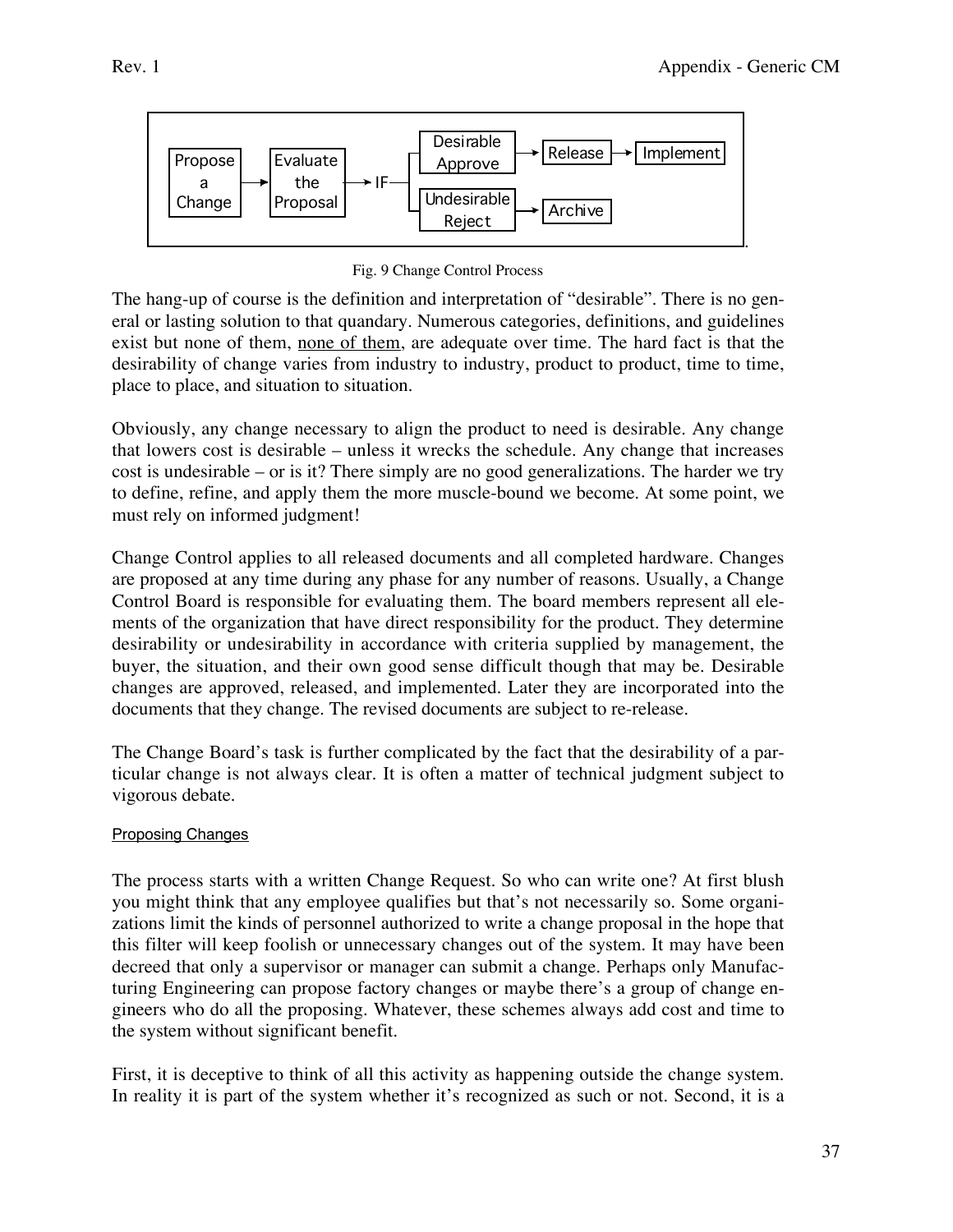major error to think of most changes as unnecessary or frivolous. To prove this fact you need only setup an anti-frivolous filter and see what's caught in the net. Significant frivolous change is an industrial myth, good for emoting but little else. Third, these supervisors, managers, or special engineers are removed from the situation by one-degree or more. That means that they must take the time to gather facts and make a decision.

Generally organizations with great concern for quality will permit any employee to propose a change because they are concerned with getting all of the kinks, quirks, and errors out of their products. In my opinion any employee of the organization should be allowed to propose a change. At most I would insist that he get the approval or acknowledgement of his own supervisor to gain a little more maturity in the decision. However, I stress the fact that the system must fit the organization it serves or it will be destroyed. If that requires special filters or writers, so be it.

Regardless of who prepares it, the proposal must state what is to be changed, how it is to be changed, and why it is to be changed. It should be as clear, complete, and accurate as possible to communicate adequately.

Where-used (next assembly) data for the item to be changed must be gathered from the Release System and included in the proposal. It is unwise to think of most items as having *a single usage*. Use of an item in more than one next assembly or product is quite common and all uses must be considered in evaluating the change.

#### Evaluating Changes

Generally changes are evaluated by a Change Control Board, which consists of a member from each element of the organization that has responsibility for the product. A so-called "neutral party" chairs it. The members must be quite adept at recognizing the limits of their own competence. They apply some version of the following questions *to each usage* (next assembly) of each change and they answer for their organizations if they can.

Technical

- Will the product function if the change (a) is made, *and* (b) is not made?
- Is reidentification required?
- Should the change (a) be made, *and* (b) why?

## Financial

• What is the cost to your organization of (a) making the change *and* (b) of not making the change?

## Schedule

- Upon approval, how long will it take your organization to implement the change?
- What effectivity should be assigned?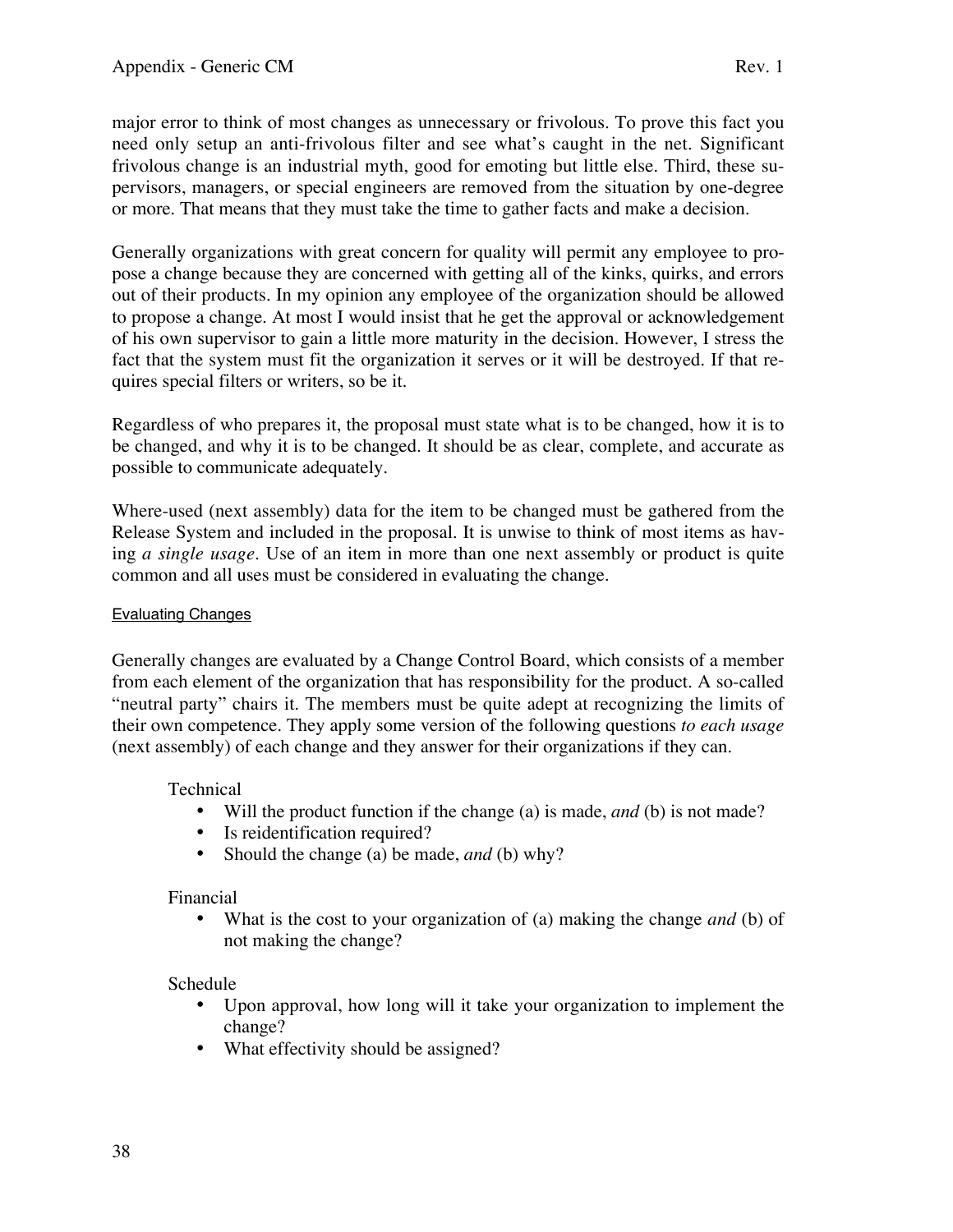If board members cannot answer these questions, they get the answers from their organizations. When conflict or ambiguity arises, they pull the right people together and seek resolution. Regardless of the method used, the questions must be answered *for each usage* (next assembly) of the item being changed. Based on the circumstances, the decision is documented in one or more of the following forms. These decisions also verify the content of the document and authorize its release.

| Document        | What                                                                                                                                                        | When                                                                                             |
|-----------------|-------------------------------------------------------------------------------------------------------------------------------------------------------------|--------------------------------------------------------------------------------------------------|
| Stop Order      | A written order to stop work<br>until further notice.                                                                                                       | Continued work or pro-<br>curement will result in ex-<br>pensive rework or replace-<br>ment.     |
| Deviation       | Written authorization, be-<br>fore an item is manufac-<br>tured, to vary from released<br>documents for a specific<br>number of units or period of<br>time. | Permanent change to the<br>design is inappropriate but<br>a temporary deviation is<br>necessary. |
| Waiver          | Written authorization, after<br>an item(s) is manufactured<br>to vary from released docu-<br>ments.                                                         | Such units are suitable for<br>use "as is",                                                      |
| Change<br>Order | A written order to change a<br>released document, as speci-<br>fied in the order, at a speci-<br>fied effectivity.                                          | A permanent change to the<br>design is required.                                                 |
| Rejection       | Written notice of the reason<br>for rejection.                                                                                                              | The Change Request is not<br>acceptable.                                                         |

Table 2 Change Board Decisions

## Approving Changes

Change decisions can be made by a Change Control Board or by a number of other methods. Frankly, no one method is clearly better than another as long as it (1) reaches every affected element of the organization not for political reasons but *because that's where the knowledge is*, (2) is able to *force* timely trade-offs and final decisions when necessary, and (3) fits the organization it serves. The personality of the organization, most of its customs and traditions, and the powers that be, must be accommodated! And that means that very few of these methods transplant from one organization to another without significant modification. *One size does not fit all!*

If the Board is unable to reach a decision the proposed change is presented to the Program Manager(s) for decision.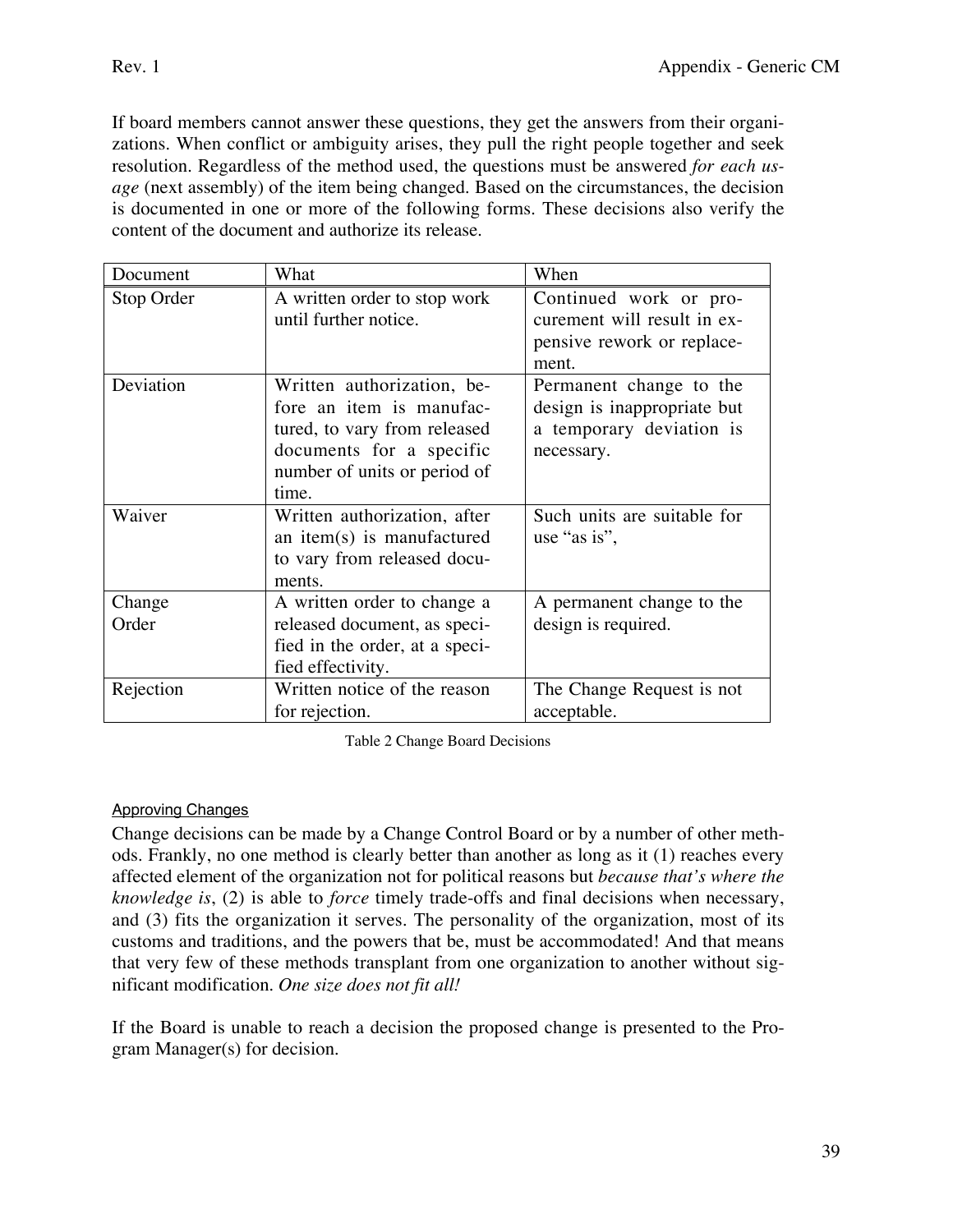## After the Decision

Each Stop Order, Deviation, Waiver, and Change Order has its own Identification. When approved, they are promptly released which places them under Change Control. The rest of the organization responds by implementing these released documents at the effectivity specified. Rejection Notices are sent to the originator and Change Requests are filed.

#### Incorporation

In due course, the content of Change Orders is incorporated into the documents that they change, the identification of changed documents is adjusted, and the revised documents are released as replacements for the previously released Change Orders. Most organizations limit the number of Change Orders that can be outstanding (unincorporated) at any one time in order to reduce confusion.

Stop Orders, Deviations, and Waivers are never incorporated but remain a permanent part of the Release Record. Hardware subject to Deviations and Waivers is marked with the Deviation or Waiver Identifier.

## Change Classification

Some organizations use elaborate systems of classification to route changes through variations of processing. Class I vs. Class II, mandatory vs. non-mandatory, major vs. minor, supplier vs. contractor, customer vs. contractor are examples. For instance, a Class I change alters contract cost and generally goes to a headquarters command for review and approval (slow) while Class II changes do not alter contract cost and are reviewed and approved by a local customer representative (faster).

Generally, classifications emerge as compromises in a constant struggle to make Change Control simpler and faster. However, they soon become parochial in nature, barnacled with local practices bordering on superstition, and have far more to do with power than efficiency. The fundamental questions will always be who has the power to say, "Yes" and who has a veto.

As for the CM Discipline, there are only two logical questions to be answered. Do we know enough about the change and its ramifications to make a decision? Should we make the change in spite of (or because of) the ramifications? Yes or No! Whatever method produces these answers, completely and accurately, is adequate!

## Change Status Reporting

An automated Change Status System is a necessity. The data recorded must include identification of Change Requests, the documents or items they would change, the classification of the change, location of the Change Request in the processing cycle, the final disposition of the Request, and the date of everything. The primary capabilities of the system should include random access, sorting by any of the elements recorded, counting everything sorted, and time span calculation.

The kind and volume of data available in the Change Control process is almost infinite. The demand for it is sporadic and usually capricious. The effective use of it is very un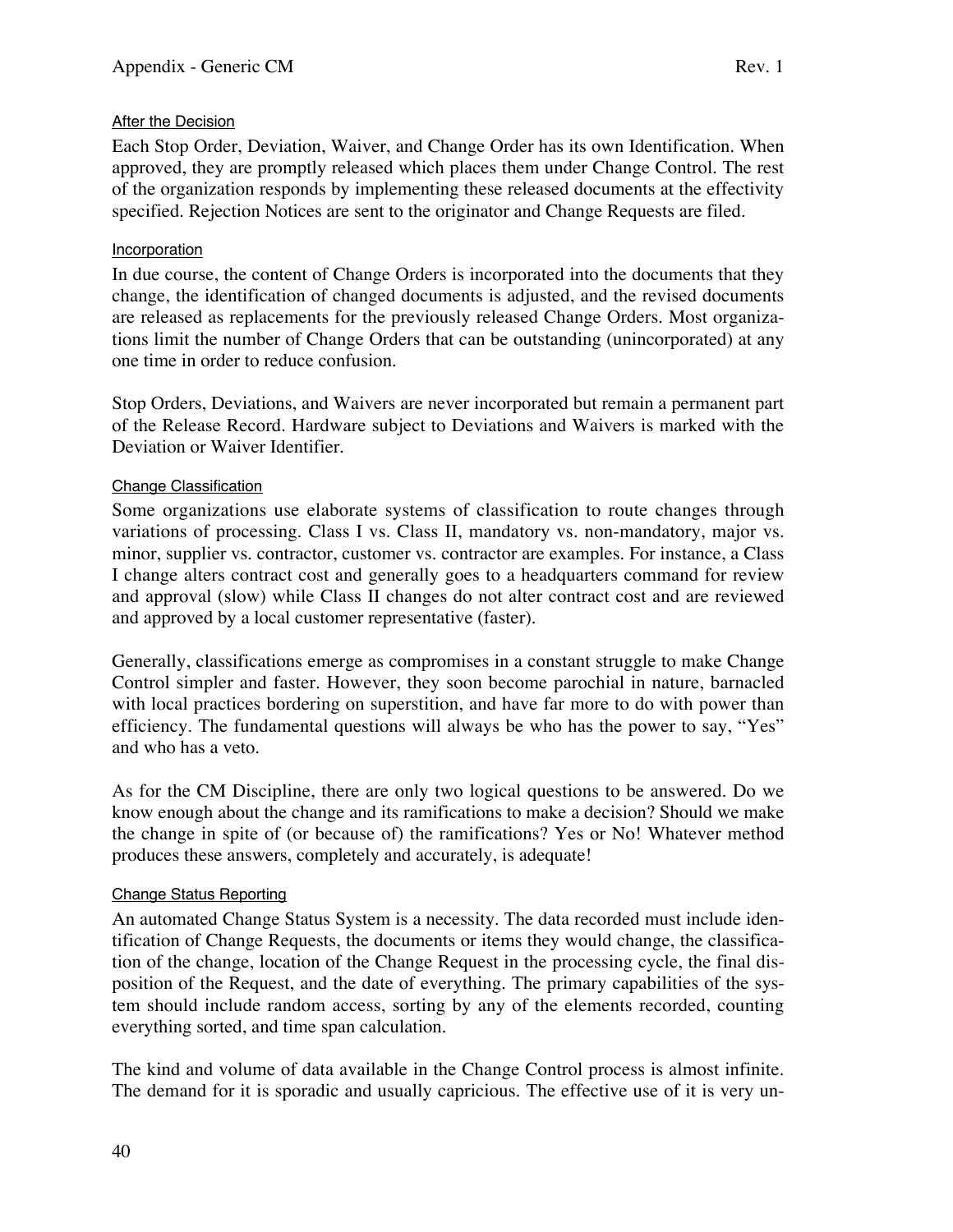even. The cost of recording, processing, and preserving it is relatively high. Even so, some amount of it must be available! The problem is simple. The solution is not.

Normally, no one except Change Control Administrators and Processors has much interest in Change Control data until something goes wrong. Thereupon, the wronged-ones demand information for defense and counter-attack. The problem can be about anything from any level in any department. Unless satisfied, it can swell until it involves many levels and many departments.

If data is available, it will be beaten to death by the wronged-ones until they exhaust themselves. If data is not available, Change Control will likely be "reorganized". Thereupon, in either case, all will return to business-as-usual until the next time.

The key factor in all this is easy to spot but hard to deal with. *By the time that a change has a status to report, the problem that generated it exists*. The need is to solve that problem not to status the change. However, the change is the presumed solution. Everyone concerned wants to know where it is in the process and how soon it will be approved. Usually, the location is known and processing time can be estimated. However, that information is seldom enough.

So the Change System itself becomes the culprit. Why is it so slow? What is being done to expedite? The answers to these questions and a dozen others are seldom acceptable so the emoting goes on and another log is tossed on the fire of controversy.

In the broader sense, the study of change statistics can produce a number of insights into plant operation. The problem is that almost no one is prepared to do anything constructive about them. It's not hard to find that most changes are coming from a particular department. It's very hard for that department head to do something timely about it. It's not hard to see that span time is expanding and to locate the delays. It can be almost impossible for the delayer to do anything timely about it.

It is difficult for most people to recognize that the causes of Change Control problems are rarely found in the system or the processors. The causes lie deep within the operating philosophy of the enterprise. By the time they are recognized, the fat is in the fire and it's too late for prevention. The obvious time to correct such problems is in the calm between programs when managers have more time. However, the incentive is usually obscure during such lulls. When the incentive becomes obvious, the lull has passed and there is no time to make general improvements.

One more time – there is simply no substitute for a thorough understanding of the industrial process and the way that it functions in your workplace. Change Control is difficult with it and nearly impossible without it!

Customer Change Control

Customer Change Control is always controversial.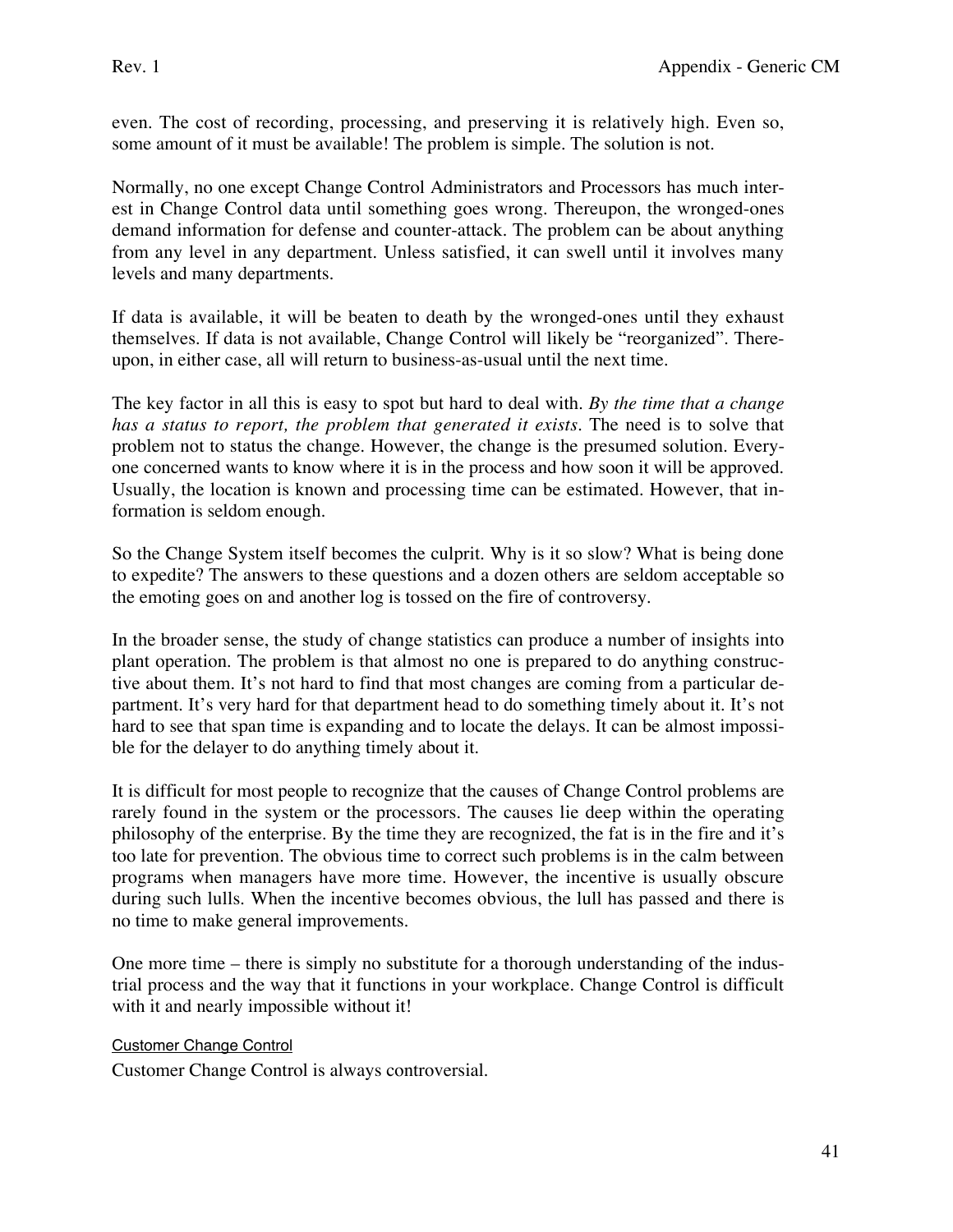First, it takes time, a lot of time. The customer is cautious because he doesn't know what he's getting into. The contractor is impatient because he's anxious to implement his decision. Second, many contracts have compressed, even incentivized, schedules which are often impossible of performance on their face. They also include Customer Change Control with no time limit on that process. Thus, the contractor strives to meet schedules, which the Customer thwarts with untimely Change Control. Third, in adversarial settings professional conceit swells, "professional differences of opinion" proliferate. They take time and cost money. Fourth, anyone with the right or obligation to intervene is clearly culpable for the consequences. "You approved (or disapproved) so it's your fault!"

Therefore, customers are well advised to be very selective about imposing controls on contractors. Even so, common sense dictates customer control of any change that would alter the following basic parameters of the contract.

- Contract cost, schedule, terms, and conditions.
- Requirements that the finished product must meet. (Functional Baseline)
- Verification methods used to assure that the finished product actually complies with its requirements. (Demonstration & Product Baseline)

Military customers have paid dearly for their unwillingness to accept these limits. Without deep and detailed control, they fear that poor contractor judgment or chicanery will leave them holding the bag. So they tend to require review and approval of every change to make sure it's OK. The irony is that the Military is no more adept than the contractor at making sure. Having spent much time and money on prevention they are still left holding the bag – but – they tried. This is a real problem. Every attempt to solve it produces new manifestations because it is inherent in the government-contractor relationship!

This problem won't go away. It's too subtle to solve. But it could be eased if Customer Change Control applied only to the basic parameters of the contract as stated above.

As a safeguard, the customer can require information copies of all Change Control decisions. If the contractor's independent judgment is unwise, it can be suspended or reversed through various contract provisions. This approach allows the contractor to be a contractor instead of an employee and reduces the customer's culpability. It also provides the Military with a brake to apply when necessary and it will reduce overall cost.

Perhaps the most important factor is that a contract is supposed to be a voluntary agreement to cooperate. When it becomes an adversarial invitation to combat, the product suffers! Customer Change Control should be defined and exercised in that light.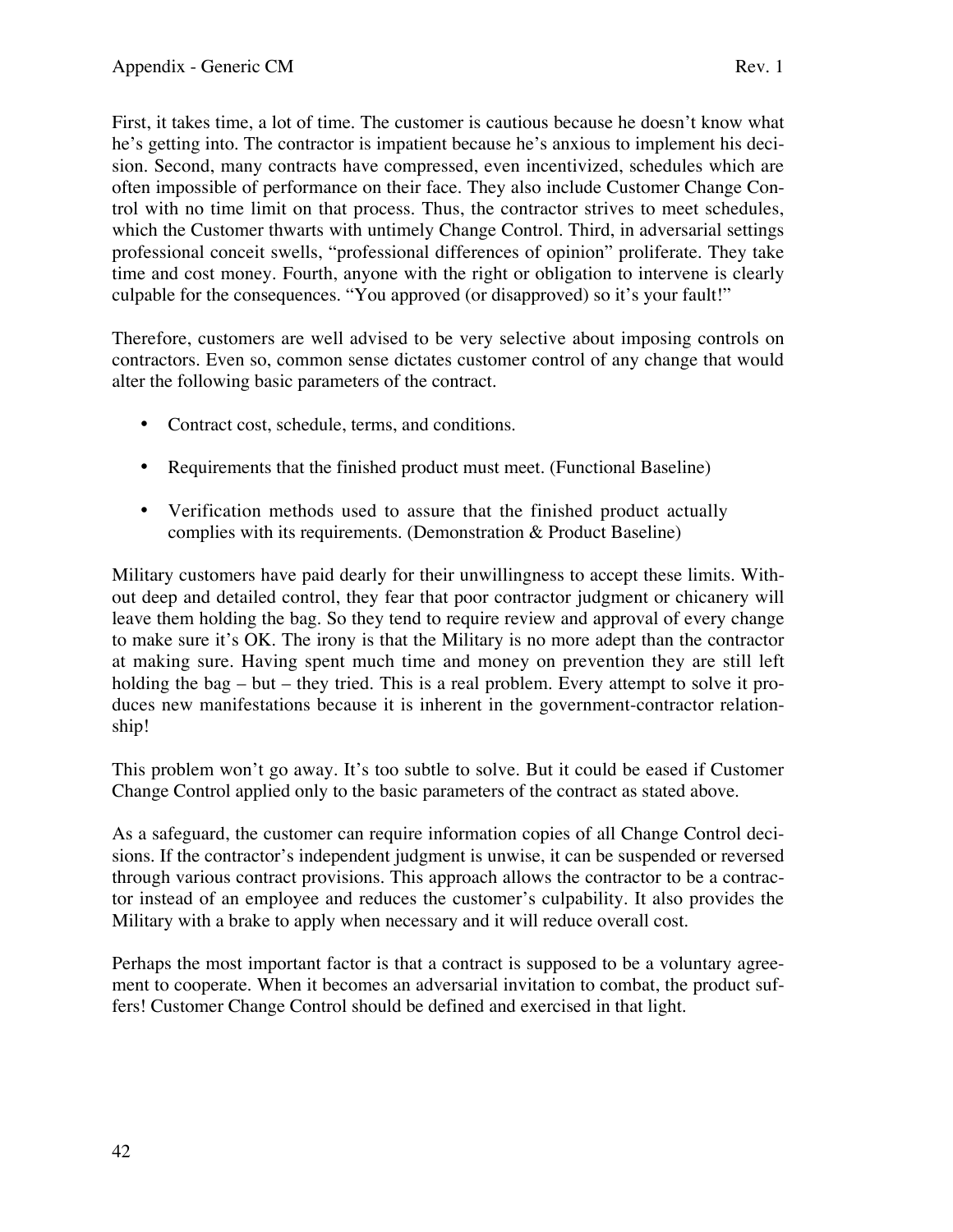# Field Modification

Generally, modifications developed and implemented by field personnel are unwise. It is almost impossible for them to know all the ramifications of their actions which may come back to bite.

However, it is not uncommon for field personnel do develop a modification as an improvement. Such modifications are treated as changes and are Identified, Documented, Verified, and Released into the Product Baseline. They are fabricated as kits and shipped to the field for installation. They are installed, verified, and recorded in the Product Log.

## Retrofit & Refurbishment

A retrofit usually involves major modifications. Normally, these will be Identified, Documented, Verified, Released, and Change Controlled either as a major change or as a different product. A refurbishment usually replaces old or worn parts. It makes no change in the design or performance of the product. In both cases, implementation is usually done in a factory.

# Fixing Change Control

Every so often a novice, with the power to impose, declares that he "is going to fix Change Control". Life becomes quite difficult until he learns that neither he nor anyone else can "fix" that which is intrinsic. The best he can do is to improve administration that seldom betters overall performance by more than 10 percent, if at all.

The intrinsic factors are the volume of changes which should be lower, the number of people involved which should be fewer, the behavior displayed which should be better, the span time which should be shorter, the cost which should be lower, and the complexity which should be simpler. You, like hundreds before you, will wonder why these goals cannot be achieved once and for all. The answer follows.

Far too many people think that the responses to a Change Request can be routine, timely, and clear; with trade-offs made promptly; and decisions made quickly. Most of the time they're wrong. Information is often late, ambiguous, and conflicting. A change, needed in one usage, can be acceptable in another, and be a disaster for a third yet reidentification is opposed. The manufacturing costs could be lowered but the hardware will have been completed before the change can be implemented. Engineers are irked because their work has been challenged. Change requestors are irritated because their work is delayed. Managers are harried because their work is increased. And, each one wants his problem solved his way!

Before Release, relatively few people are affected. After Release, hoards of people base their work on it. As the program progresses, other designers, test engineers, manufacturing and inspection planners, tool engineers, buyers, suppliers, vendors, budget managers, etc. become dependant on it. If that release is changed, at least some of their work is lost and must be redone. Frustration and stress are abundant. Only the most sophisticated handle it well.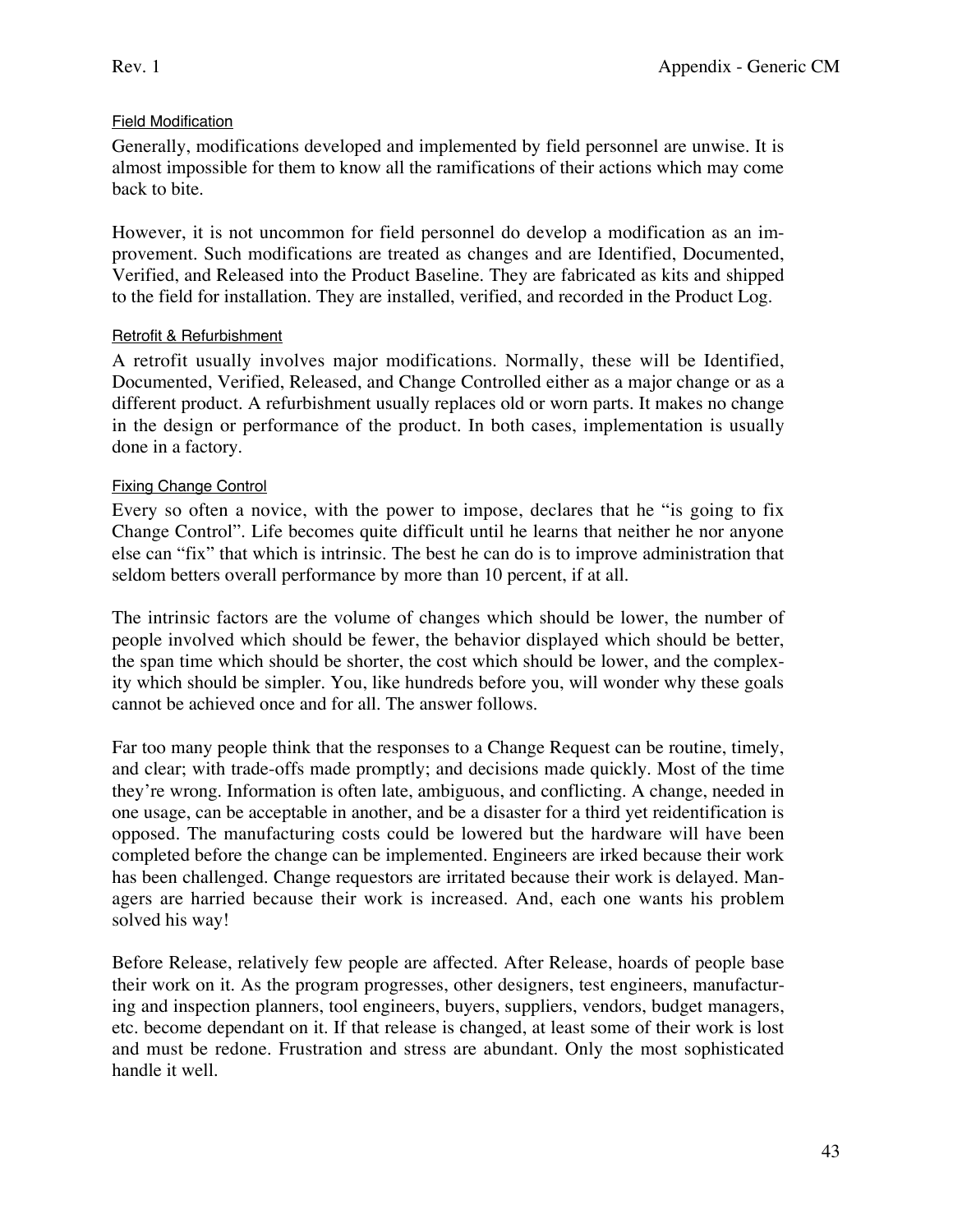Another problem is the "no change" syndrome! Unfortunately, neophytes sometimes gain the power to issue no-change policies that inevitably embarrass them and everyone else. Change is inherent to engineering, manufacturing, and procurement. If nothing else happens (and it will), vendors go out of business resulting in a necessary change of parts.

In the engineering world, there is almost no such thing as "doing it right the first time" no matter how good they are or how hard they try. Engineering is an iterative process. Each iteration produces new knowledge that quite often exposes both new and old errors and possibilities. Similarly, Manufacturing produces new knowledge that poses problems even though it was "done right the first time". Yes, these circumstances can be used to mask incompetence and that's a significant problem for supervisors. Nonetheless, these circumstances are real and they do produce changes that have to be handled!

There are as many schemes to manage Change Control, as there are people involved in it. None of them really alleviate the frustration because the intrinsic elements remain intrinsic. There is no sweeping panacea awaiting discovery. Some things in life are simply hard work. Coping with the intrinsic elements of Change Control is one of them. However the following can help.

Competent personnel, deeper understanding of industrial practice, minimum Customer Change Control, realistic expectations, sound program planning, and adequate time (beware of compressed schedules) are the elements most apt to improve performance. Even so, don't expect to "fix" Change Control. Learn to cope with it.

## Warning

Hopefully the foregoing discussion of Change Control has explained at least a few of the most significant reasons why it is so often controversial. Not so clear is a common consequence. Problems pile up and emotions run riot. The attention they demand swells Change Control until it displaces CM. In fact there are many managers today who think that CM is no more than a fancy name for Change Control. They are wrong! Essential though it is, Change Control cannot keep "an evolving product in alignment with the specified need for it" unless the CM Process was properly applied.

If all you want is Change Control, call it that and do it. If you want to keep your product aligned with need, apply the CM Process and all of its tools.

# The Never-Again Syndrome

Like many other things all of these elements of CM are subject to the "never-again" syndrome. A mishap occurs. A task force is formed to see that it never happens again! A check, balance, procedure, audit, or the like is added to the practice and the mishap does not recur. However, years later the safeguard appears to be useless. No one remembers its purpose. Indeed the original purpose may no longer exist.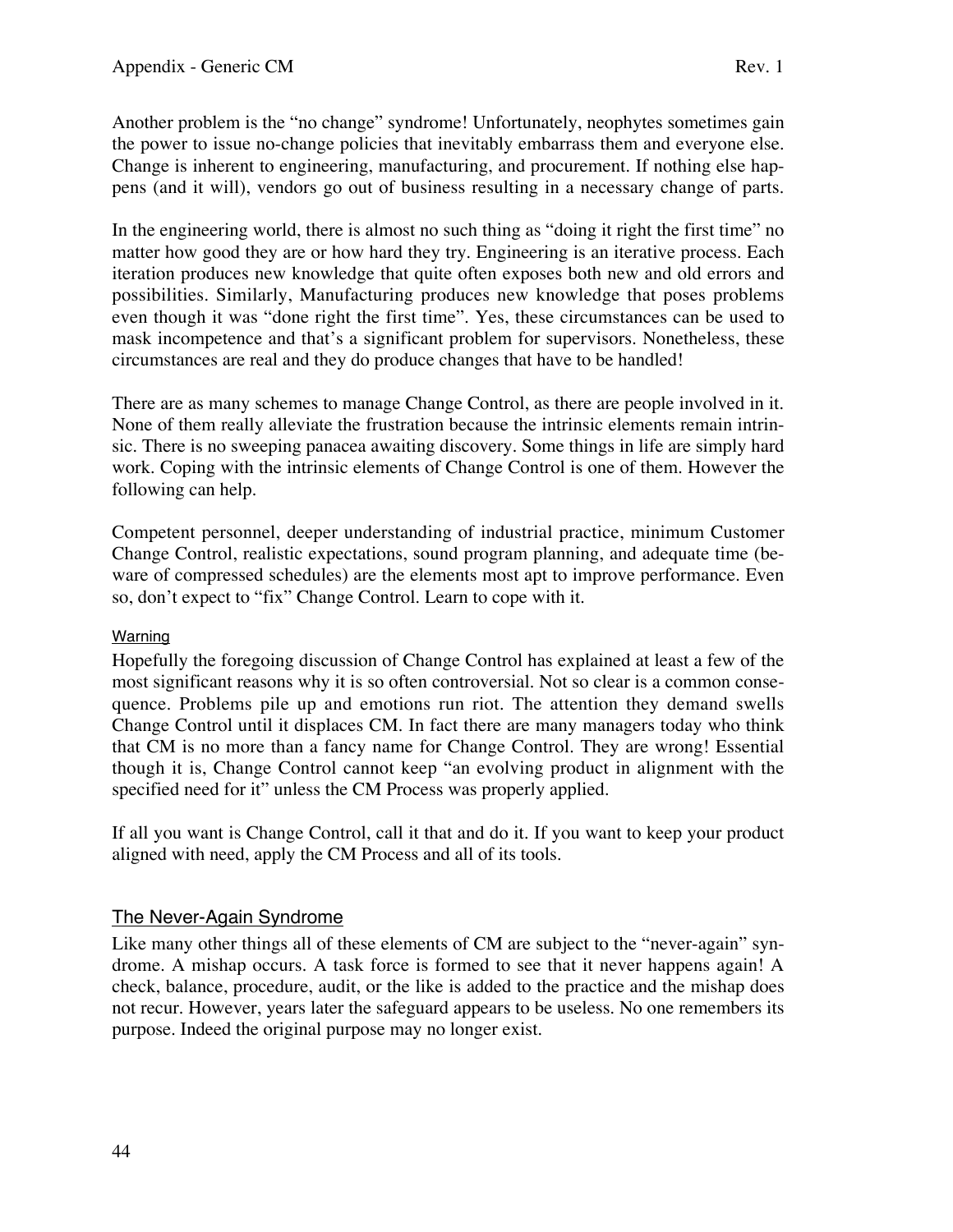Such accretions are hard to remove. What appears to be useless may really be needed somewhere deep in the organization. No one knows all the nooks, crannies, and consequences. So it's easier to leave them than to run the risk of removal.

Contrary to popular belief, this condition is not peculiar to government. It is a malady of large organizations, public and private. It is more prevalent in government because almost anyone from a crank to the press can criticize governmental mishaps making overcorrection probable. Generally, there is no cure but knowledgeable people can manage the condition.

There is no doubt that the CM practices should be reconditioned periodically. Their essential elements may be rearranged or updated to accommodate new *proven* technology. However, any greater effort is likely to reinvent the wheel under a different name. It's wise to remember – a wheel by any other name is still a wheel.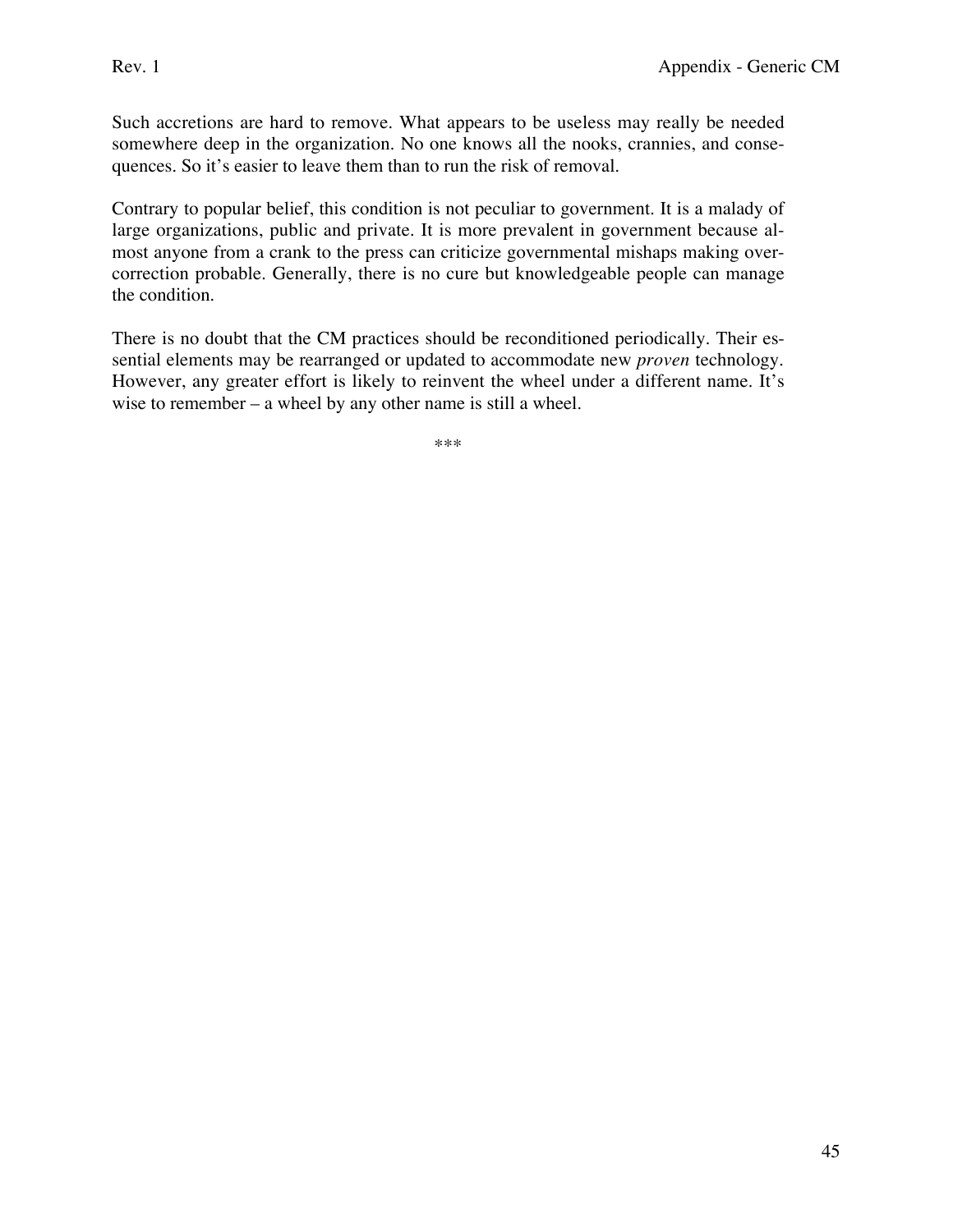# 4. PHASES & BASELINES

# **Tailoring**

Originally, the Military thought that one size would fit all. They persisted primarily because they had few who really understood the fundamentals of an industrial plant. As a result, they got an inadequate system, muddled allocations, and a product developed independently of both. So they came up with the idea of "tailoring" which allows substantial adjustment and selective application. It also allows the less scrupulous to duck and avoid. However, the objective is still to keep the product directly aligned with the specified need throughout the program, no more and no less!

## Allocated Baseline

The Allocated Baseline seldom worked well in its original form. The primary cause is the disparate methods used by various industries, contractors, and subcontractors to get requirements from the Functional Baseline into their design organizations. Their methods are as varied as the people using them and it is wise to use those methods unless a *compelling* reason dictates otherwise. Consequently, the Allocated Baseline finally became optional.

This decision put the power to require an Allocated Baseline into the hands of various buying commands. They have used it for a wide variety of purposes or not at all. The problem is complicated because it's rooted in the subtleties of engineering practice, politics, and technology. Even so, variations of the Allocated Baseline are easier to understand if you know a bit about the forces that shape them.

When the Military decided to define need first and then design a product to meet it, the first large scale use of System Engineering (a more or less new engineering discipline) came into being. This discipline brought at least two new concepts into play, system and allocation.

## **System**

The definition of system will remain forever controversial. There have been conferences, symposiums, and powwows convened to define the term. They have come up with such things as a self-sufficient entity including hardware, facilities, techniques, and personnel. Few are satisfied and the debate continues.

Further examination will reveal that these efforts have little to do with the realities of a system and much to do with protecting the interests of powerful factions. As one wag put it, "He who defines system, controls the (engineering) world", an exaggeration but not without merit. So, what can be done with the problem?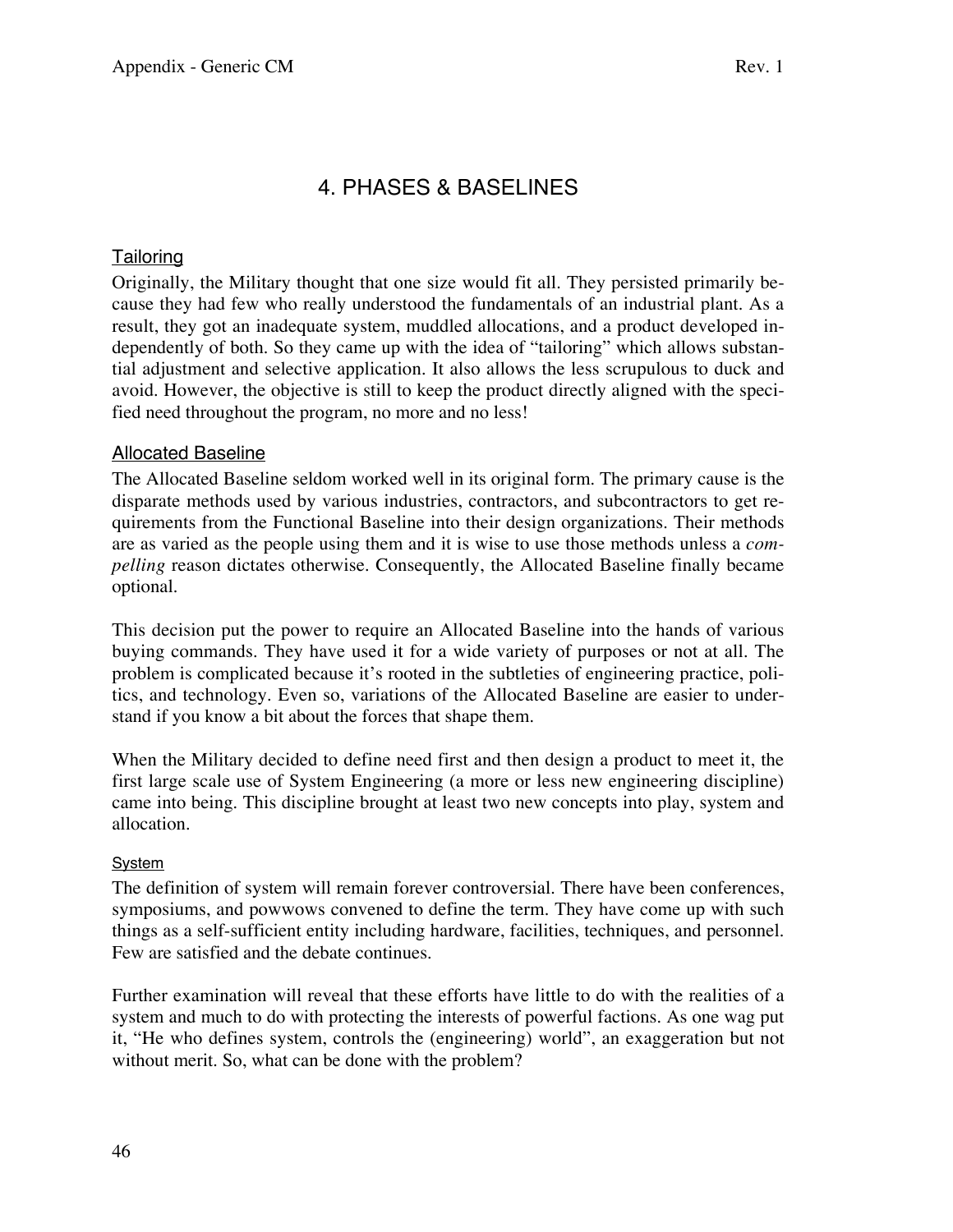Simply put, stay out of it. Use a working definition. *For CM purposes, a system is all of functions, including outside interfaces, necessary to meet the specified need.* If it finally turns out to be a subsystem, component, or something else, rename it. A system in one use becomes a subsystem in another and a mere assembly in a third. All of these terms are relative to the context in which they are used.

Regardless of what it's called, the idea of treating the end-item to be developed as a functioning whole rather than a patched together collection has great merit. The emphasis on interfaces has even more merit. You may well ask, "Wasn't this always necessary?" And, I must answer, "Yes, it was." but it was often haphazard. Elements such as maintainability, training, and even interfaces were often overlooked or left for later in the program. Such practice always produces problems, sometimes very serious ones.

The critical concern is to define an entity that includes all of the functions and outside interfaces necessary to meet the specified need. In most cases, that entity will be a system.

## **Interfaces**

An interface is the point, line, or plain where two items meet or interact. It may be electrical, mechanical, or functional. It may even be specified empty space between items.

- Outside Interface: An interface between a product and an item outside of it. Example: an aircraft radio receiver and a control tower transmitter or an automobile gas tank and a gas pump nozzle.
- Inside Interface: An interface between components of the product. Example: An aircraft wing and the gas tank inside that wing.

Outside interface characteristics can be documented in the product specification, in a referenced interface drawing, or in a referenced interface specification. Such characteristics are subject to Verification, Release, and Change Control as part of the Functional Baseline.

Inside interfaces can be documented with interface drawings. However, they are more commonly recorded in the documentation of each interfacing item. Thus, a comparison of documents is required to see both sides of the interface. The management of interfaces is an engineering task that should not be left to novices!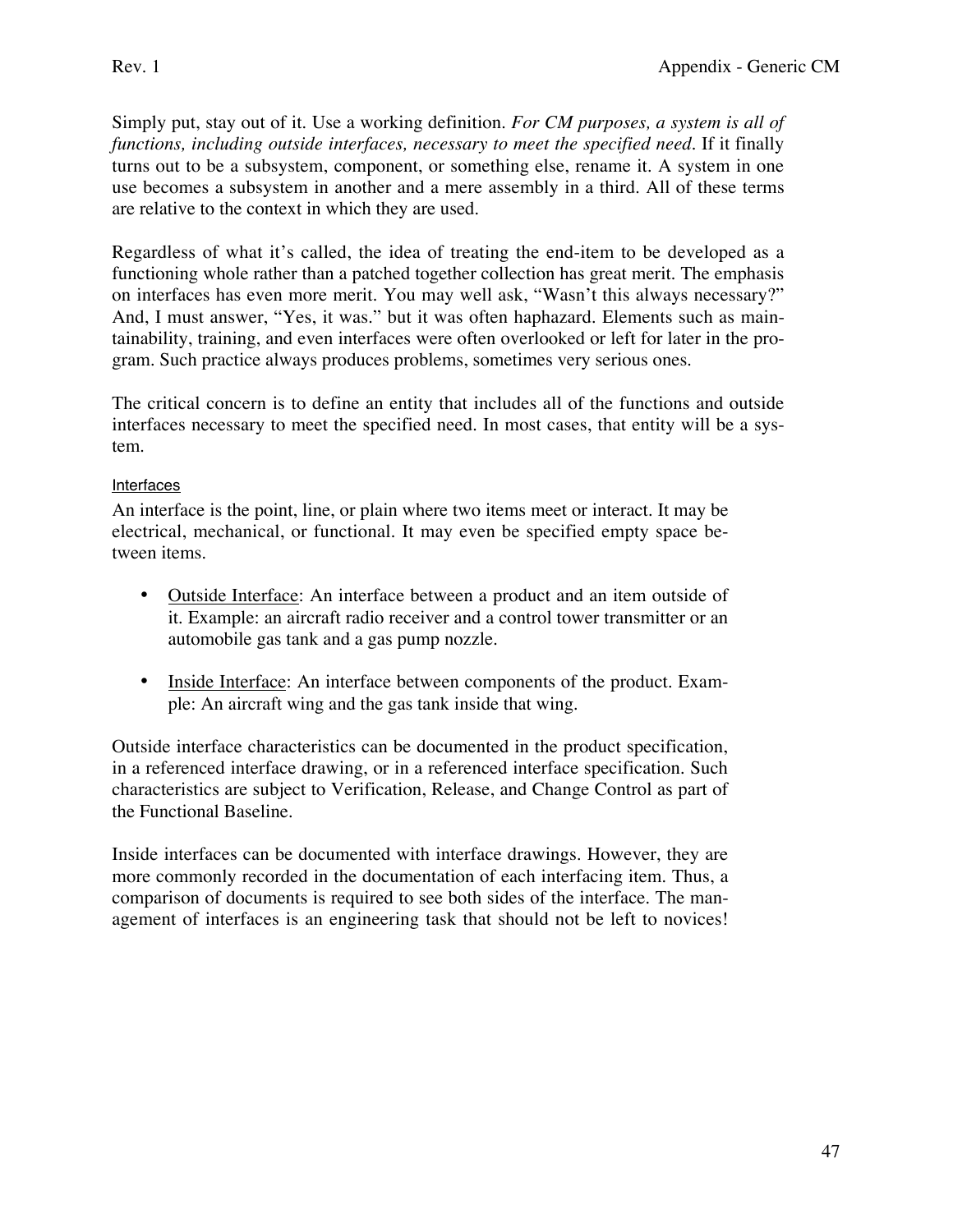#### **Allocation**

Once the functions of the system have been defined and verified they are allocated (assigned) to sub-systems. Each sub-system is evaluated as a separate functioning entity and then verified. The sum of the sub-systems equals the system.

There are two advantages to this approach. (1) Developing and verifying sub-systems is another way to examine the system as a whole, another chance to find and correct errors. (2) Sub-systems divide the System into more visible and manageable work packages at least in theory.

The work of system definition and allocation is done by System Engineers. It is then handed to Design Engineers who are expected to design physical items that perform the functions of the sub-systems. Theoretically this scheme produces the neat result depicted in Figure 10. Please note the Baselines are provided for reference.



Fig. 10 The Original Allocation Concept

However, this scheme seldom produces the neat result shown. Some of the more significant reasons are noted below.

## Cookie Cutter

The approach in Figure 10 was designed for new products and applied as a cookie cutter. However, one size does not fit all. It doesn't even fit most.

In reality, there are very few totally new products. Most of them are modifications of existing items or technology to produce a new result. It's logical to ask why functional subsystems should be developed for existing physical items whose functions are already established. There are some theoretical reasons but they fade rapidly when cost versus value is examined.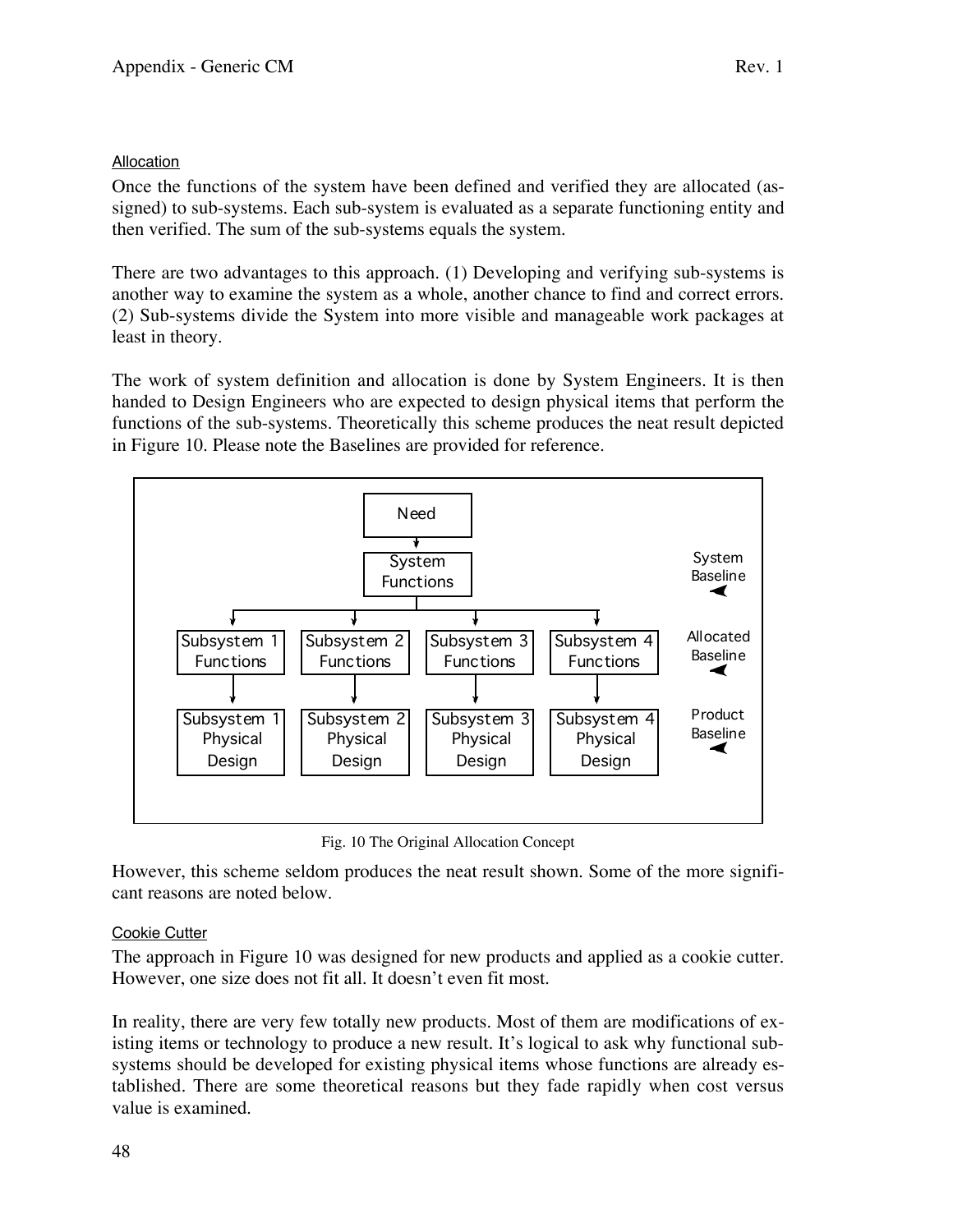Figure 10 implies that there is a one-for-one relationship between sub-systems and physical items. Sometimes that's true as when a propulsion sub-system becomes a rocket motor. More often it's not true as when an automobile electrical sub-system becomes headlights, taillights, and many things in-between. Figure 11 presents a more likely outcome.



Fig. 11 A Typical Allocation Outcome

## One-For-One

The desire for a one-to-one relationship between the functional and physical is more than compulsive symmetry. It does make tracking the functional to the physical and back much easier. This notion played a major role in the genesis of "Two Part Specifications" to document a single item. Part 1 was Functional and Part 2 was Physical. However, the practice requires that physical items be known before the functional allocation is made. This is quite a compromise of the original idea and an invasion of Design Engineering Territory.

# Turf Wars

The allocation concept implies that function is the province of System Engineering while physical design belongs to Design Engineering. Even though Figure 11 shows only two levels of functional design, there is nothing to prevent allocation to several additional levels. Such action tends to dictate physical design. It wasn't long before over enthusiastic System Engineers found themselves in small enclaves surrounded by a much larger group of hostile Design Engineers (with the power to disable) who felt that they had been invaded and trashed by a foreign force. Turf wars, neither hot nor cold, but uncomfortably warm, developed and continue in some quarters to this day.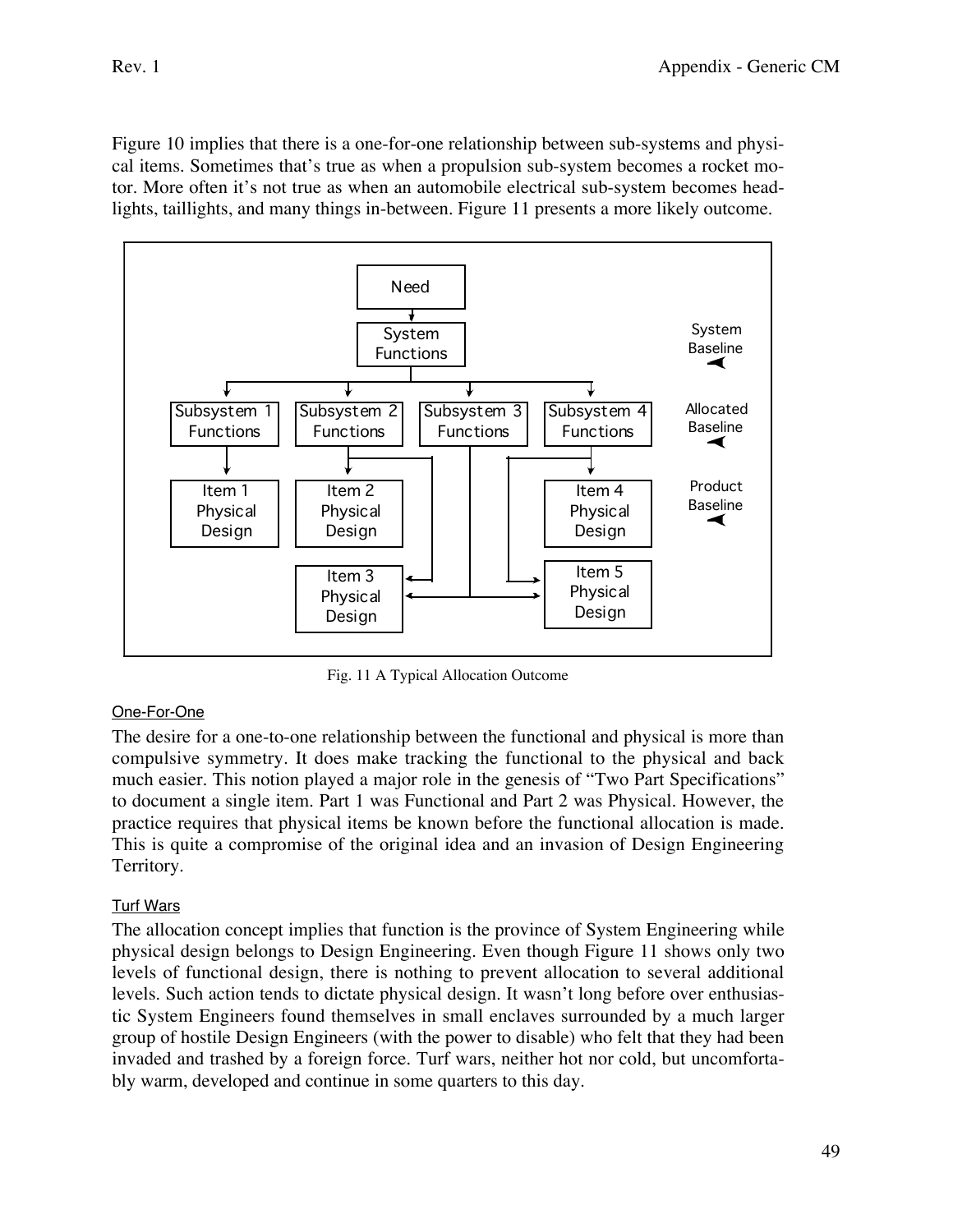In reality, while the focus of Systems Engineering is functional and the focus of Design Engineering is physical, both must deal effectively with both functional and physical aspects of the product. Turf wars simply complicate an already complex problem and contribute little to its solution.

# The Upshot

Having lost sight of the objective, they redoubled their efforts. Prime Items, Critical Items, two-part specifications, and Configuration Items, are among the compromises that still litter the landscape. The uproar finally became so debilitating, that the Military made the Allocated Baseline optional. Of course, this action questions the need for allocation to sub-systems in the first place. In fact, it has been used to avoid the sub-system level altogether by cramming such detail into the definition of the System. Although that approach can work, it can also produce 3 or more inches of inordinately complicated system specification.

Please remember that the cause of controversy is rooted in the subtleties of engineering practice. Resolution depends upon (1) the practices of the buying agencies and their contractors, (2) the attitudes and competence of the engineering organizations involved, and (3) the maturity of the technology needed for the product. Given the number of variables, resolution must be found System-by-System, one at a time. The resolution for one seldom transplants to another without major tinkering.

The engineers of the buying agency and the contractor must reach such resolutions. Otherwise, it fails! CM has no contribution to make to such resolutions. However, there is another way to approach the problem.

## A Tailored Allocated Baseline

Sooner or later systems must be divided according to the organizations that will have detail design responsibility for the physical items in the system. Usually that division produces the following.

- Customer Directed Items
- Subcontracted Design Items
- Contractor Designed Items

## Customer Directed Items

Customer Directed Items usually fall into one of two categories: (1) Customer Supplied Items such as warheads or (2) Existing Items from specific contractors such as rocket motors. There are all kinds of reasons, usually economic, why a customer decides to follow this route but regardless of reason he has the right to do so. However, he remains responsible for the detail design of the item!

*As a minimum, the interfaces between these items and the product of this program must be documented, verified and released as a part of this program's product! And, the Cus-*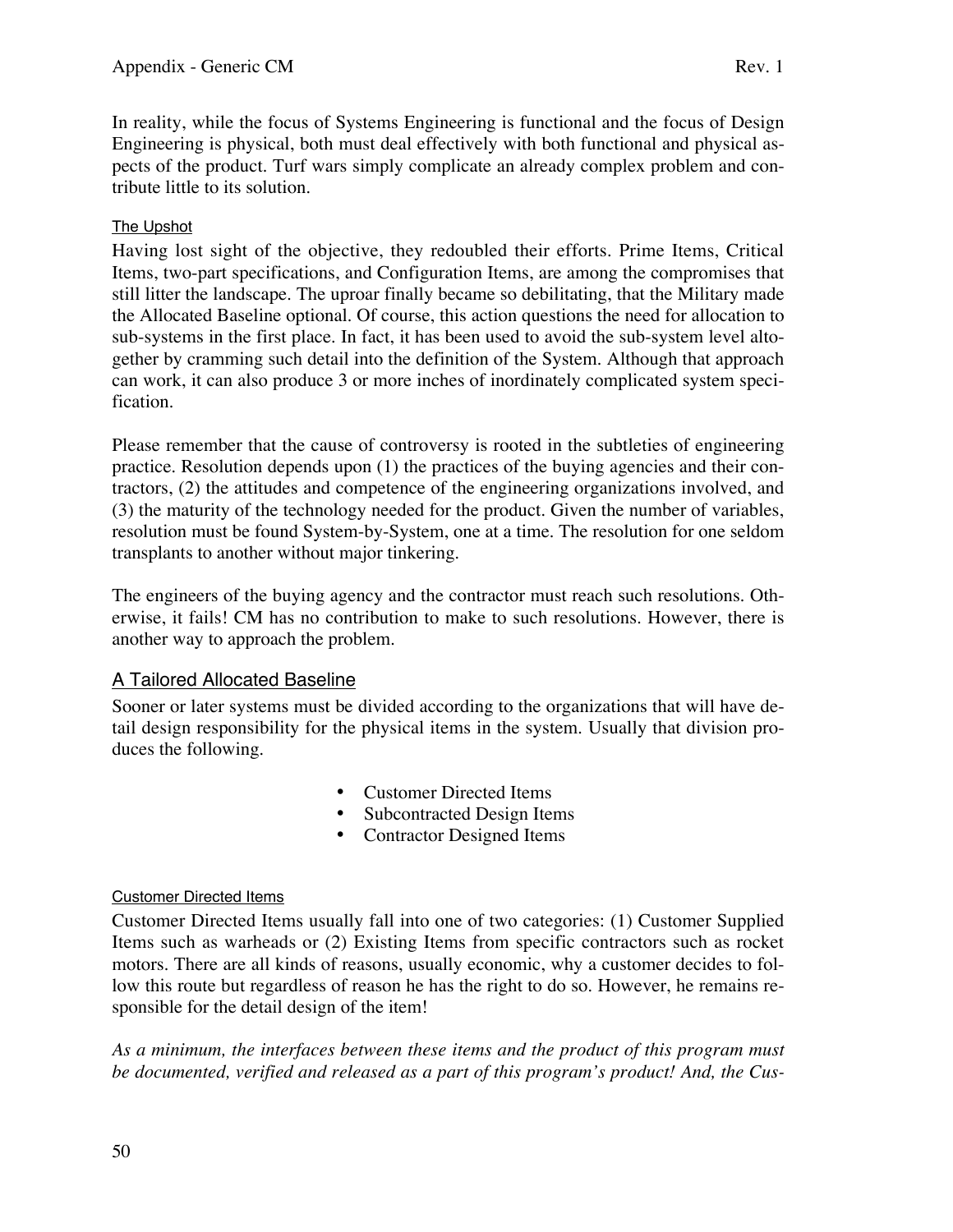*tomer must agree not to permit change to these interfaces without the prior agreement of the contractor for this program!*

Usually Customer Directed Items are identified in the System Specification (System Baseline). However, if such identification is missing or inadequate it can be added to the Allocated Baseline. If the Items exist the existing documentation is usually adequate. If they do not yet exist original documentation must be created.

People often overlook the fact that the interfaces of such Customer Directed Items become design constraints on the product of this program. That is everything else must be designed to be compatible with them. If those interfaces are not imposed upon this program they will be ignored and significant trouble will follow.

#### Subcontracted New Design

A contractor subcontracts design because he doesn't have (1) the capability in terms of personnel or facilities who can do it as well or (2) the capacity in terms of enough personnel, space, or equipment. Obviously, he has to tell the subcontractor what he wants done. This task is usually accomplished through a functional procurement specification that states the functions the item must perform, *and the functional and physical interfaces that the item must meet.* (It also includes verification methods and handling requirements.) The proper place for this sort of item is the Allocated Baseline.

#### Contractor Designed Items

This category includes everything required by the System other than Customer Directed Items and Subcontracted New Design.

Every contractor has evolved a way in which to divide and assign Design Engineering tasks. It is based on powerful personalities, organization, tradition, experience, and myriad other elements. No two are the same. *Tamper with it at your peril*.

The Military has never learned this lesson and they pay dearly because of it. The result is that the contractor pursues his own method and converts the results into the form the Military prefers. The Military reviews, comments, amends, and approves these results. Thereupon the contractor reverts to his own method. This means that parallel methods are operating at the same time. They are the cause of much expense and no little confusion.

A far more practical approach is to let the contractor proceed in his established manner. He may divide the work into recognizable subsystems and verify and release them into an Allocated Baseline. He may divide the work into dozens of work assignments and control them through some variation of a release system. He may choose some other device. *In any case, he is allocating functions from the System Specification to Design Engineering.*

For CM purposes, the System Specification is lurking in the background as the source of functional requirements to be met by Contractor Designed Items. Technically speaking this means that the source of requirements for Contractor Design is really the Functional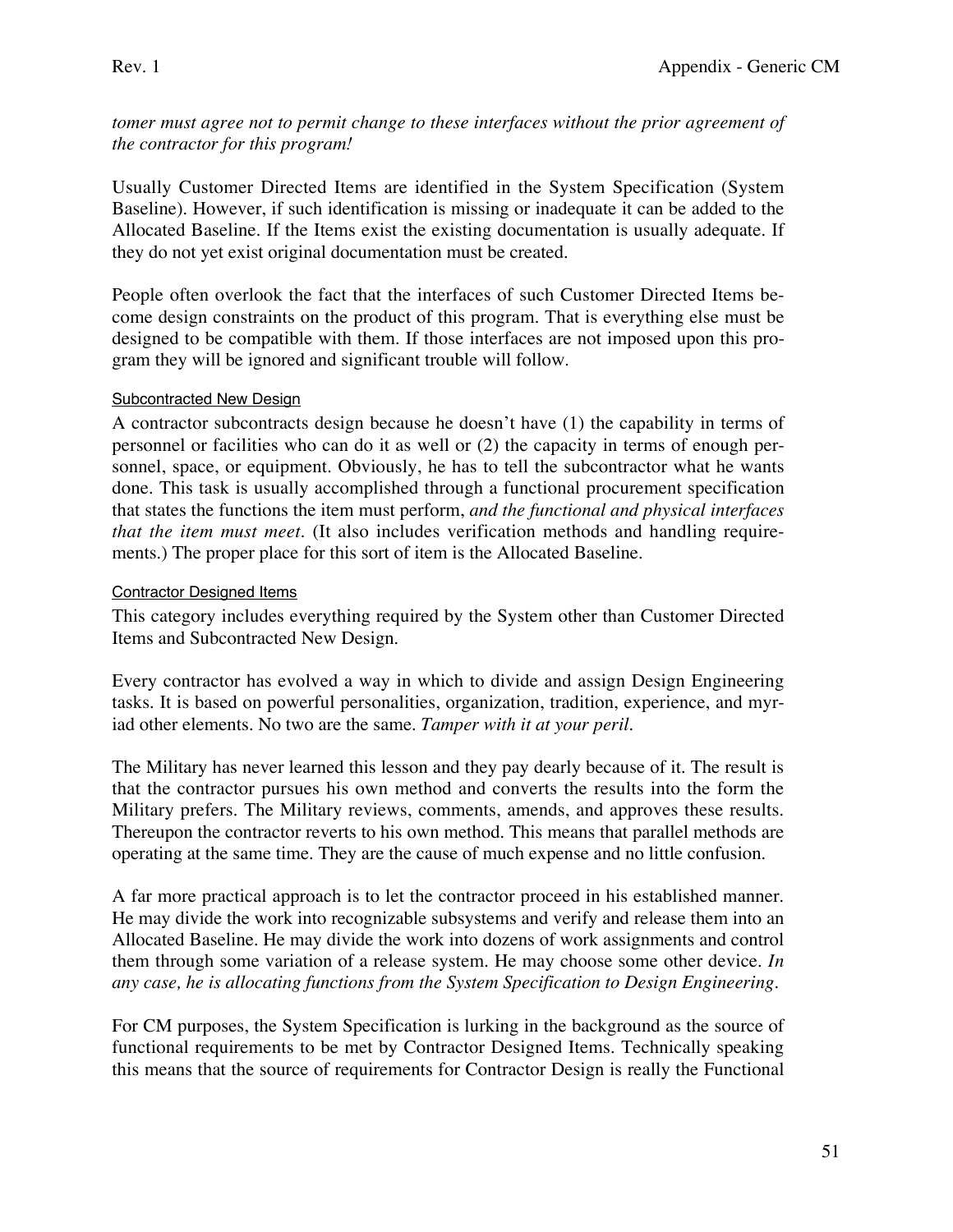Figure 12 displays the foregoing approach to an Allocated Baseline.



Fig. 12 A Tailored Approach

# The Lesson

There is no virtue in an Allocated Baseline as such. It must contribute to keeping the evolving product in direct alignment with the specified need or it is superfluous. When the real effort is to impose or avoid an Allocated Baseline the result will be useless and often harmful. Real-life solutions depend upon the product to be developed, the maturity of the technology, the experience and maturity of the personnel, and prevailing practice in the industry and agency. Once again, one size does not fit all.

# The As-Built Baseline

The notion of an As-Built Baseline arises from the fact that there can be permissible uncertainties between the Product Baseline and the hardware built from it.

Alternate or substitute parts are one obvious example. Perhaps the Baseline calls for Part 902 *or* Part 888 in an assembly. The factory installs first one and then the other depending on availability. No special record is made. Later in production or in the field it is difficult to tell which part was installed. It can be impossible if the part is miniaturized. Doesn't it just make good sense to keep a record of the part actually used?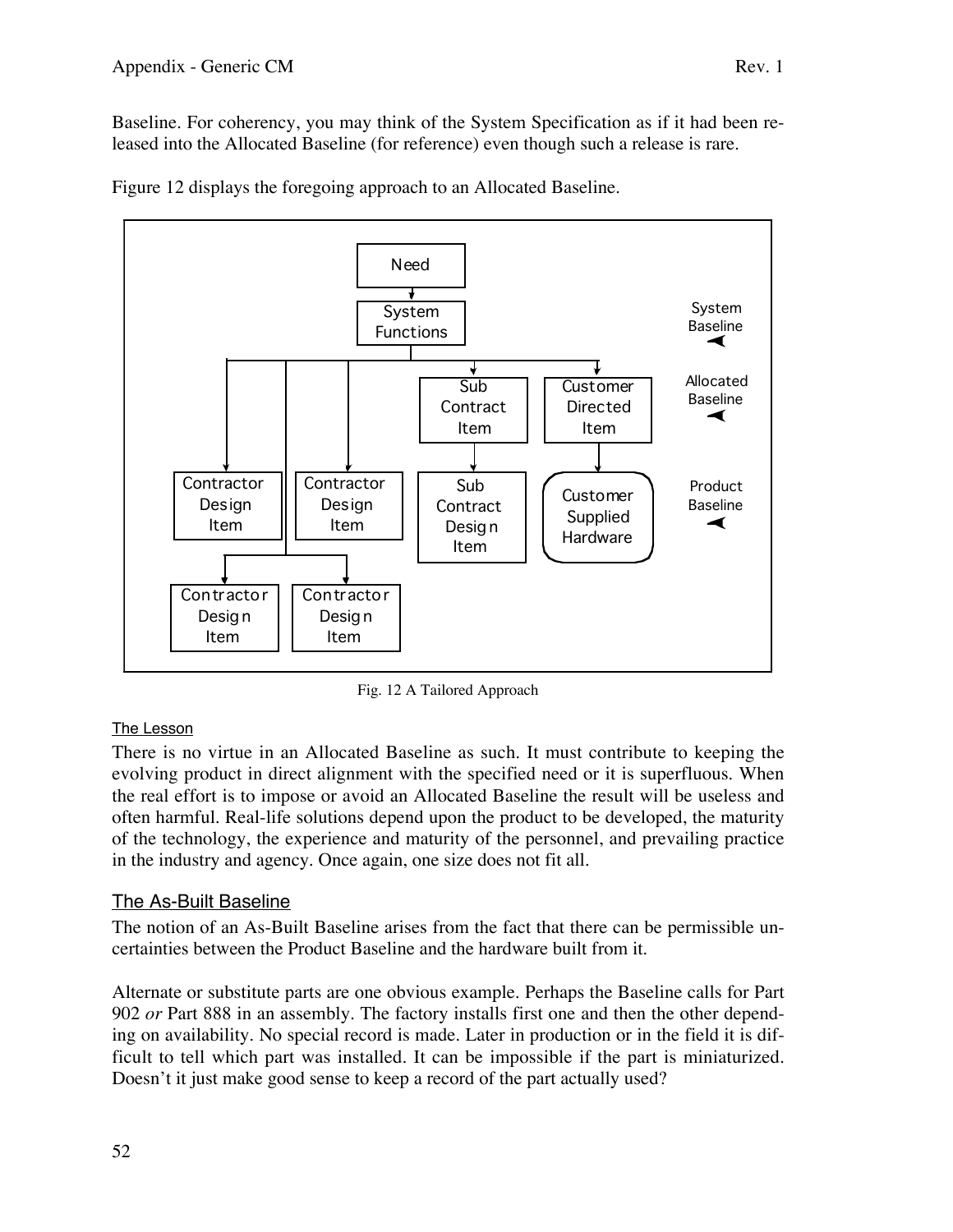Not necessarily. If we insured against all possible perils we would be insurance paupers. So we insure against the *most probable worst* perils. *Simple prudence demands that the cost of a probable consequence be weighed against the cost of preventing it.*

When the perils of manned space flight are considered, the consequences of not doing something can be catastrophic. Consequently, NASA is much more concerned with the as-built problem. The concern drops when most defense systems are examined and drops again for most commercial products.

There is no decision formula for this problem. Solution depends entirely upon specific situations, probabilities, and experience. So far, in most situations there is little justification for an as-built baseline.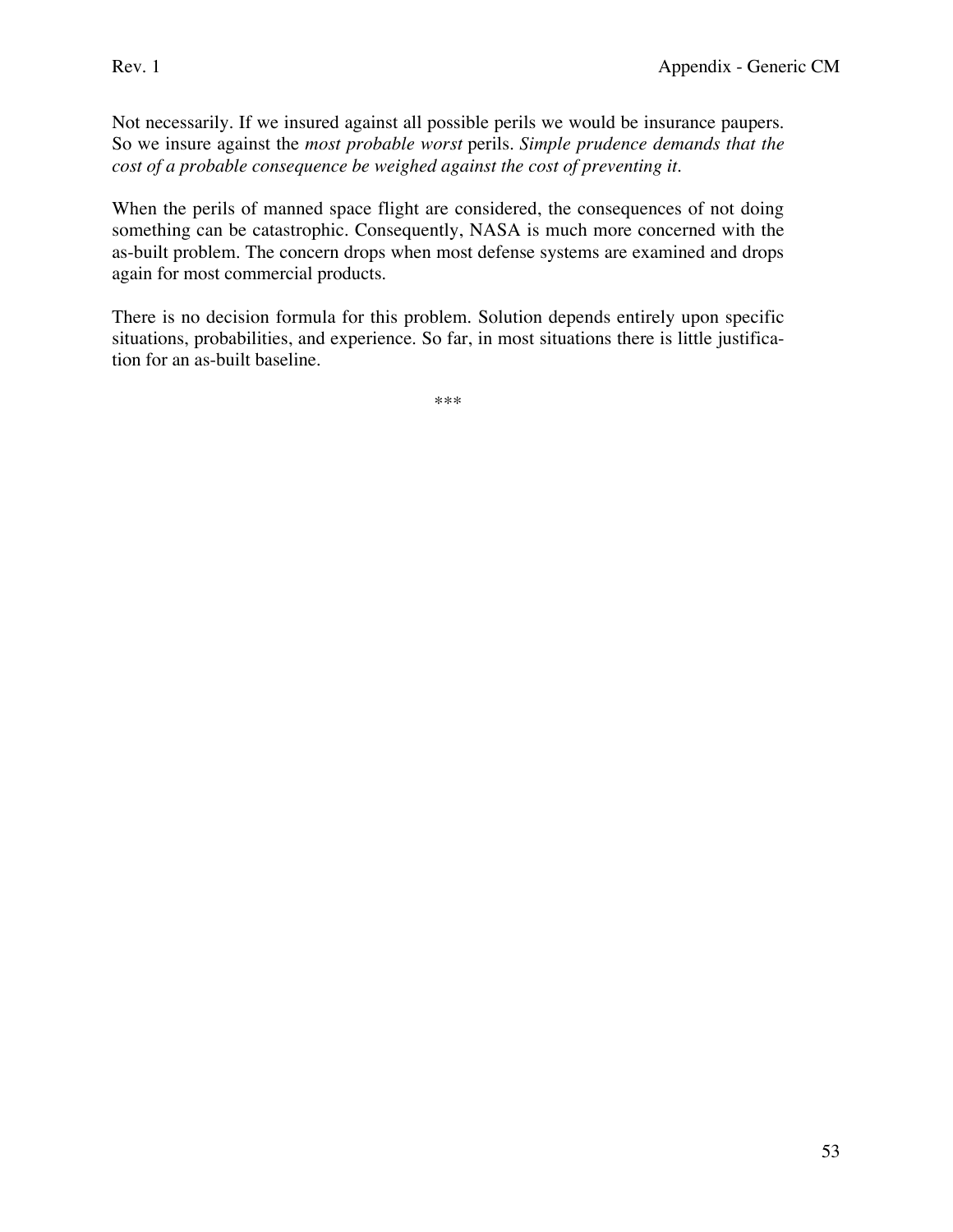# 5. HOW IT WORKS

# Phase 1. Define the Product

#### Correcting Need

What do you do when you discover that the specified need is really and truly wrong? Fix it! Change it! Now! And, accept the consequences. *They don't get better with age.*

That last statement is not always true. If the Congress has set the need in stone or if the Brass is career dependent upon a particular need, changing it can be career limiting for them and for you! Programs can be cancelled and people can be fired! Sometimes waiting removes the obstacle through retirement or reassignment and the consequences look better. However, *those are political decisions*! The CM Disciple can only contribute facts, which are often unwelcome. It has no part in making the decision itself.

This Devil's Brew is real! It's often the root cause of CM controversy. After all, without the surveillance made possible by CM there would be no unavoidable facts to disturb minds already made up. I have no easy solution. It is one of life's conundrums to be solved by each of us in his own way. It is also the reason why integrity is often prized in theory and demeaned in practice.

If the need is no longer legitimate, fix it. Doing otherwise can cost lives. But understand that CM cannot make the decision for you.

Generally, need is altered by submitting a Change Request to modify the System Specification. It is assumed that the customer will examine that change against need and alter need or reject the change. This is a weak spot in the system for there is nothing that forces the customer to do that job. If it isn't done the gap between need and design reappears and design drift sets in.

## Phase 2. Define Major Components

One could go on for some time about major components to no particular benefit. However, it is quite important to understand the material presented under "Allocated Baseline" in Section 4 above. It applies.

Of course care should be taken to see that all specifications are adequate and accurate. But those dealing with Subcontracted or Customer Directed Items need special attention precisely because people are apt to give them short shrift. After all subcontractors are very knowledgeable and should need little direction. Customer Directed Items already exist and should be quite easy to define.

However, a mistake under the control of the prime contractor is relatively easy to correct. But one that crosses a contract line is subject to correction by at least two parties. That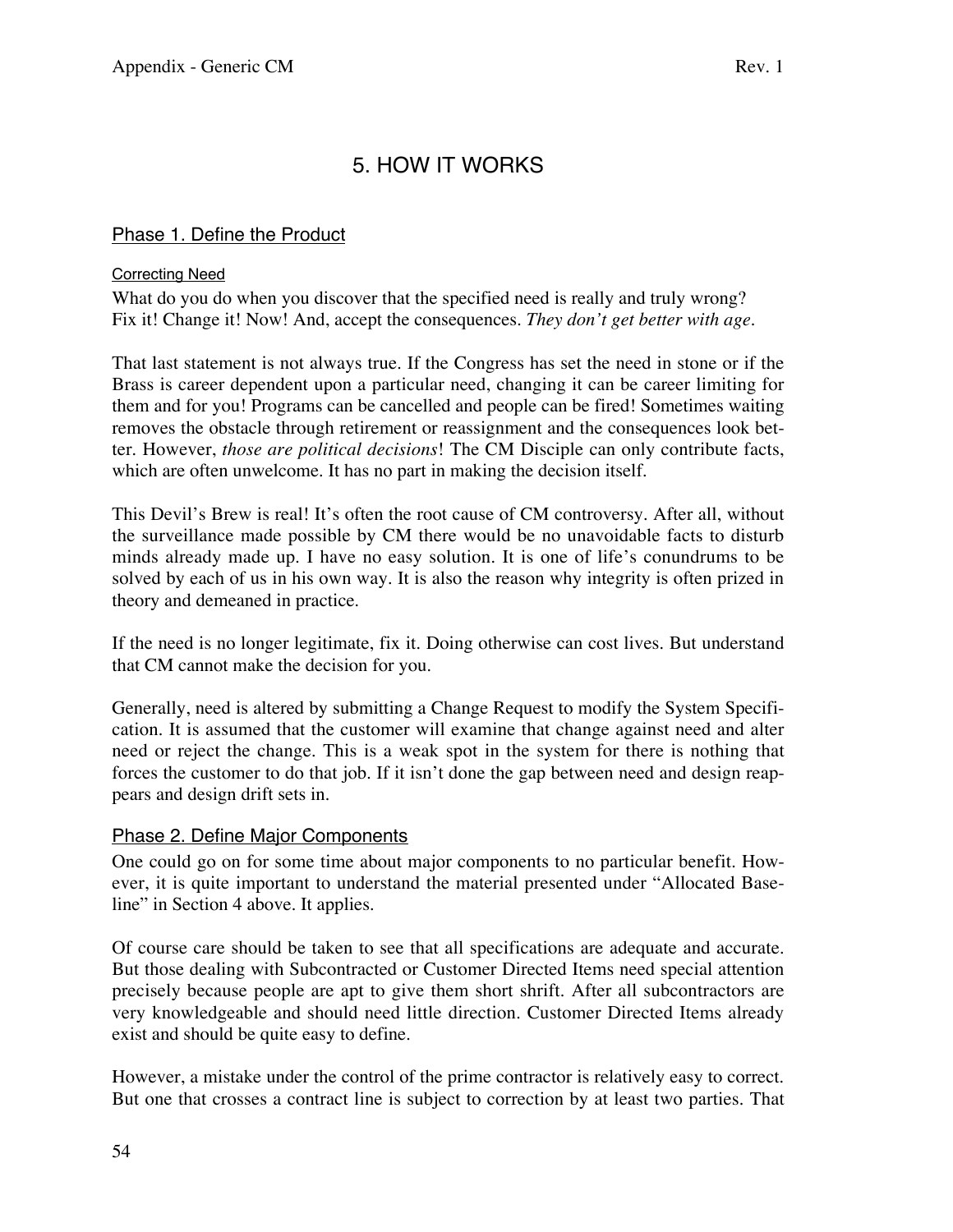makes it difficult. It also opens subcontracts to some degree of renegotiation that can lead to price increases. It's wise to put a little extra effort into Verification for this phase.

# Phase 3. Design Prototype

The work of design is the selection of characteristics in the form of raw material, detail parts, subassemblies, and assemblies, up to the top of the product. It includes the integration of Customer Directed Items, Subcontractor Design Items, and Vendor supplied materials, parts, and supplies. Hundreds of people are involved. Thousands of documents result.

Verification of this design really takes place in Phase 4 when the Demonstration Tests are conducted. Even so, checkers and editors perform an analysis almost as complete as a Compliance Review even though it is done piecemeal, document by document, over a longer time period. This verification is essential to reduce the manufacturing costs in Phase 4.

#### **Demonstration Plan**

The Demonstration Plan is critical because it will be used in Phase 4 to prove that the Prototype Design meets the Need.

The Plan is derived from the verification requirements of the System Specification (Functional Baseline), Component Specifications (including the Allocated Baseline) and the detailed design of the Prototype. It will demonstrate one or more manufactured units of the Prototype under field conditions as close as possible to those for which it was designed. Contractor and customer test engineers working in close cooperation usually develop the plan. A Compliance Review verifies it.

Most often the detailed plan for Prototype demonstration is released and controlled by the organization that develops it. The obvious question is why. They had it under control long before the advent of CM. At that time Release and Change Control were seen as support to production rather than control systems for the enterprise and Test Engineers were isolated in their own little world. They had to do everything for themselves. Thus, tradition, organizational power, and rivalry played a part in both customer and contractor organizations.

The Demonstration Plan is used by relatively few people and there is no CM reason to change the method of control. In fact, it is a good example of CM being performed by the people doing the technical work. As long as good performance is maintained the only reason to change this approach is a centralized system argument.

The best arguments for centralized systems are economics and discipline. Complexity and inflexibility are the best arguments against it. The deciding factors are found in the personality and operation of the enterprise. If the CM Discipline can be maintained without centralization, there is no good CM argument to centralize. In most cases a hybrid approach develops and works.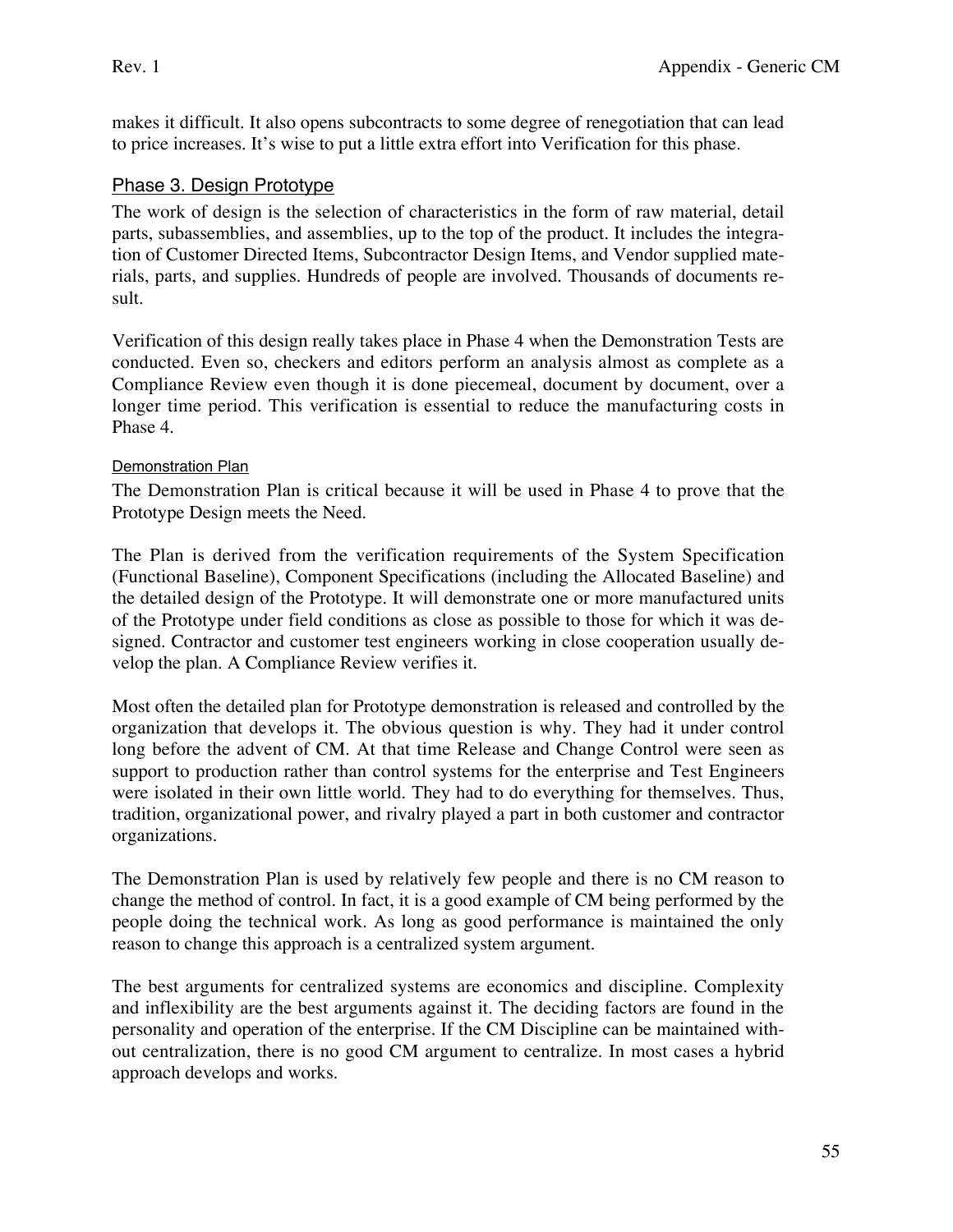# Phase 4. Build, Test, and Refine Prototype

#### Refinement for Producibility

Many of the standard techniques of manufacturing are uneconomic when only one or a few units are to be manufactured. So, they are truncated or modified during the manufacture of Prototypes. Manufacturing planning and routing, inspection planning, tooling, castings, and test equipment are examples. Some parts and assemblies are fabricated or tweaked under laboratory conditions. The completed Prototype Baseline contains these abbreviated methods.

However, these cost saving abbreviations are not economic when production quantities are required. So, the Prototype Documentation is examined for producibility and various refinements are made through Change Control to assure that it will be producible. Producibility has two elements of concern. (1) Can the item be produced in production quantities and (2) can it be produced economically?

Some companies release these changes into the Prototype Baseline and then simply call it the Product Baseline. While this method is slightly less expensive, it also destroys the record of the Prototype Configuration that was demonstrated. During production, trouble may require a comparison of the current production configuration with the configuration that was demonstrated (the Prototype). Of course, that can't be done without reconstructing it; an added cost in time and money. Maintaining the Prototype Baseline is not that expensive and it can avoid a good deal of effort later on.

Copying the Prototype Documentation and calling it the "intended" Product Baseline accomplishes this result; usually a simple automated process. Producibility changes are released into this *intended* baseline. When the upgrade is complete, the "*intended"* designation is removed. The fully released Product Baseline becomes available and the Prototype Baseline record remains intact.

Remember, Murphy's Law is still alive and well. To deal with its mischief, it's wise to keep the Prototype Baseline record complete and accessible. *There is nothing like knowing what worked when you need to do it again.*

## Phase 5. Build/Test Deliver Product

#### Pilot Lines

Once upon a time, production began with a Pilot Line, followed by Initial Production, and then annual Follow-on Production Contracts that could continue for years.

The purpose of a Pilot Line is to debug manufacturing methods. When these methods are used for the first time, some elements don't work. Tools and test equipment fail. Processes are awkward. People are inexperienced. Product design is misinterpreted. So a limited number of production units are used to flush out problems for correction. A high change rate is expected. (Pilot Line Units are ultimately delivered and function as well as subsequent ones.)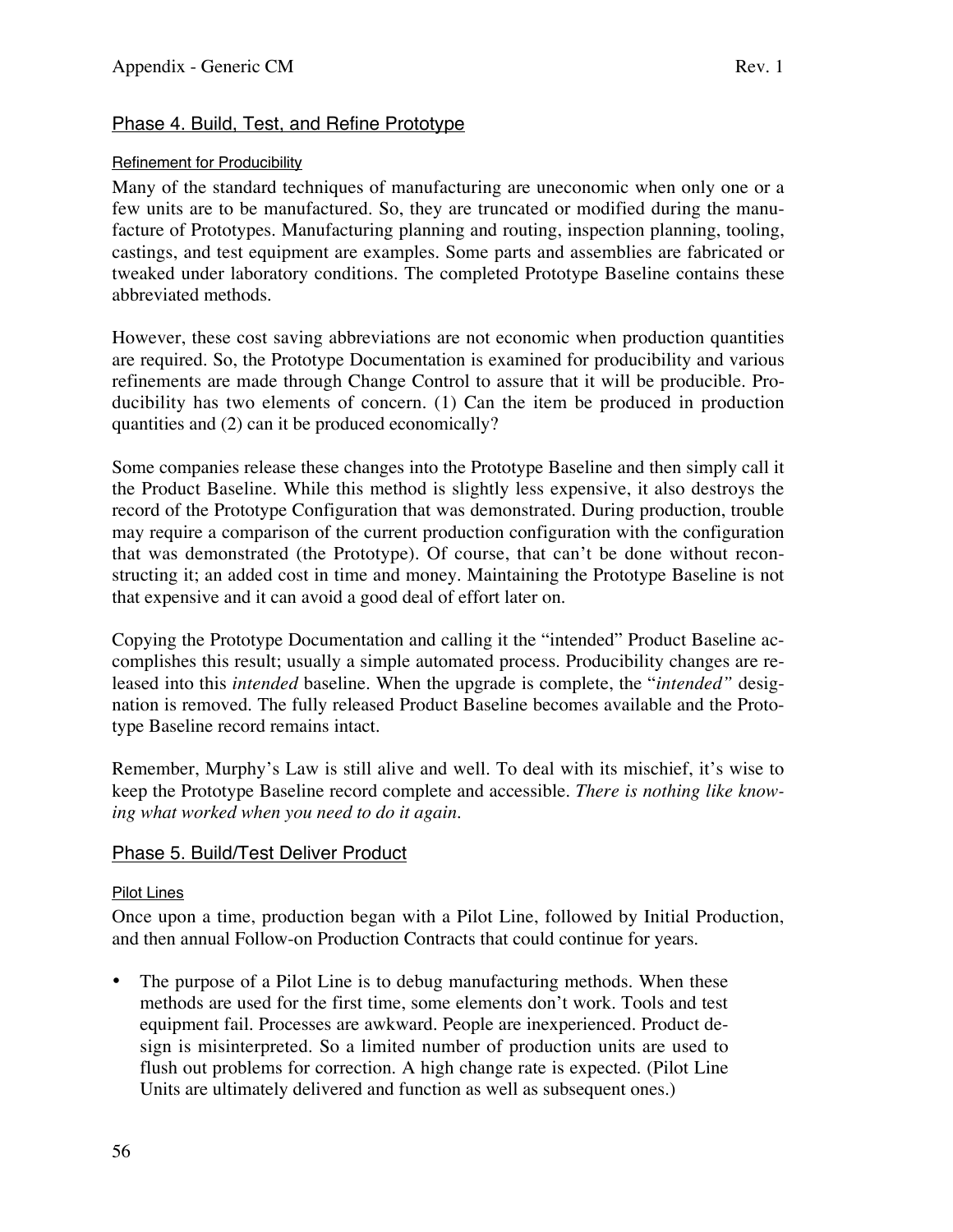- Initial Production proves that the Technical Data Package (Product Baseline Documentation) is adequate to support follow-on production including competitive or multi-source procurement if required. Initial Production yields the first hardware produced with debugged manufacturing methods. A moderate change rate is expected.
- Follow-on production provides more production units. The Technical Data Package has been stabilized so a low change rate is expected. A full-fledged competition for continuing production can be conducted. If a second source is introduced, operating differences between contractors will cause the change rate to rise and then stabilize.

However, competition suddenly became the source of all good things (according to Congressional mythology). The Military was directed to reduce unit prices by getting to competition faster. The objections of prime contractors were summarily dismissed as obviously self-serving. Something of a contest developed between program managers to see who could get there fastest. Things changed!

The need to debug manufacturing methods (Pilot Line) or prove the Technical Data Package (Initial Production) was deemed to be little more than prattle designed to obscure the benefits of competition. So, a slogan, "Do it right the first time!", replaced experience and the Pilot Line and Initial Production were combined. And –– since it is now being done right the first time, we might as well conduct competitive biding for followon production right away. Various combinations and permutations followed along with a few problems.

The unproved Technical Data Package provoked all kinds of dirty pool complaints from competing contractors because it was unstable. It really wasn't pool but it certainly was dirty. The Package kept changing while they were bidding and it continued to change afterwards. However, any experienced contractor should have expected it.

The second difficulty appeared when the change rate soared. Of course, the glow of early competition faded. However, it was summarily decided that the change control system or the people running it must be the culprits. The critics conducted the usual witch-hunt until they wore themselves out.

We should note that second source and competition is not necessarily the same thing. Second sources are added (by competition or otherwise) when the original contractor cannot supply the volume of product units wanted. Competition is conducted to drive the production unit price down. However, the impact of bug-filled manufacturing methods and unstable Technical Data Packages will raise change rates in either case.

CM has no part in the decision that competition or a second source is necessary sooner, later, or at all. At the higher levels of government, where charts and graphs are often the basis for decisions, early competition looks good but there is a price to be paid.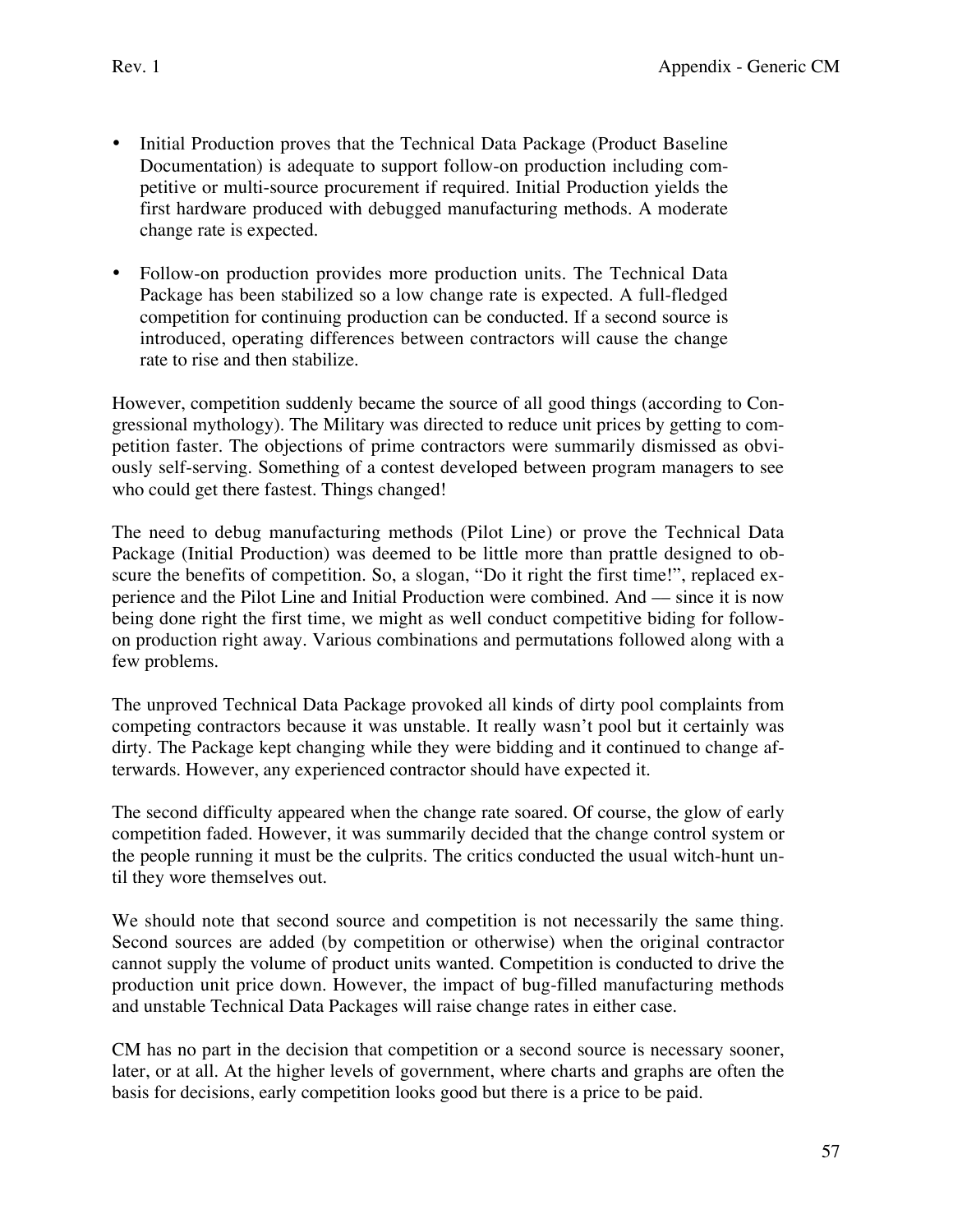*Compressed schedules, buggy manufacturing methods, unproven Technical Data Packages, competition, and second sources inevitably raise change rates, which cost money and delay schedules!*

Although "do it right the first time" is a laudable goal to be pursued vigorously, no experienced manager believes that it is a practical solution to real engineering or manufacturing problems! Either take time to debug production methods and prove the Technical Data Package or plan for a high change rate. Neither practice will please speeders.

#### Maintenance Manuals

Most often Maintenance Manuals are released and controlled by the organization that developed them. The reasons are the same as those given for the Demonstration plan – essentially tradition, organizational power, and rivalry in both customer and contractor organizations. There is no CM reason to change the method of control. In fact, it is another good example of CM being performed by the people doing the technical work. As long as good performance is maintained the only reason to change this approach is to achieve a centralized system, not always a desirable goal.

# Phase 6. Deploy, Maintain, Repair

Significant experience accumulates in the field. Unfortunately it is too often ignored. Most designers have little interest in design performance once the customer has accepted it. After all, they are submerged in new assignments. Field personnel are soon discouraged by this attitude and communication simply dries up.

Many companies try to correct this situation by creating a group of liaison engineers to deal with the field. Another approach is the assignment of designers to the field for a period of time as part of their training. However, almost any approach is nearly impossible to fund unless the customer issues a support contract. In the absence of funding it's impossible to staff the operation.

CM can help this situation, at least a little bit, by keeping the Change Control System easily accessible and responsive to field personnel.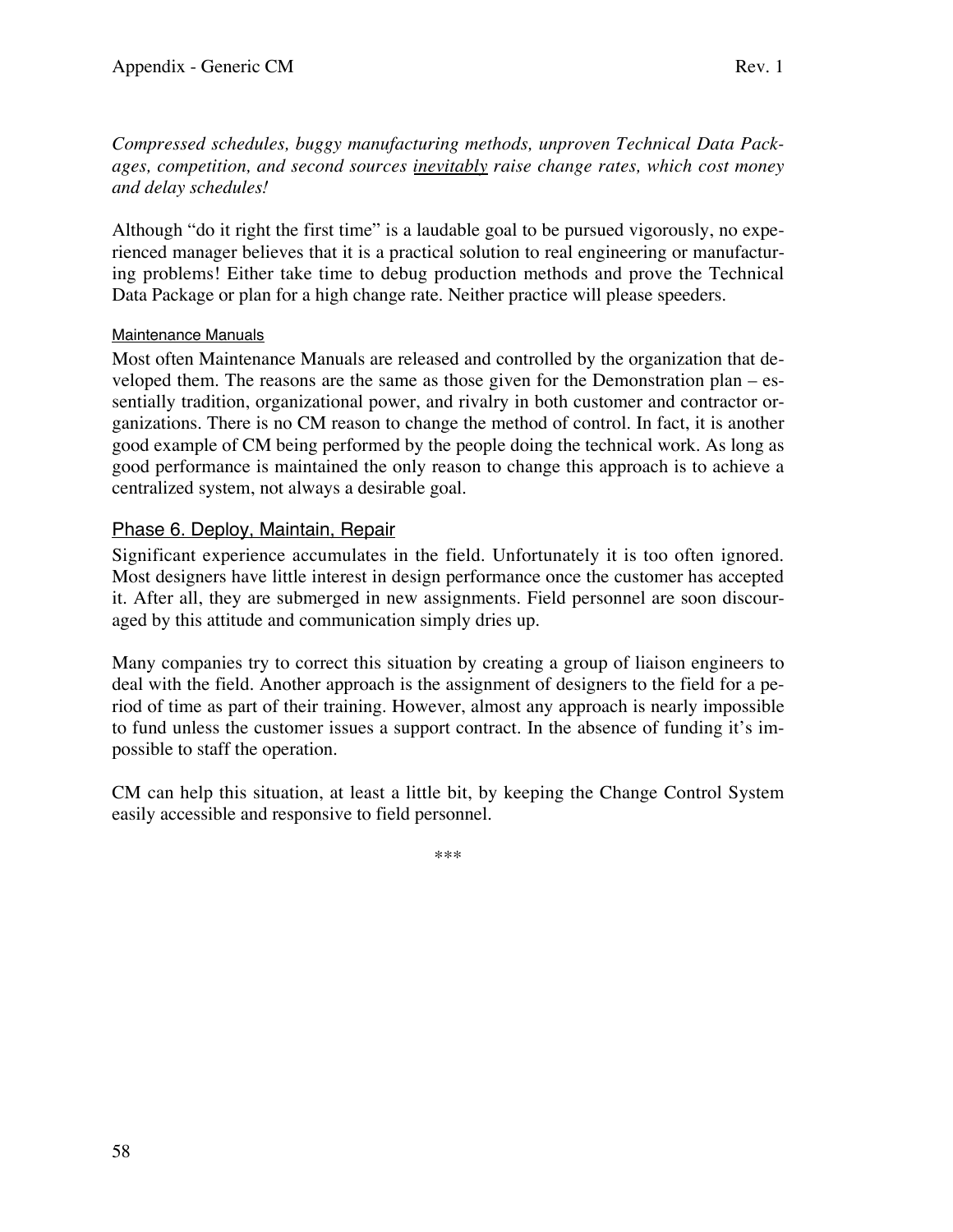# 6. CHAIN OF VERIFICATION

See Section 6 of the basic text.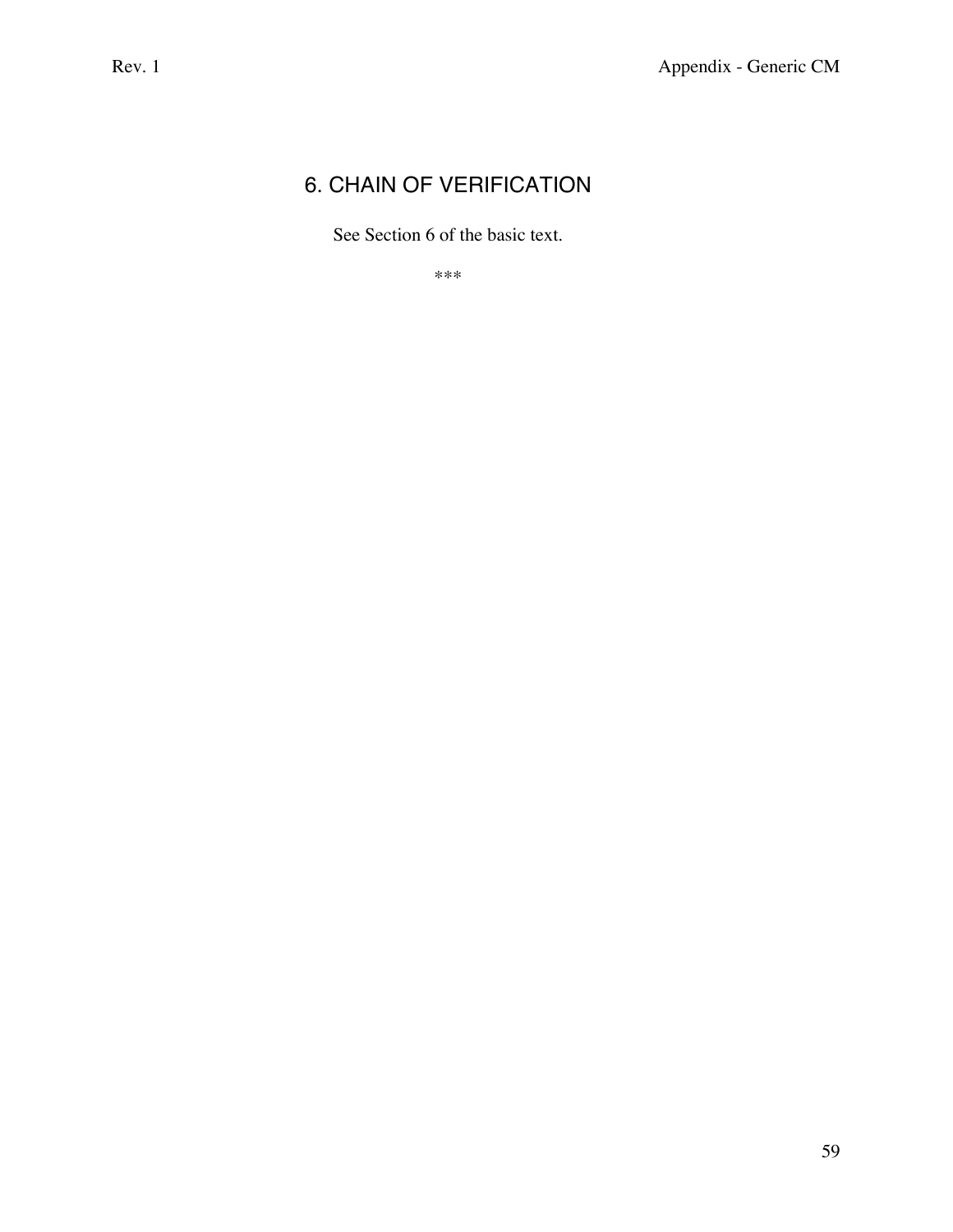# 7. SOFTWARE

## Modern Trial And Error

The Electronic Battlefield is a good example of an area in which Software is essential although the requirements for it vacillate endlessly. This battlefield concept is new and evolving rapidly. Need can change almost faster than it can be defined. It is an unstable base from which to derive requirements. Situations like this have spawned a so-called "new approach". Why not send programmers into the field? Let them work with the computer operator and develop the programming needed on the spot. Well, why not?

There is no good reason not to do so, if ----

- Requirements *really* cannot be stabilized,
- Need is *genuine and compelling*,
- Success is both possible and *probable*, and
- You can afford to finance the effort.

However, this is not a "new approach"! It's a return to the venerable "educated trial, error, discovery, and invention" approach. Some of its advantages and limitations are noted below.

- Enthusiasm or desperation for what might be tends to override the probability of what will be.
- Realistic cost and schedule limits are unlikely. Arbitrary limits must be set and will become culprits if the venture fails.
- The computer operator is unlikely to know his real interface limitations. The result is apt to be scads of function that can't be used and loads of data that simply confuse.
- Necessary changes to interfacing elements of the system must be made in the field. On-the-spot changes are notoriously fickle.
- Documentation of the result will be slovenly to the point of uselessness unless mayhem has been threatened repeatedly.
- Ultimately, a successful result must be integrated with the formal program for future use. This is a significant added expense usually ignored until it has to be paid.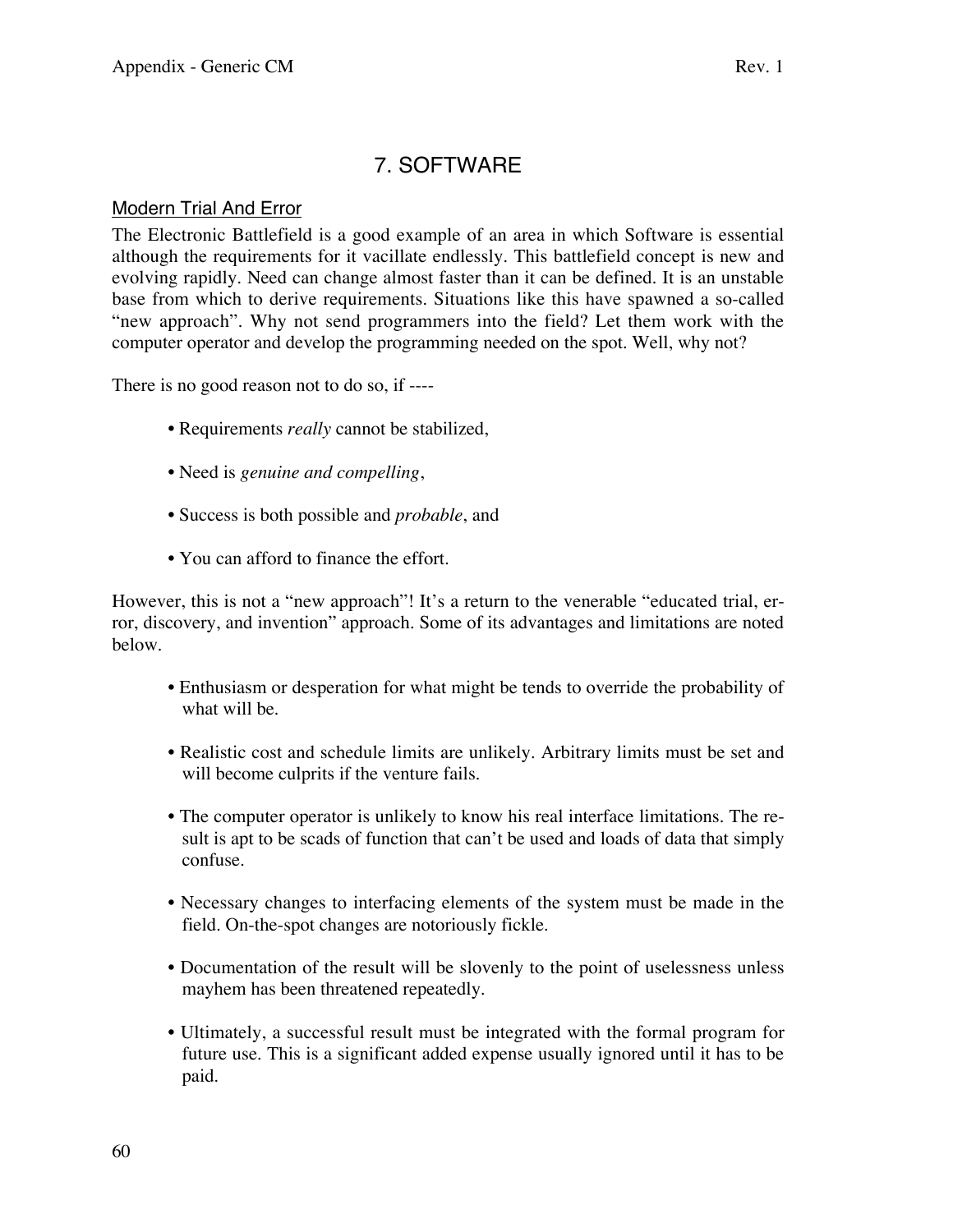• Necessary changes can be made, tested, and revised on the spot. This is a huge advantage when time is really of the essence. But remember on-the-spot changes are notoriously fickle.

There are conditions in this world that compel radical, risky action. When a sober analysis of risk and probability shows that success is possible, perhaps probable, and appropriate disaster safeguards are in place, variations of this approach can be used successfully. However, it indicates an effort to push the state of the art, an effort more suitable for feasibility than design development destined for production.

Software is by no means the only area with problems amenable to this approach. However, the use of the CM Discipline is not practical in these situations even though appropriate use of some CM elements will be helpful.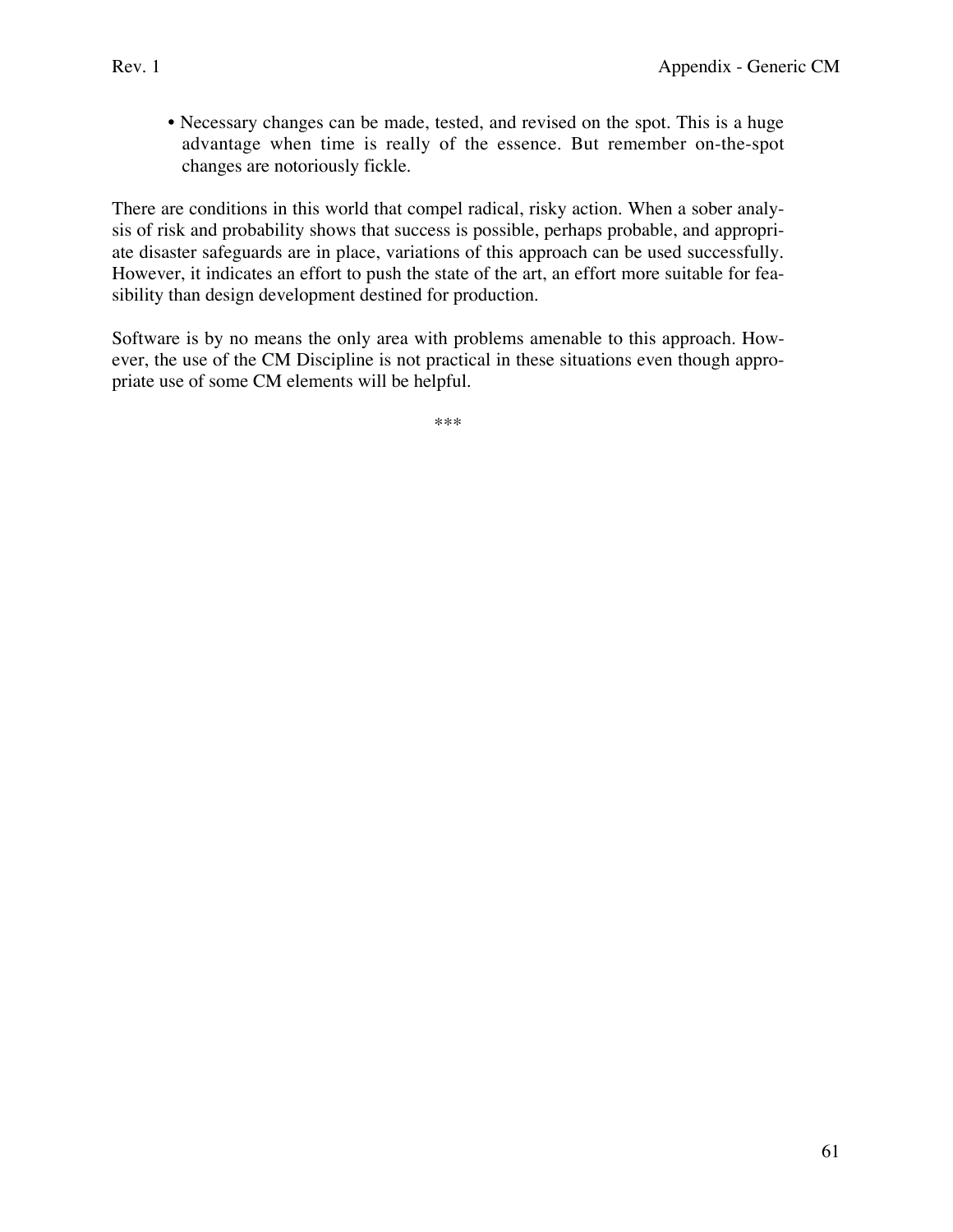# 8. GOVERNMENT CONTROL

# Methods

Most contract changes are accomplished by mutual agreement of the parties. However, the government, as Customer and a party, usually retains the right to direct unilateral changes "for the convenience of the government" subject to "an equitable adjustment of cost and schedule". The Contractor has the right to appeal. The process is generally accepted as fair. However, such unilateral changes are relatively rare.

Customer Approval is a more common form of Customer Control. Normally, Customer Approval of certain items is required before further work can proceed. Once approved, the item is subject to Customer Change Control.

Those new to the scene often wonder why the Contractor can't be given a contract and left alone to design, produce, and deliver the product. From the Customer's point of view the history of this approach is too grim, the risk is too great, and penalty is too severe.

From the Contractor's point of view Customer Approval may be appropriate but it can present some serious difficulty. Generally, if a change meets requirements it should be approved without comment. However, many reviewers try to improve the change; normal behavior for most engineers. Thus, Change Control becomes a contest rather than a process.

Both views are correct! But take note. *The more the Customer fiddles the less stringent the Contractor becomes.* Disgruntled employees are inclined to "let the government do it". And, the more the Customer does it the more culpable he becomes. The best resolution for both parties is to limit Customer Approval and Control to minimum essentials and make them as efficient as possible.

## Duplicitous Contractors

The image of the nefarious, duplicitous, thieving contractor is greatly over done but it persists for good reasons. First, there always are some. Second, the buying command, as the agent of others, doesn't want to be snookered.

However, no amount of "Customer Control" will eliminate the deliberate malefactor. Increasing the stringency of CM is also a near useless response. CM was designed to help knowledgeable cooperative people perform a complex job. When it is used for gotcha purposes it seldom gets anything but more expensive and less effective.

The best course is common sense before the fact and severe penalties afterwards. When they claim that they will do a better job for half the money in half the time you are dealing with genius or fraud. Find out which! When everything said is what you want to hear, beware. Life seldom works that way. Be prudent! When you are conned in spite of pru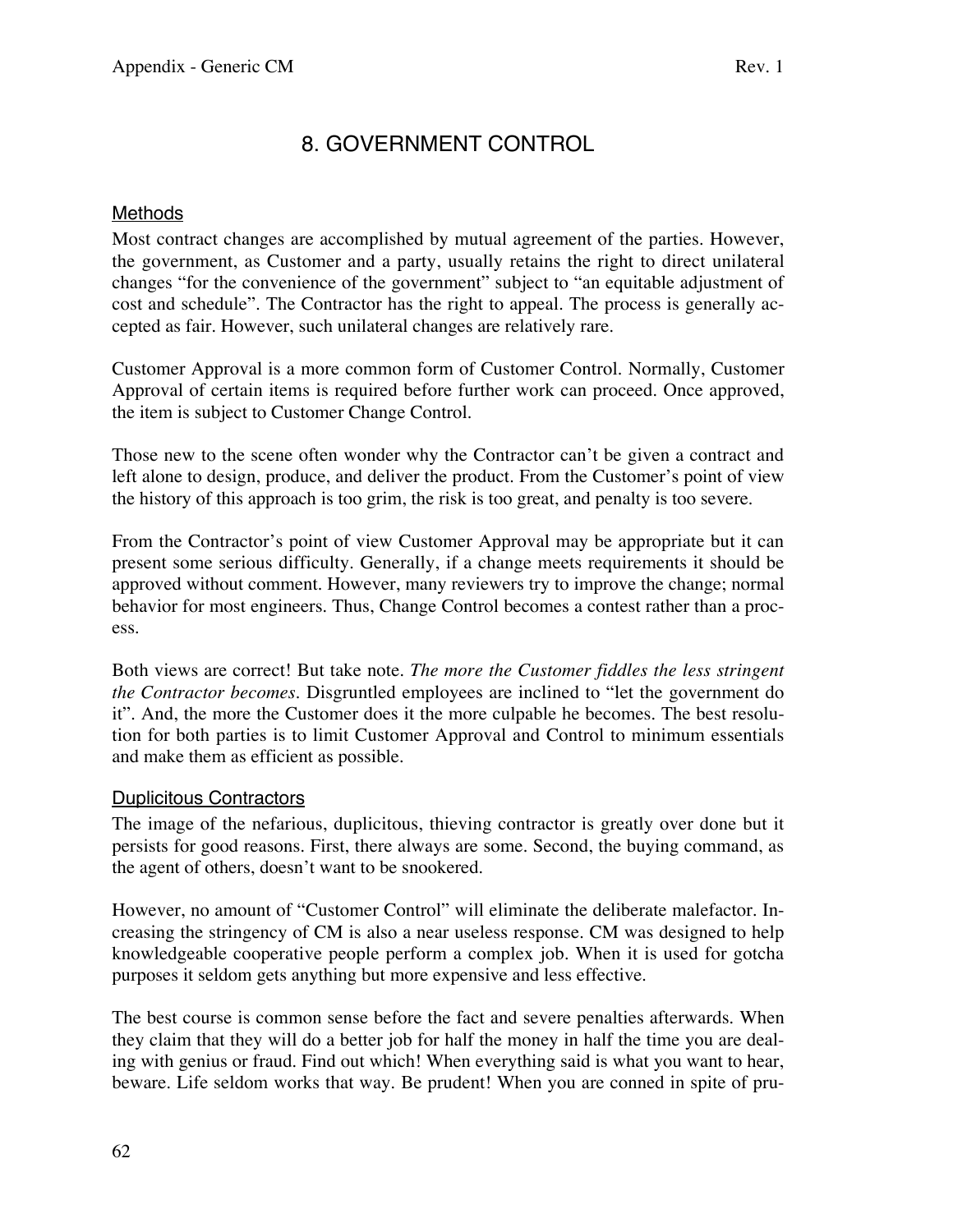dence, sock them with a penalty, a severe penalty. That action will do more for the industry, decent contractors, and good products than anything else.

With that said, take note: the deliberate malefactor is seldom the problem. Most of the time it is customer and contractor untutored hypesters and imprudent risk takers. They unwittingly lure the naïve and themselves into non-performable commitments. Such is not their intent. It is their destiny. Do not make it yours!

Stringent Customer Control is not an antidote to this witches brew. The best defense is prudence; a thorough understanding of the industrial process, practical skepticism, realistic risk evaluation, and a healthy respect for Murphy's Law.

# **Testing**

Extensive testing or examination (inspection) is often seen as protection from duplicitous contractors. Most of the time it is. But there are limits.

Testing is enormously expensive. It is impractical to test or examine every characteristic of any product. So, the dependent characteristic approach is used. To check an electric circuit in an ordinary residence, we turn on the light. We do not examine the power source, wiring, switch, socket, and bulb unless the bulb doesn't light. A lit bulb is the dependent characteristic because it depends upon the other characteristics of the circuit. If they are absent the bulb won't light. Another cost saving approach is to test for the most probable and serious failures. After all if a loose screw has no impact, there is little point in testing for it. However, neither of these methods takes durability, longevity, corrosion, etc. into account.

Almost everyone can understand these humble examples and think of dozens of others to illustrate the dilemma. Actual performance over time is the only real proof of performance but it is not a practical testing method.

## Product Baseline Customer Control

Given the foregoing problems, most military customers will take the belt and suspenders approach. They will require an extensive test program plus control of the Product Baseline.

The most common objection to the Baseline approach is cost. But the cost is trivial when compared to the cost of a major failure. The root problem is time. Customer personnel must approve hundreds of initial documents and thousands of subsequent changes. Usually the customer will locate an office in or near the contractor's plant to facilitate the process. However, local offices are limited in the type of change they can approve. Major changes will be forwarded to the buying command for approval. If the project is a joint procurement it's possible to have two buying commands, two change boards, and all of the confusion and contention one would expect.

In this situation, both the customer and the contractor will be urged to buy the latest transmission and reproduction technologies to reduce time and cost. Obviously, Xerox is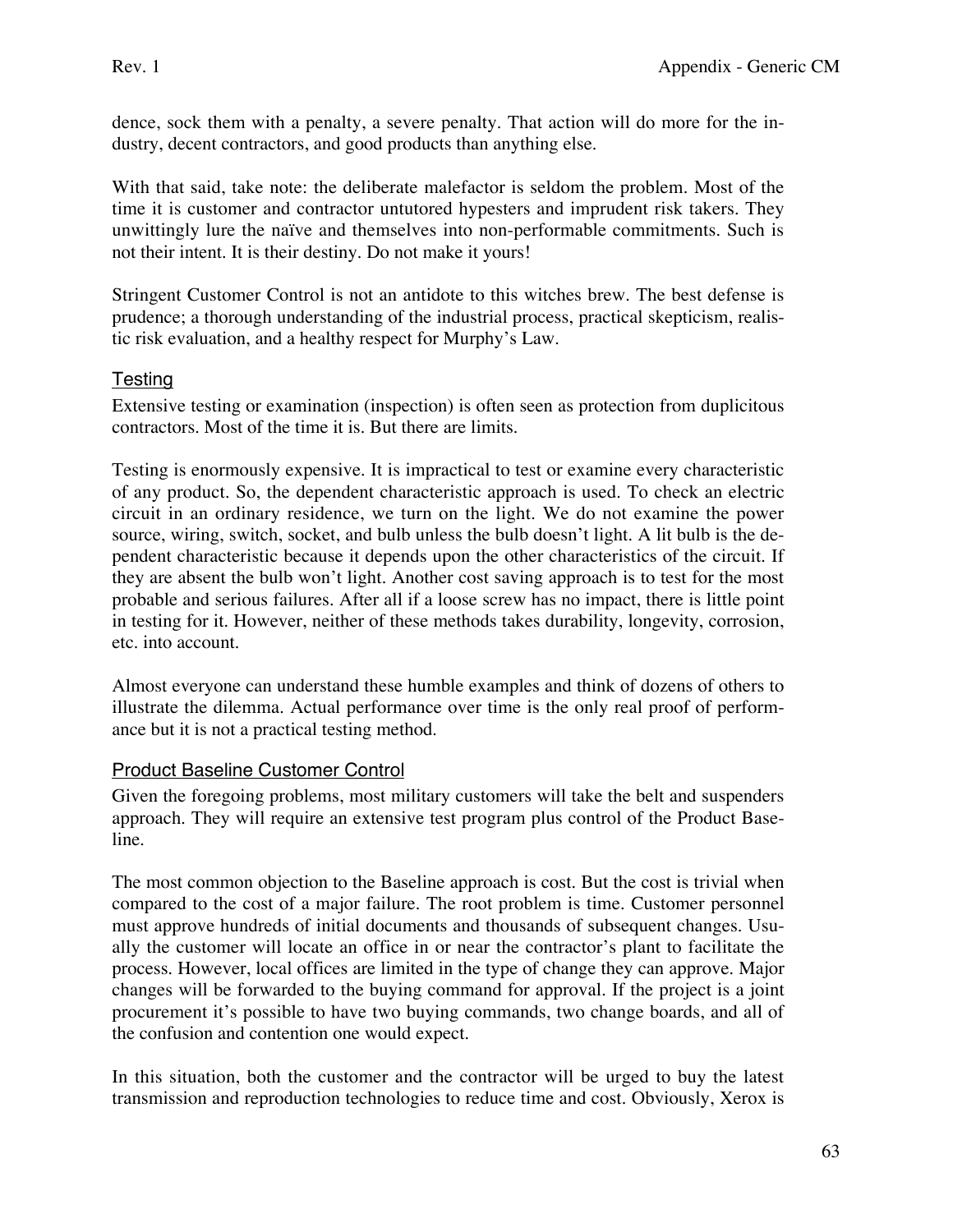better than blue line and computers can be better than Xerox. However, the saving in time and cost, in relation to the total, is miniscule. The time-eater is personnel. The solution is *enough really competent people* to do the job. The Military seldom has the resources. The result is delayed schedules, increased cost, and an indictment of Change Control.

# Acquisition Reform

One of the proposed improvements is:

Stop imposing CM requirements by citing military standards. Instead, ask the contractor how he applies CM. Evaluate his method against industry standards and accept it if appropriate.

It sounds good but it contains the seeds of its own destruction. It assumes that "industry standards" exist. They don't! Therefore, the approach fails. Of course, there is an effort to develop such standards. The Government Electronics and Information Technology Association (GEIA) has issued the "National Consensus Standard for Configuration Management", EIA-649-A, The concept needs further development and they intend to do it. There is a good chance that this approach will be successful in the short term. Long-term survival is dubious.

Industry writes and maintains only those standards that it finds necessary for its purposes. Right now it finds that CM standards are necessary to get the government out of its hair. Once that objective has been accomplished, it is likely that the standard will become obsolete because industry will no longer see it as necessary.

It is true that industry was the original developer of documentation, identification, verification, release, and change control *but not as elements of CM*. It is true that each company developed its own standards for verification, release, and change control because *the company* needed them. The companies did join to develop common standards for documentation and identification because *they* needed them.

However, industry has not developed standards to "keep an evolving design aligned with the need for it" (the essence of CM) because industry doesn't need them. Industry's obligation is to fulfill the contracts it signs. It is the buyer's responsibility to decide if the contract product meets his need.

Over the years many have tried and all have failed to convince industry that it has more than a marketing stake in the customer's need. There would have been no CM at all if government had not written the standard and imposed it with implacable intensity. I see nothing in the future to mitigate these conditions.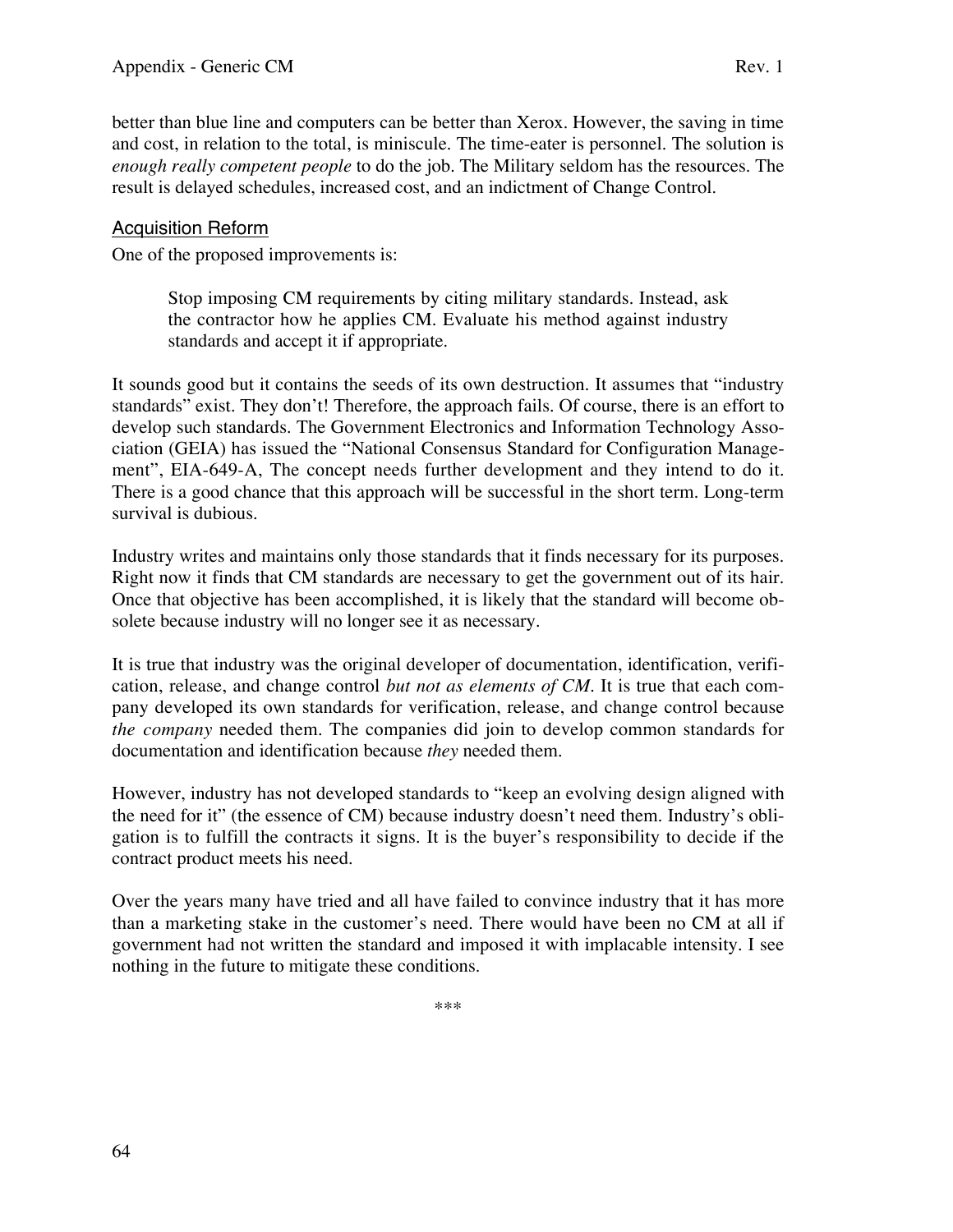# 9. CONTRACTS

# **CONTRACTING**

Department of Defense instructions require the Military to apply CM under various circumstances. However, *nothing but a contract requires any contractor to comply* with those instructions. Once upon a time, Procurement Commands handled the problem by contractually imposing a top CM military instruction that, in turn, invoked almost everything ever written on the subject and had nothing to do with the program as such.

Things have improved though they are still difficult. There are many ways to call for the use of CM in a contract including Addenda, Supplements, Attachments, and Annexes. The following four are the most common.

- Technical Data Requirements
- A CM Plan
- A Special Provision; a section of customized text.
- Insertion into text on some other subject.

## Technical Data Requirements

Many of the CM Requirements, both explicit and implicit, are contained in Technical Data Requirements for specifications, engineering drawings, and other documents. CM and TDM are tied very closely together. However, they are not the same thing. Therefore, it's wise to pay close attention to the Technical Data Requirements when determining the CM imposed by contract.

## CM Plans

A CM Plan is usually called for as a Technical Data Requirement. The Plan is supposed to detail the CM to be applied during the contract. The prime contractor and each subcontractor submit CM Plans as part of their proposals. Unfortunately, many CM Plans tend to be sales documents; compendiums of commonly accepted CM hype. They are often written and reviewed by the equivalent of interns. If the boilerplate and buzz are right, the plan is approved *and made a part of the contract*. Thereafter, it usually gathers dust unless a dispute develops.

Some people believe that vague and indefinite language will help them prevail in a dispute. However, "the government" will prevail unless the Contractor's negotiators are exceptional! That lightly considered boilerplate and buzz could turn out to have sharp teeth.

To avoid this unhappy result, the CM Plan should be a realistic statement of requirements that fit the product, program, contract, and customer. Do not overstate them in the sales mode and expect to avoid them later.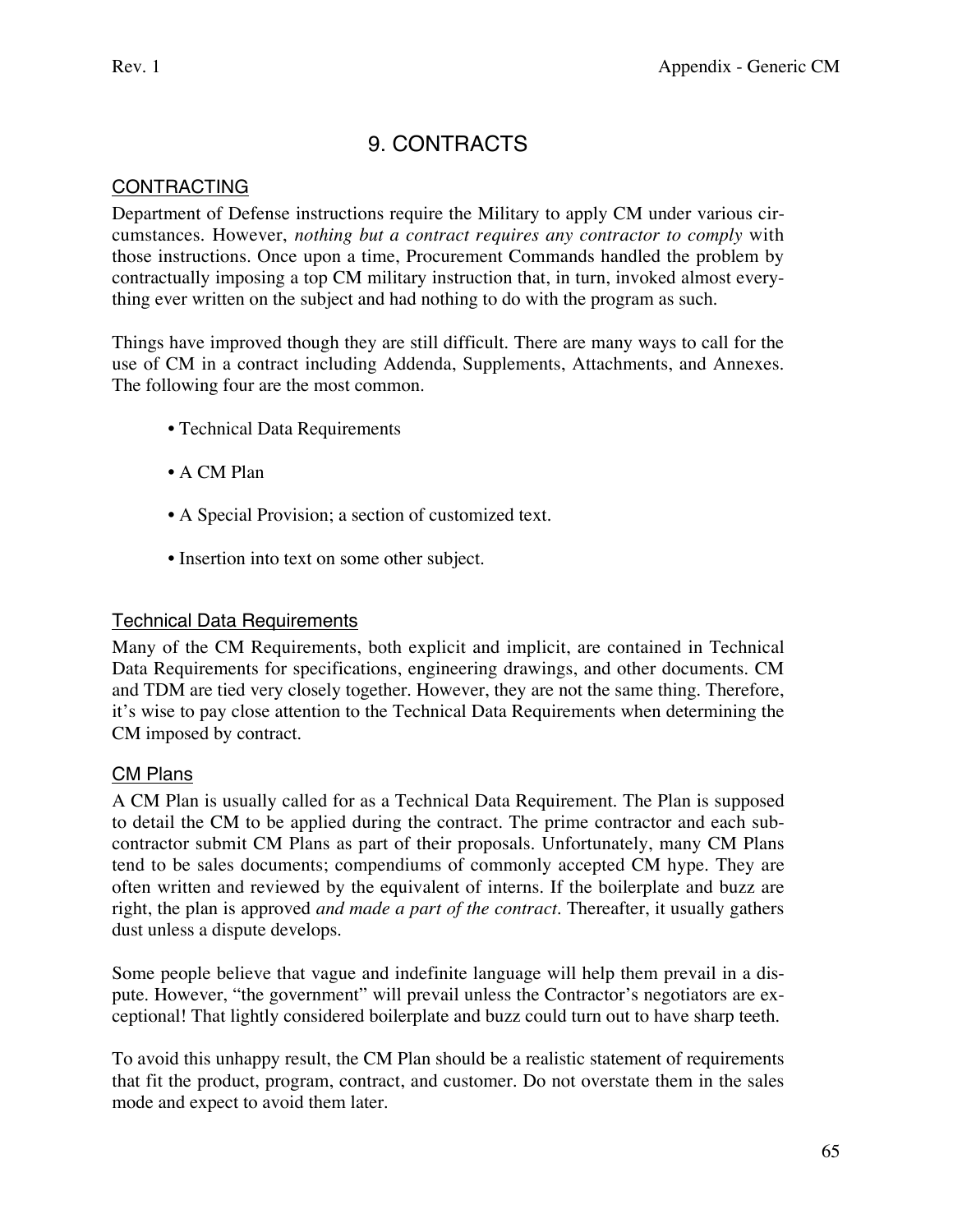# **Special Provision**

A Special Provision is simply one or more contract paragraphs setting forth requirements that are usually out of the ordinary. For instance, a complicated test requirement might be spelled out in a Special Provision. In a similar fashion, CM Requirement additions, extensions, modifications, or exceptions can appear in Special Provisions.

# Insertion

One might be reading about prototypes and see "… which shall be made part of the Product Baseline." If it makes sense, so be it. If it doesn't, get it fixed as early as possible in the contracting cycle.

# The Contracting Cycle

The contracting cycle consists of the Customer's Request for Proposal; the Contractor's response (a work statement, cost estimate, and schedule); negotiation; a Contract document; Contract interpretation or modification; and Contract closeout.

If competition is intended the Customer's Request will go to several Contractors. The Customer will *award* a contract to one or more Contractors based on their proposals rather than negotiation. It is also possible for a Contractor to begin the cycle by offering an unsolicited proposal for which there was no Customer Request. In most cases a contracting cycle between the Contractor and his Subcontractors parallels the cycle between Customer and Prime Contractor.

CM Requirements first appear in the Customer's Request for Proposal. The Contractor's response may accept them "as is" or include a counterproposal. Differences should be resolved and a better understanding achieved during negotiations. The results of negotiations are documented in the Contract Document.

Understandably, CM Requirements are not the primary objective of the Customer or the Contractor. Unfortunately, CM is often left to the last minute and then jammed into place by exhausted participants. Obviously, this is bad practice and often produces mangled requirements best suited for the trashcan. When this practice cannot be avoided, undertake clarification as soon as practical! Many will object but it is better to deal with it early and avoid the almost impossible snarls that are certain to develop later in the program. Clarification can be accomplished through Contract modification or interpretation.

A modification is a rewrite of parts of the existing contract, an addition to it, or deletion from it. Normally, customer personnel resist modification because it opens the contract to cost (usually higher) and schedule (usually longer) adjustments. Assessing the risk is a matter of judgment. There is no formula. Unfortunately, most CM problems are usually regarded as low risk until the Contractor or the Customer is in deep trouble. It's wise to avoid this consequence.

An interpretation is easier to accomplish. A simple letter agreement can state that paragraphs x through z really mean the following. However, any such agreement must withstand scrutiny if a dispute develops during contract performance or closeout. To survive,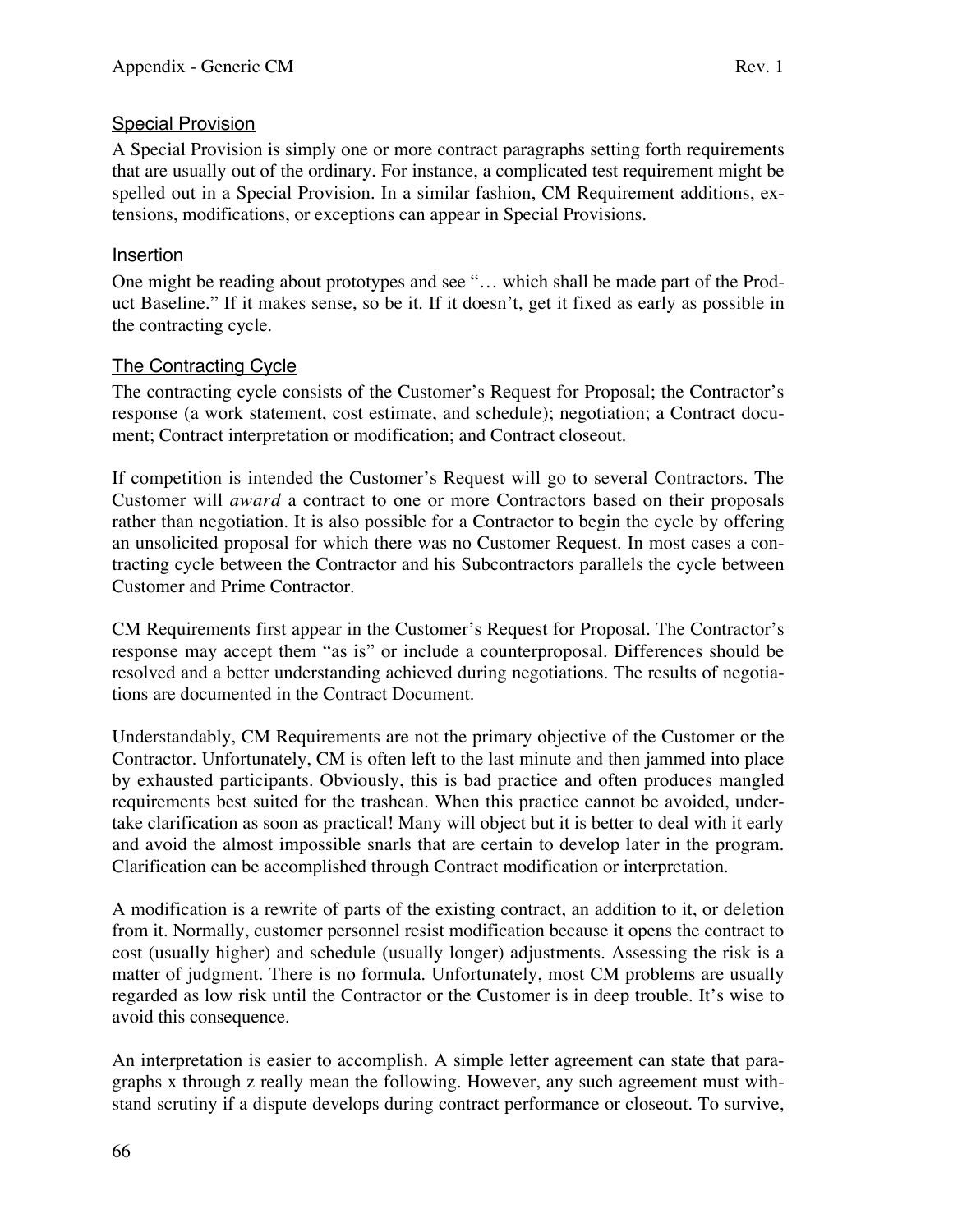it must be a *reasonable* interpretation that does not strain credulity. To avoid disallowance by the Contracting Officer, make him a party to the letter agreement.

# Contract Kinds

The CM Discipline has been presented as a smooth-flowing, uninterrupted continuum covering the life cycle of the product and that is the way it should operate. However, if care is not taken to preserve that continuum, disconnects will develop as the program moves from one kind of contract to another.

A program can be covered by a single all-in-one contract but this method appears to have been unsatisfactory for both Customers and Contractors. Many kinds of contracts are available but the following ones are most often used. Purchase Orders usually apply to Vendors. The others are used between Customers and Contractors and between Contractors and Subcontractors.

Feasibility Contract. Covers all kinds of efforts too immature for use in full-scale development and production programs. The CM Discipline should not be imposed but tailored elements of CM may be helpful.

Development Contract. Usually covers design, prototype manufacture, and test. The CM Discipline applies. In a competitive effort, a separate Development Contract for each winning Contractor will be awarded.

Production Contract. Usually covers the manufacture of hardware designed under a Development Contract. Operating and Maintenance Methods and the Maintenance Document Package are often made a requirement of the Production Contract. The CM Discipline applies. Over time, there may be many Production Contracts, one per year for instance. In a competitive effort, a separate Production Contract for each winning Contractor will be awarded.

Support Contract. Covers all sorts of ancillary tasks such as maintenance, retrofit, field service, spare parts, etc. The CM Discipline may apply. The number of Support Contracts depends upon the practices of the Procuring Command and the kind of product supported.

Purchase Order. Covers the procurement of ready-made (off-the-shelf) parts or materials from Vendors. The CM Discipline applies but in a reversed sort of way. In simple terms, Vendors have already defined and identified the characteristics of their own products in their own documentation. New design is not involved. Contractors use the Vendor's documentation or a Specification Control Drawing to order items from the Vendor. Contractors may impose additional examinations or tests to Confirm Compliance.

## Chain of Reference

Documents call for (invoke, reference) the use of other documents in whole or part. *To the extent that they are referenced,* such 'other documents' are just as binding as if they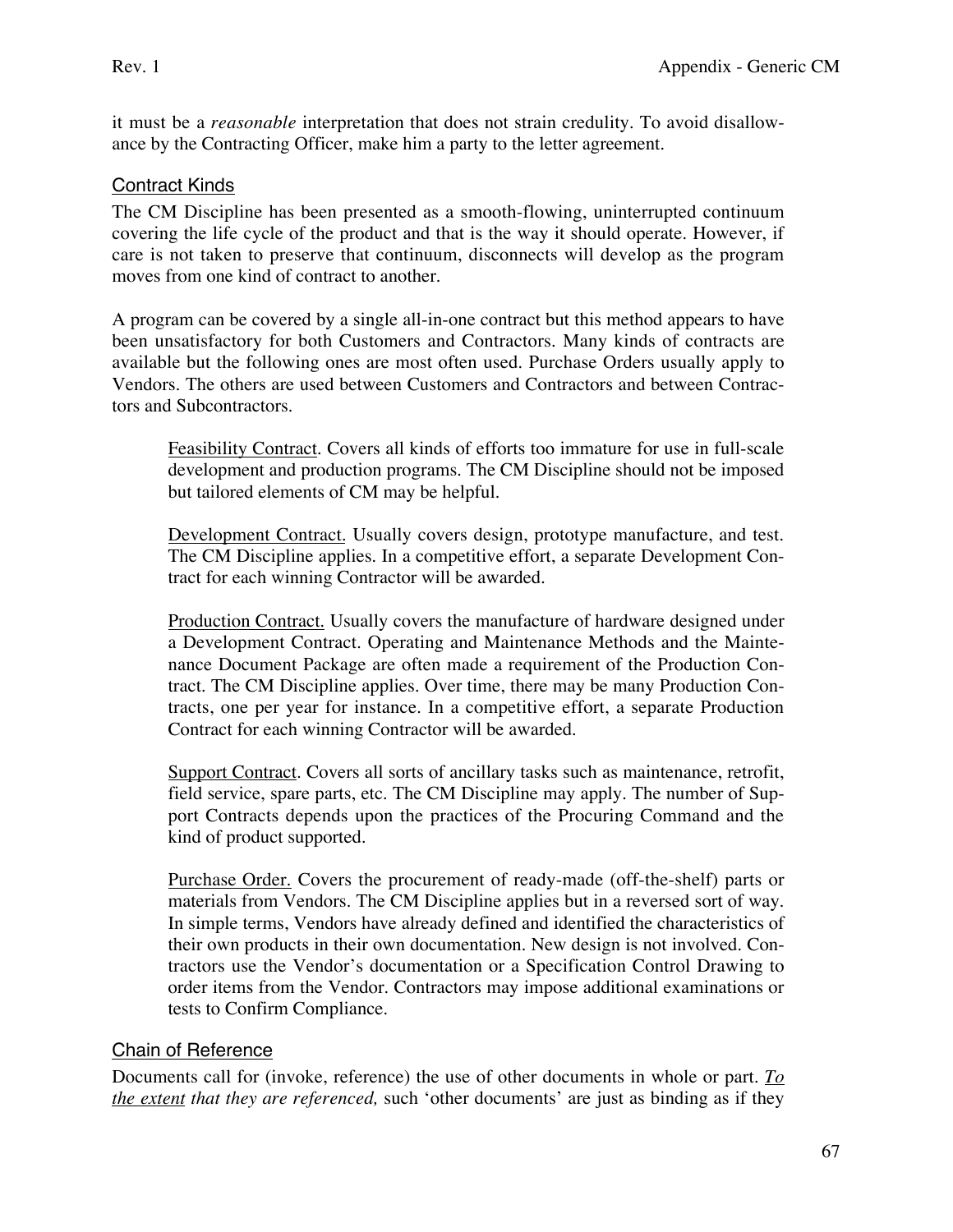had been incorporated, word for word, into the referencing document. Drawings reference parts lists, which reference specifications and other drawings, which reference standards, which may reference other standards, which in turn may reference … etc. This condition is called a "chain of reference" and may extend through 16 or more levels of referencing.

This method of referencing is used because it eliminates the need to repeat the same text (describing for instance a common method such as welding) in document after document. Instead, the common method is simply referenced. There are many cost and management advantages.

However, sloppy referencing can produce serious conflicts. It is not uncommon for a lower tier of reference to invoke a document that is a useless, even damaging, application for the product being developed. Knowledgeable, intelligent interpretation is the best (but seldom used) solution. More often harried functionaries pursue their own agendas and each other.

Referencing a document without knowing the applicability of its chain of reference (rote referencing) should be stopped but that is unlikely. However, a special contract provision can be helpful. It can limit applicability of a document's chain of reference to the first two or three tiers unless that document was specifically prepared for the product being developed. Regrettably, this is an expedient that won't help future users because they won't have the same contract. The elimination of rote referencing coupled with knowledgeable interpretation is still the best solution.

It is always possible to give a document a new identity by attaching a cover sheet that specifies which parts of that document are to be applied. This Technical Data Management technique can change the Chain of Reference to eliminate inappropriate lower tier references while retaining the applicable information without an expensive rewrite.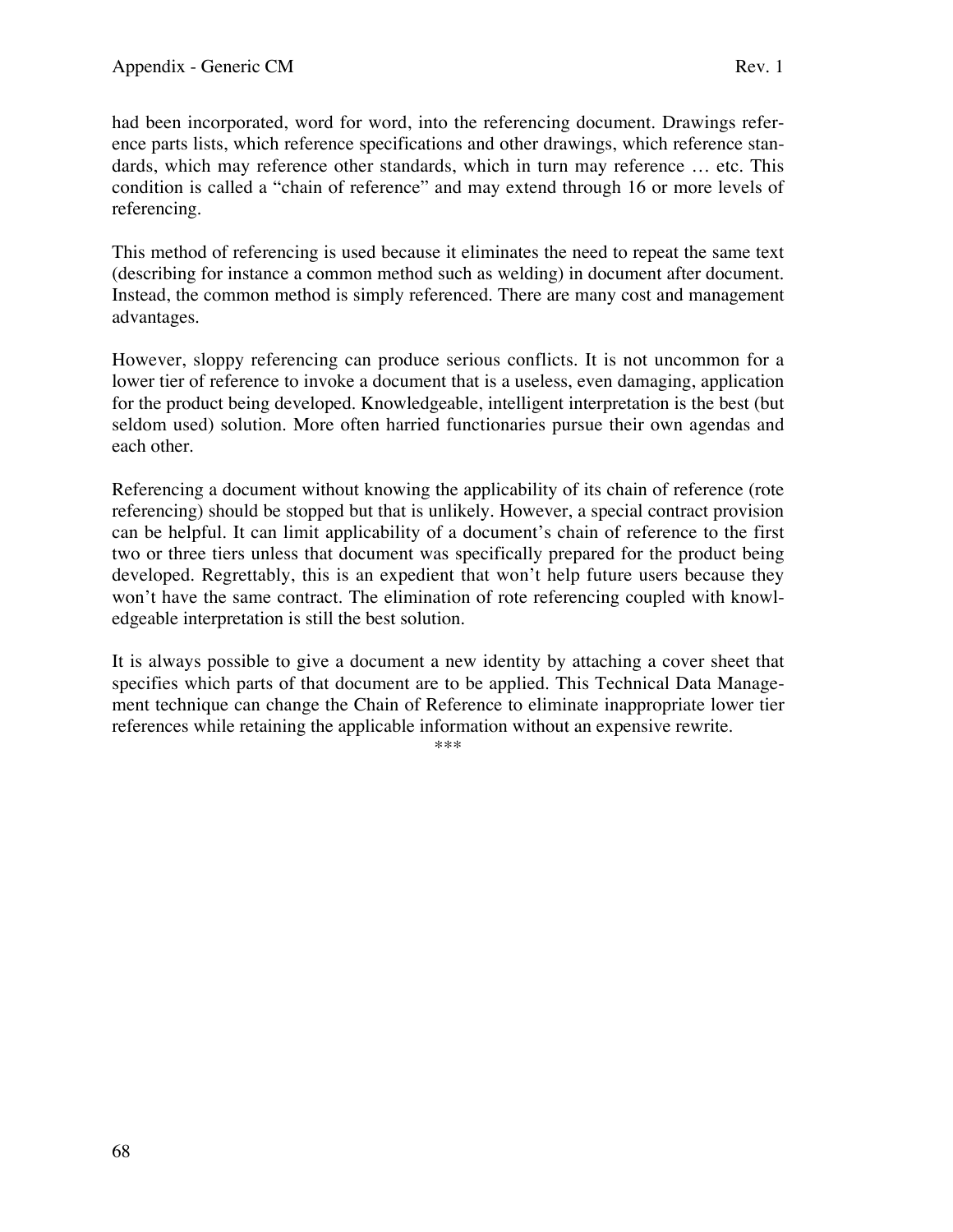# 10. CM ORGANIZATION

# The Primary Actors

The primary actors are:

- The Customer as Buyer from the Contractor.
- The Contractor as Seller to the customer, and

As buyer from Subcontractors and Vendors.

• Subcontractors as Sellers to the Contractor, and

As buyers from Vendors.

• Vendors as Sellers to Contractors and Subcontractors.

The term "supplier" can apply to any seller.

## Customer

The Customer's role is to specify when and what he needs, to negotiate an agreement with a company capable of supplying it, to assure that the product delivered is the product that was ordered, and to pay for it.

Technically, the military Customer is "the government". Its agent is a Contracting Officer, the only person who can legally commit the government to an agreement.

Practically, the military Customer is an Armed Service Procurement Command consisting of a Commanding Officer and staff including Program Managers and technical specialists. The procuring command is almost never the using command. The relationship between these military commands is significant although it is seldom readily visible to the seller.

Although a military officer is in charge, other personnel may be military or civilian. Typically, the Program Manager is the primary spokesman for the Customer. However, technical specialists usually handle the details of the program. All personnel are "guided" by extensive and cumbersome regulations imposed by the Congress, the Administration, the Department of Defense, or one of the armed services.

Non-military customers may be commercial companies, non-profit organizations, or other government agencies. Their duties are the same but their organizations are more like those of a contractor.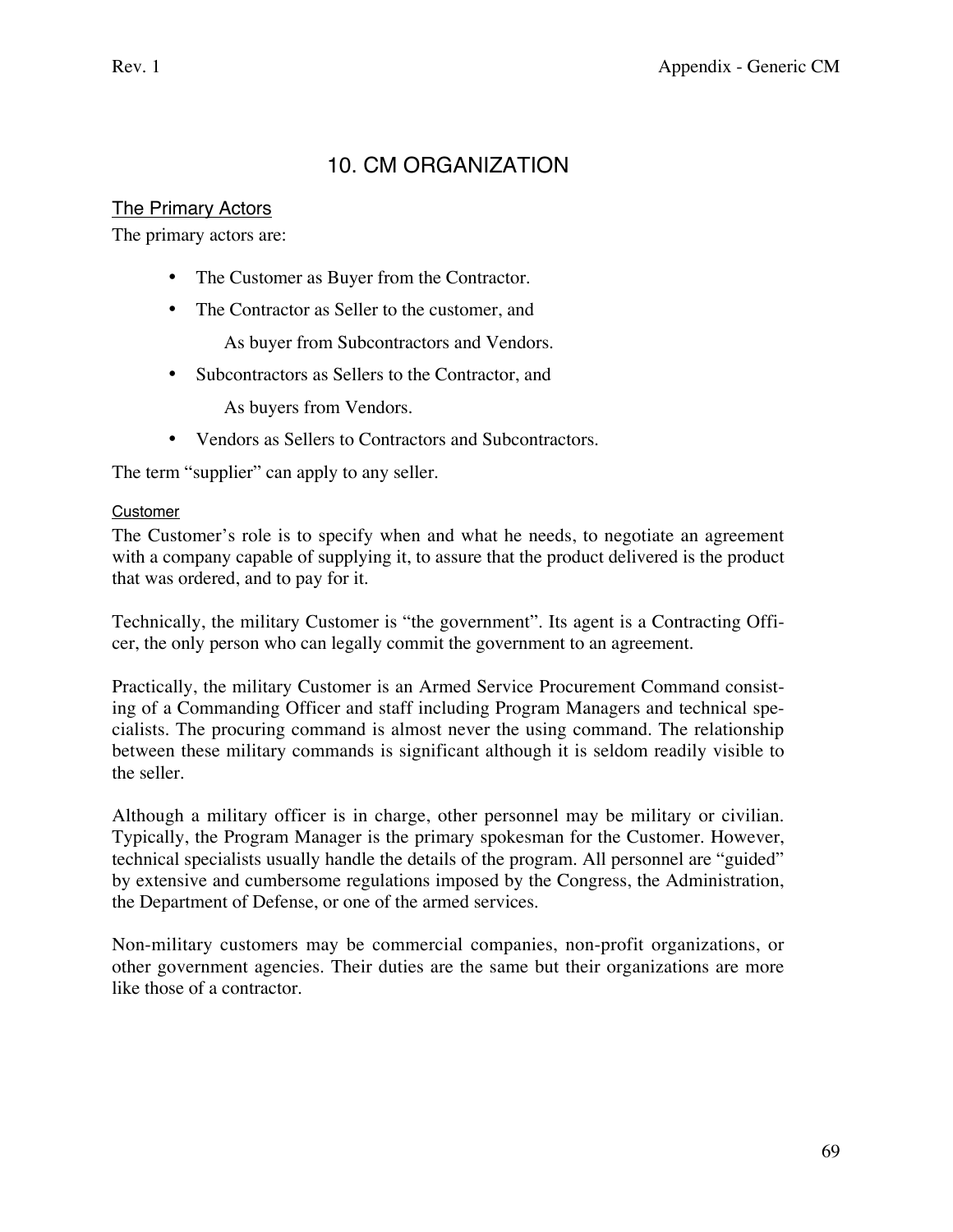# **Contractor**

The Contractor's role is to supply the product ordered and collect a reasonable price for it.

Typically, the Contractor is a company. Its agent is one or more officers of the company supported by a contracting staff. The agent is usually the only person who can legally commit the company to an agreement but a corporate staff of some size almost always oversees his actions.

Practically, the Contractor takes the form of a Program Manager, technical staff, and liaison with many other functions scattered throughout the company. The Program Manager is usually the primary spokesman for the Contractor. However, his technical specialists usually handle the details of the program. All personnel are "guided" by practices imposed by the company's hierarchy.

"Prime Contractor" is the term most often used to identify the Contractor who deals directly with the Customer.

# **Subcontractor**

The Subcontractor's role is to supply the Prime Contractor with custom designed components such as rocket motors, aircraft engines, generators, radar units, etc. He may be a designer, manufacturer, or both.

Typically, a Subcontractor is organized and operates like any other contractor. However, his products are for use in a Prime Contractor's product.

## Vendor

The Vendor's role is to supply Sub or Prime Contractors with ready-made (off-the-shelf) parts or materials such as nuts, bolts, screws, solder, electronic parts, raw materials, adhesives, lubricants, etc. He is usually a manufacturer or broker.

Typically, a Vendor is organized and operates like any other contractor. However, he makes or distributes standardized ready-made parts or materials for wide markets, both military and commercial. Generally, he does not customize anything for a special use.

\_\_\_\_\_\_\_\_\_\_\_\_\_\_\_\_\_\_\_\_\_\_\_\_\_\_\_\_\_\_\_\_\_\_\_\_\_\_\_\_\_\_\_\_\_\_\_\_\_\_

Customer and Contractor specialists, interacting with one another, make most of the detail program decisions. The same is true of Contractors and Subcontractors. These people develop necessary, reliable, personal, business relationships that lead to agreements between organizations.

In daily practice, the primary actors can appear to be individual people but they are not! The primary actors are organizations represented by people who may or not remain in place. Transfers, promotions, resignations, death, etc. can destroy the most carefully developed unwritten agreement at the most inopportune time. Consequently, the only reliable way to maintain agreements between organizations is by written contract.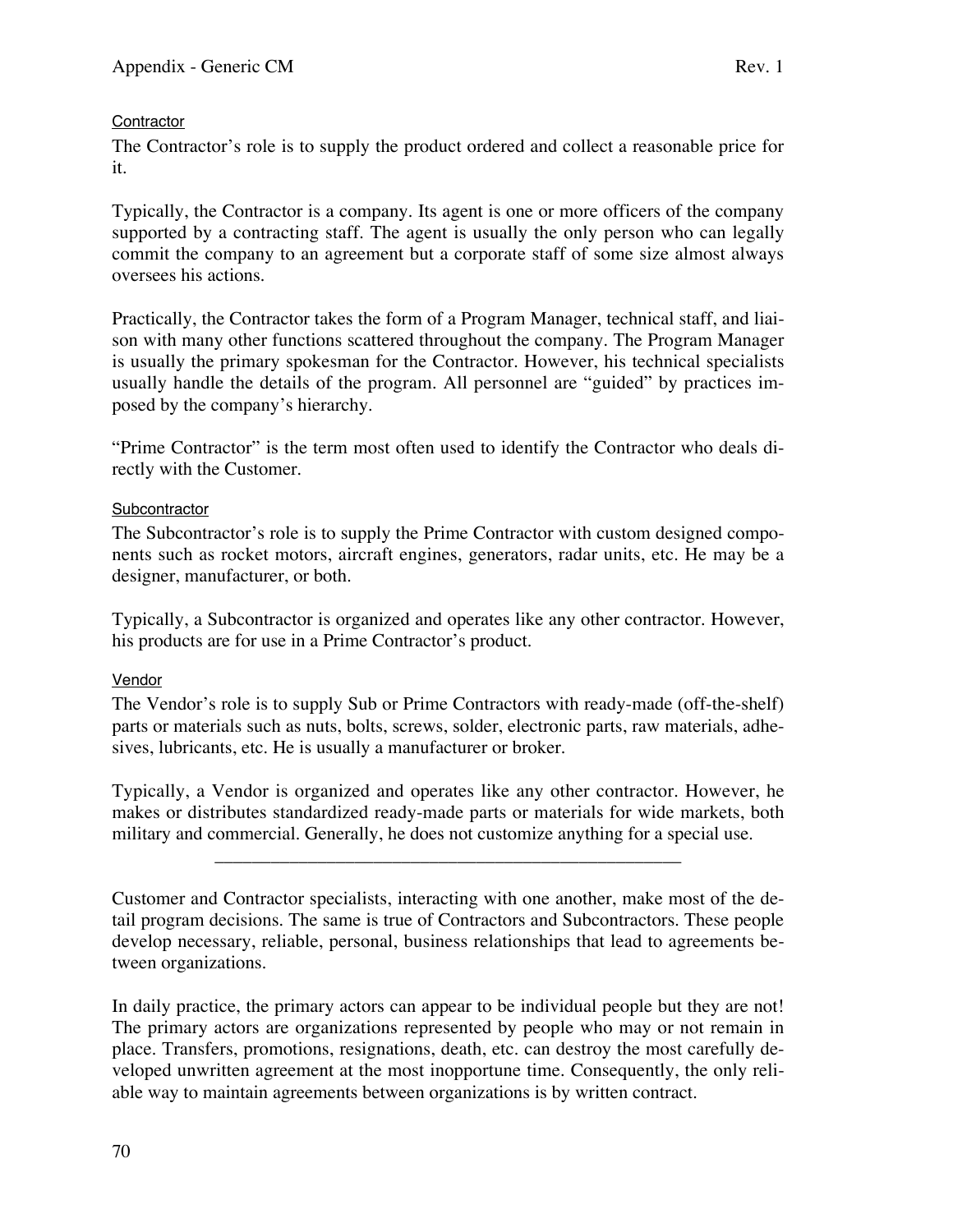The representatives of each organization are responsible for maintaining a clear contract record for their successors. When enthusiasm obscures that responsibility, the contract becomes uncertain and the organizations are subject to arbitrary or capricious interpretations by uninformed successors. CM is unusually vulnerable to this unfortunate consequence.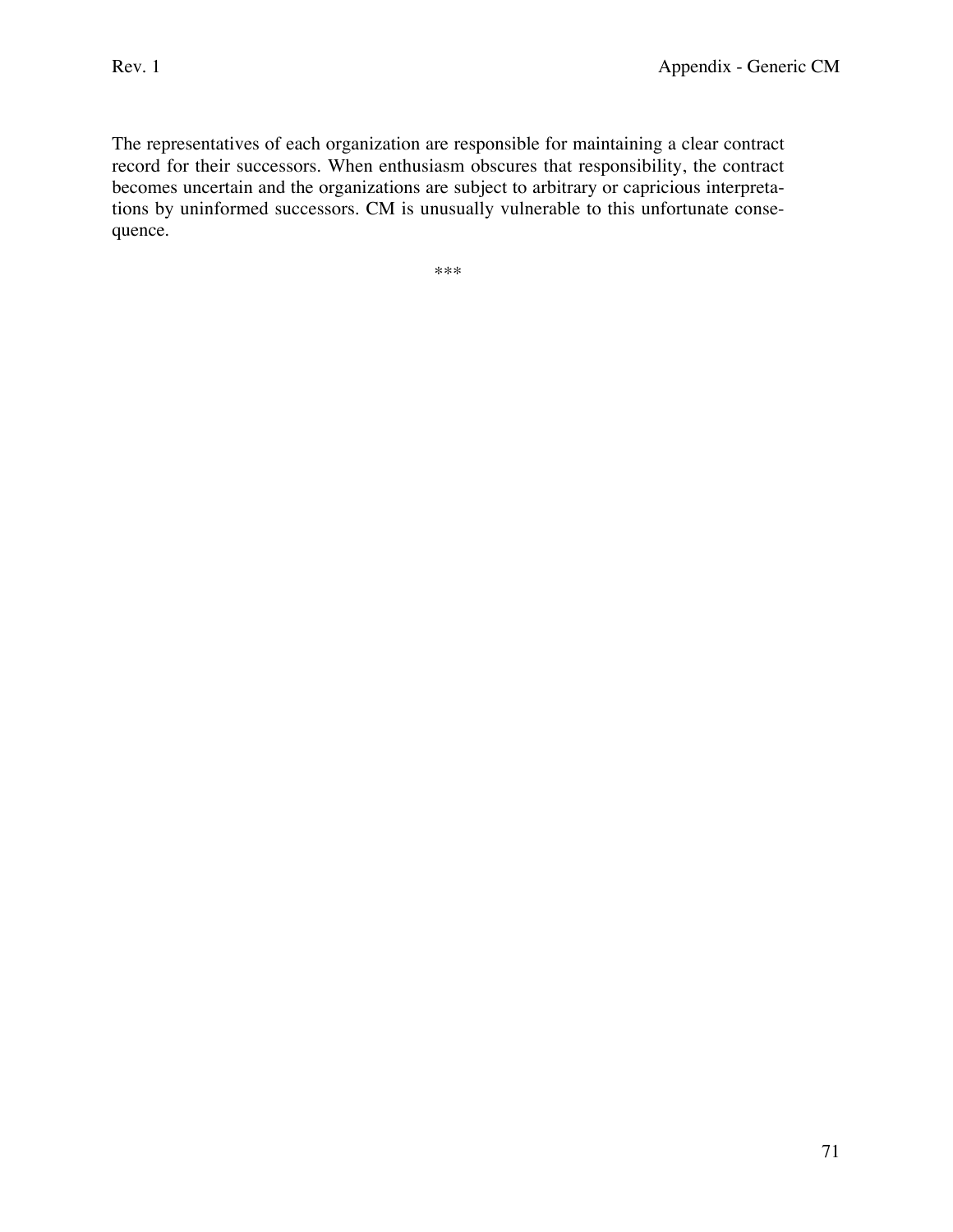# 11. IS IT REALLY NECESSARY?

If anyone has done a real cost-effectiveness (or similar) study of CM, I have not seen it. I suspect that the complexity and cost of doing such a study would discourage any but the most determined and naïve MBA candidate.

Even so, I remain convinced after all these years that CM, *properly applied*, and in spite of its many annoyances and confusions, does save money. However, my proof is anecdotal and the savings are almost impossible to isolate because they occur in such diffuse areas as design time or procurement and manufacturing error reduction. So the costeffectiveness debate will likely continue inconclusively.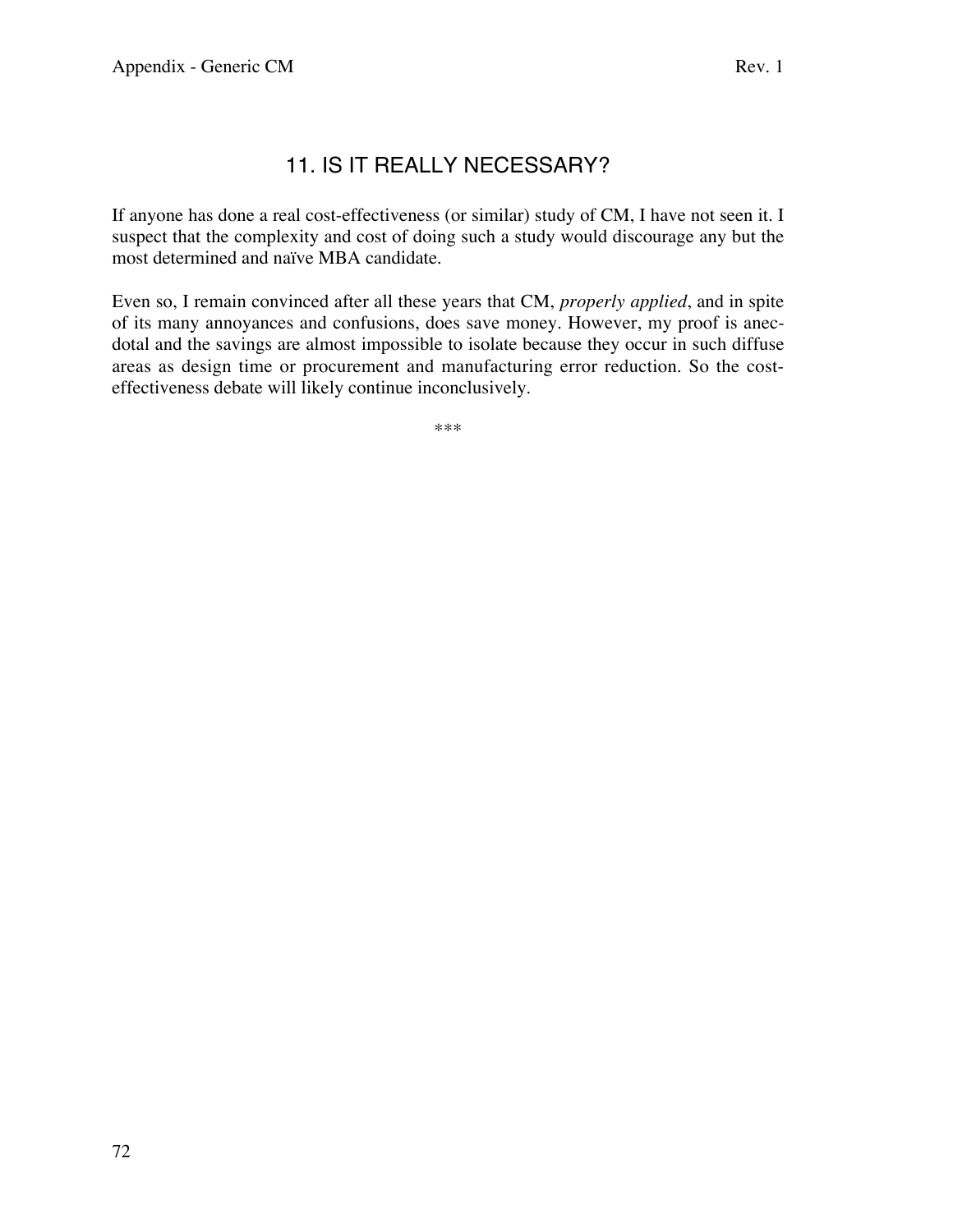# 12. A TALE OF TWO PROGRAMS

This story is true - as far as I know it. The actual happenings were so many and so complicated, strewn across a wide swath through time, that it is doubtful that anyone knows "the whole truth". Still, it's useful to us because it contains real life examples of errors and their consequences, as part of actual happenings.

Our tale begins with the Applied Physics Lab (APL) at Johns Hopkins University. They had come up with a promising concept for a sea-to-air missile that would foil future Kamikaze-like attacks, the Japanese suicide missions of WW II. The Navy built a Naval Reserve Industrial Plant at Pomona, California to develop the idea and engaged the Consolidated Vultee Aircraft Corporation (Convair) to operate it. The result was the Pomona Division, first of Convair and then of General Dynamics when it acquired Convair.

# 12A. The Standard Missile (SM) Program

Terrier and Tartar were among the early manifestations of the APL concept. Several versions of those missiles followed during the late 1950's. In the early 60's a standardization effort gave birth to the notion of a Standard Missile. Of course, the Pomona Division wanted that business.

Meanwhile other developments were converging on this project. The consequences will be easier to understand if Figure 13 is consulted as we go along. The upper panel displays a relatively common program plan in use at the time. The lower panel displays the controversial plan for Standard Missile (SM). I can no longer vouch for the exactness of the numbers but they are accurate enough to illustrate events.

## The Problems

### Compression

Every so often the Congress rediscovers competition and behaves like it's a cure for all the ills that beset the Nation. This was one of those times. Defense Industry scandals were abnormally prevalent and severe. The Congress was plaguing the Military, which was doing everything possible to placate it. Thus, the heat was on to reach competition as soon as possible.

The SM Plan got to competition 1.5 years faster than the old plan. This feat was accomplished by shortening Development to 18 months and omitting the 12-month Pilot Line altogether. Never mind that there were half again as many prototypes to be manufactured in 75% of the time normally allowed. "Just eliminate the waste and you'll be fine".

Nominally, it took 36 months to reach bug-free, economic, volume production. Regardless of what the bits and pieces were called the amount of work was the same. But a different idea had taken hold. The contractors' recommendation for a Pilot Line was seen as a ruse to delay competition for as long as possible. So the SM Plan eliminated it.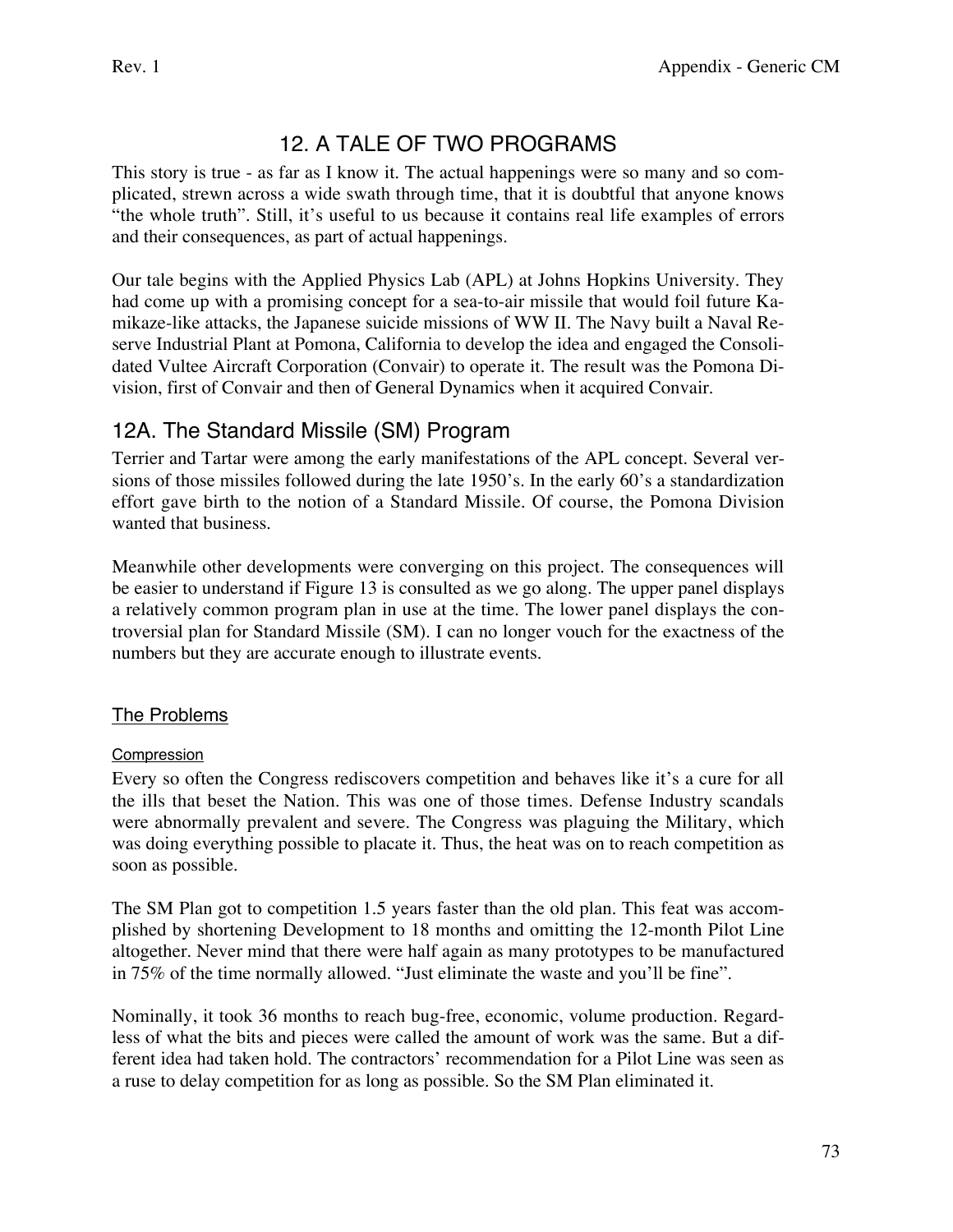



Fig. 13 Traditional vs. Standard Missile

#### Change Control

Normally, Customer Change Control was imposed at the end of development. The SM Plan imposed it during the last third of Development, specifically on the last half of the Prototypes. This scheme was curious for it was a much-debated compromise without clear intent. The first 8 prototypes, as I recall, were left under contractor Change Control. The last 7 were under customer Change Control. Most likely the intent was to bolster the effort to reach early competition by limiting changes. This mistaken notion prevails in spite of experience.

The signification of this action to the SM Program was a built-in conflict between Customer Change Control, which takes time, and a schedule already compressed beyond reason.

#### Competition

For a time there was a debate about competing the Development Phase of the program. Fortunately the Navy found that it didn't have the money to fully fund two major contractors during Development. The next effort was to introduce competition at the end of Development.

This approach was resisted on the grounds that a fully proven data package was necessary for competition and a competitive package was impossible without production experience. So it was finally agreed that it wouldn't be imposed until the end of Initial Production.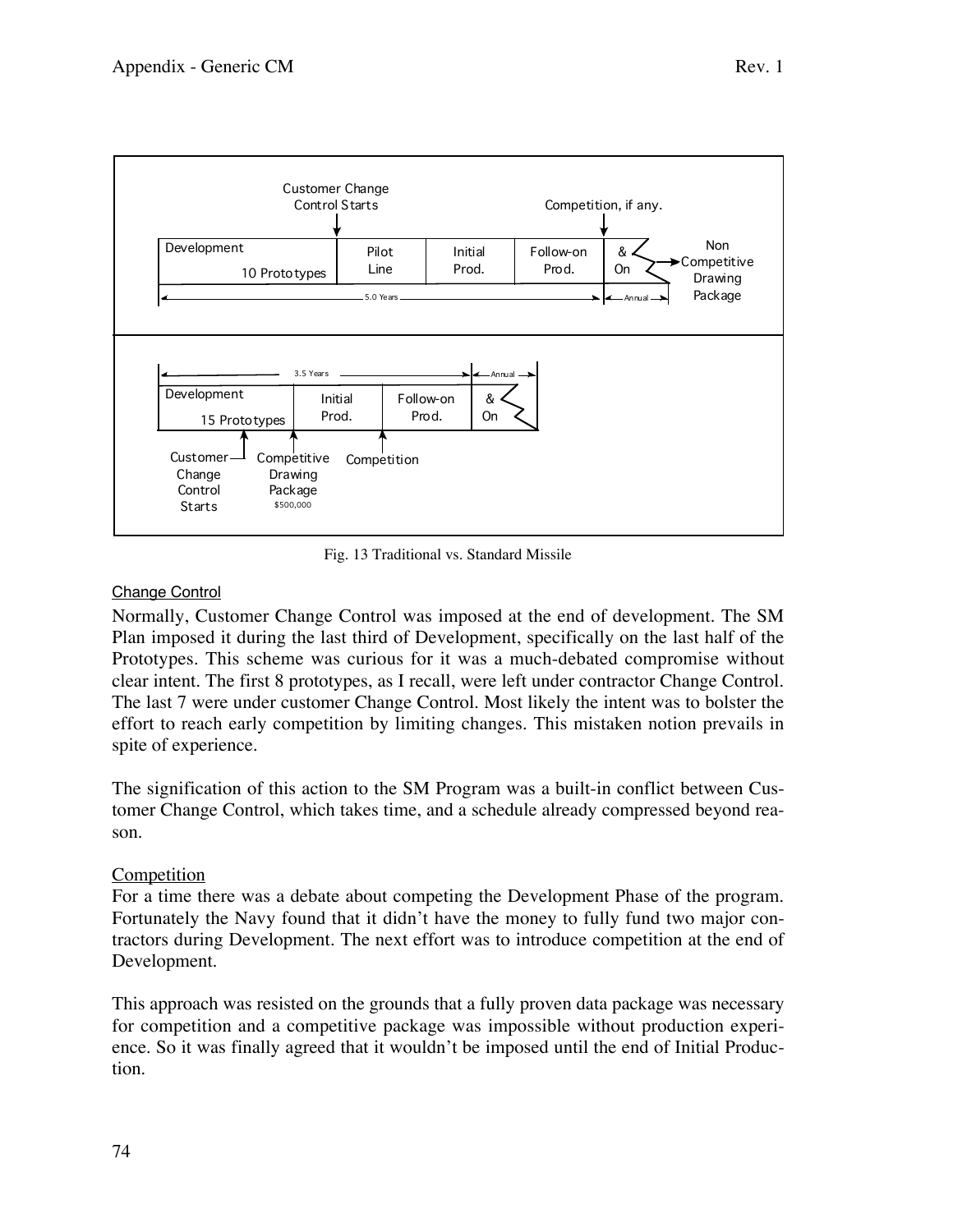#### Competitive Data Package

However, a full-fledged competition takes about 12 months. That means that the data package must be available at the end of Development. A \$500,000 bonus was the incentive to produce the package on time.

Basically, a competitive data package is a set of drawings and other documents that can be used by any competent manufacturer to produce the item depicted. However, it is practically impossible to know that a package is suitable for competition until it has been used to produce the item depicted in significant quantities.

#### Technical Data Management

The concept of a Form (DD-1423) defining all of the data that had to be produced under a contract was introduced for the first time. While there had been much debate no one had elected to put the policy into practice prior to this time.

#### Fixed-Price

The fixed price concept was applied to this program. It means that for a stated number of dollars (covering all costs and profit) the contractor will perform all of the work listed. This was a revolutionary idea for Development Contracts that had been cost-plus in the past.

#### **Change**

The Pomona Division of General Dynamics was a large organization. So was the U.S. Navy. It takes large organizations a lot of time to change. This is not a question of resistance although that counts. It is far more about people perceiving – correctly – what's wanted, figuring out how to do it, and cooperating with each other to get it done. That takes time! The sheer number of major changes listed above was more than enough to guarantee failure when a compressed schedule was one of them!

Why would an experienced contractor agree to a program that requires early Change Control, early competition, and a new approach to Technical Data inside of a compressed schedule for a fixed-price? And, for that matter, why would any seasoned Customer want to deal with a Contractor who would agree to such a thing?

\_\_\_\_\_\_\_\_\_\_\_\_\_\_\_\_\_\_\_\_

The Navy's motive was fairly clear and they made no secret of it. They had to placate the Congress. The planners simply over reached by gathering the new ideas under consideration and, ready or not, slapping them on this program. Wisdom played no role.

Hubris played a major role in the Pomona Division's decision; "We can do anything!", so to speak. However, there was another far more significant reason. Without the Terrier/Tartar program there would be no Pomona Division. Terrier/Tartar was certain to end when the Standard Missile went on line. More bluntly, the Division had to go where the money was and the Navy had it. The Navy had to go where the skill was and the Pomona Division had it.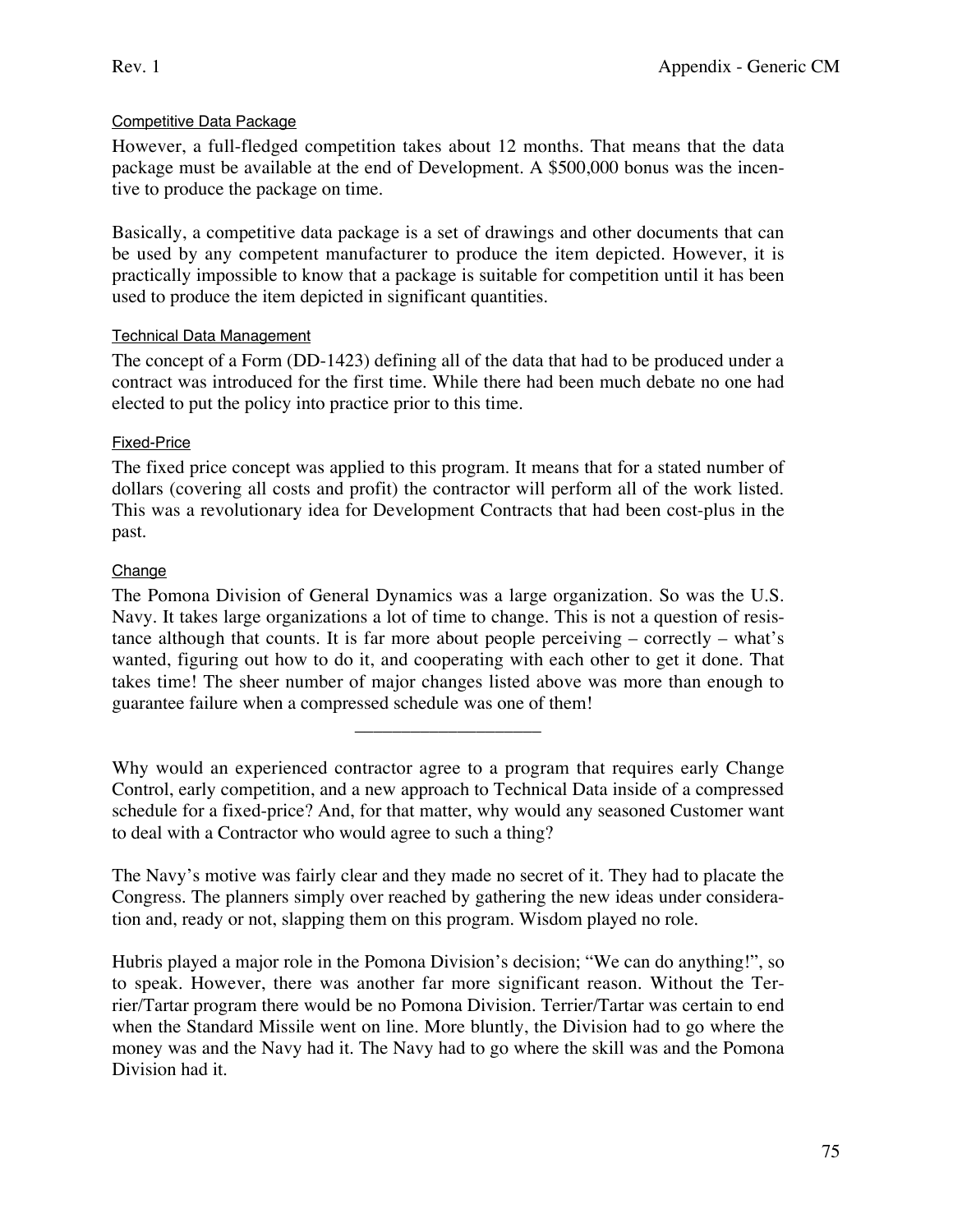But there was one more thing that had a heavy influence on both parties. The idea that "they don't really mean it" had been around for several years and experience indicated that it was true. Many excessive contract provisions were simply window dressing, ignored once the contract was signed. There was nothing but prudence and great unrest in the defense industry to indicate that it would change.

\_\_\_\_\_\_\_\_\_\_\_\_\_\_\_\_\_\_\_\_\_

#### **Negotiation**

The die was cast when the Division elected to bid on the SM Development Contract. The negotiation was bumpy but made progress until the very end. It broke down over two points. The Contractor wanted \$5 Million more and the Navy claimed not to have it. The Navy wanted data in accord with a DD-1423 that the Contractor couldn't fathom.

Time was short so the Division put together a special team to seek resolution. The Contract Manager, the Program Planner, the Chief Estimator, and I were directed to go to Washington and get it settled. My responsibility was the DD-1423 since I seemed to be the only person in the Division who understood it.

It had been priced at \$1.2 Million provided that the Navy dropped its demand for Tooling and Test Equipment drawings and Manufacturing Planning. The Navy negotiators were convinced that these items contained the secrets of successful manufacturing. The price for them was huge because of the sheer volume of such data.

This issue was in an unseemly snarl because a number of Navy people were convinced that we were suppressing this data to gain an advantage. This belief was embedded even though their own procurement regulations counseled against the procurement of such data. The Navy had found it to be useless in the past. Ultimately, I must have been convincing enough because the requirement finally disappeared from the DD-1423.

I was not so persuasive with the \$500,000 bonus for timely delivery of a competitive data package. I was not surprised because I had been the only voice, Navy or Contractor, in opposition to this item. I took that position because there was no mutually agreeable acceptance inspection method for something so nebulous. I foresaw a major conflict when the Navy refused the package as inadequate while the Contractor insisted that it was.

We had struggled in Washington for 10 days when our Corporate Office told us to go home. They had settled. No one ever did fess up but it was rumored that the Corporate CEO and the Admiral in charge of procurement met and agreed to split the \$5 Million difference 50-50. The final figures supported that view.

#### Development

We had entered into a fixed-price contract for \$2.5 Million less than our bid and it wasn't padded! Internally, that difference had to be absorbed and much of it came out of the funding for the DD-1423.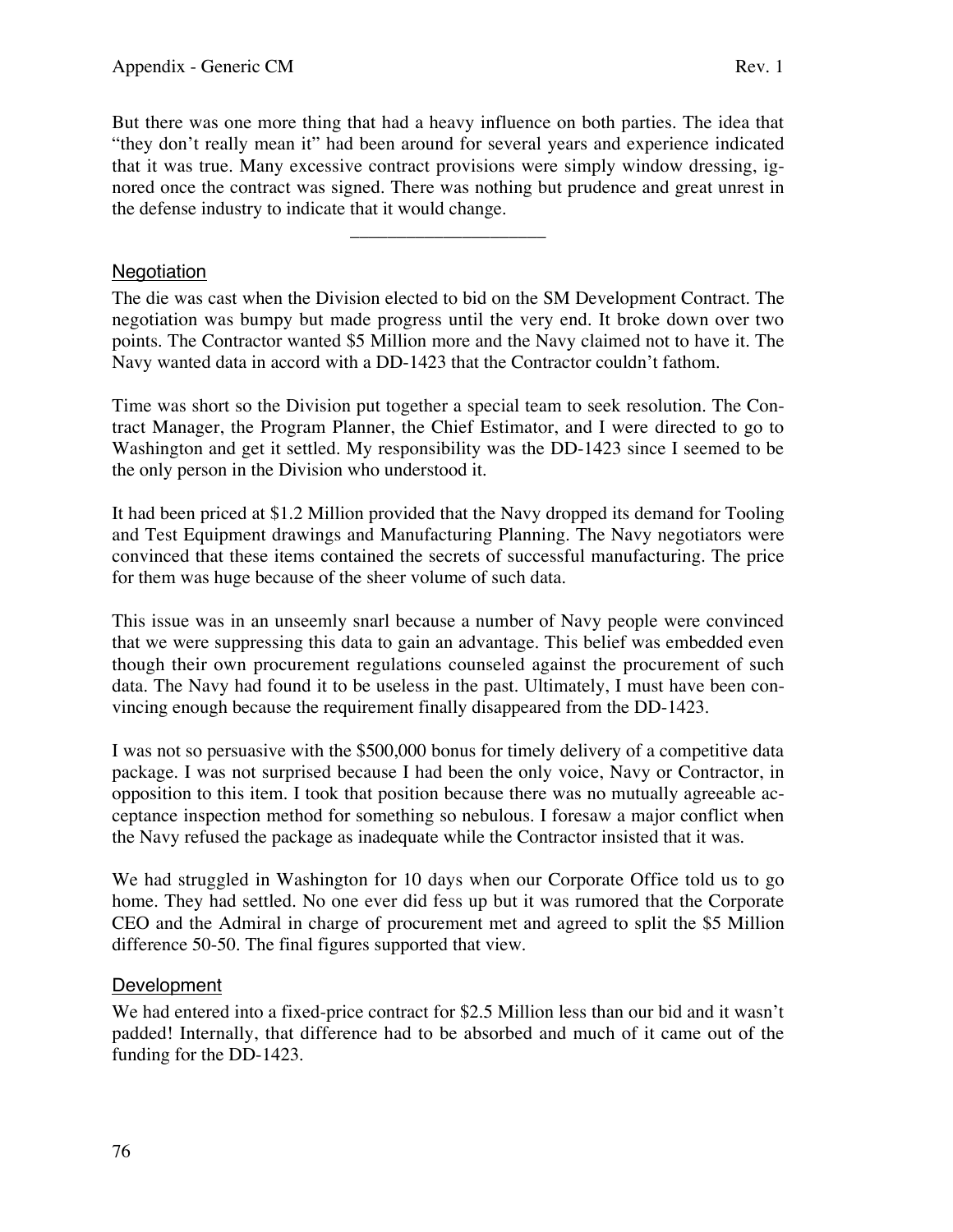Development proceeded remarkably well until we reached the point of applying Customer Change Control to the last of the Prototypes. A frustrated company accused the Navy of dragging its feet so that we would miss the due date for the procurement package and the \$500,000 bonus that went with it. Of course, the Navy disagreed. The truth was not in foot dragging. It was in the time it takes to process changes but the atmosphere had been poisoned.

Those involved with Documentation had pretty good proof that we could not meet the date for a competitive data package. It was suggested that the company announce that fact and give up the bonus. Upper management went ballistic! We were told to make that date or get out.

The Manager of Documentation was replaced with a company hatchet man. He started by rearranging the supervisory structure and moving the physical location of the group. Then he let it be known that we would make the date and earn the bonus or else. Generally he was merciless on the working level personnel.

It wasn't long before everyone got the message and began presenting drawings to the Navy for review and acceptance. The Navy personnel had never conducted such a review and had little idea of how to do it. But do it they did and ownership of the drawings passed to them, something they had coveted from the beginning but would live to regret. Ultimately we met the delivery date, earned the bonus and the SM passed its demonstration tests with flying colors. Management was thrilled as we had proved that "We could do anything!" But had we? Several million dollars of overrun was hardly offset by the \$500,000 bonus.

#### Initial Production

Initial Production did not proceed as easily as development had. The Navy had officially delivered copies of *its Competitive Data Package* to us and to the company that would bid against us. Our factory was getting tooling and testing stabilized along with all the other things usually done during a Pilot Line. But an unusual volume of changes to the data package kept the effort in flux. These were changes that were skipped during Development in order to make the delivery date and earn the bonus.

They were also disrupting the competitor's effort to put his bid together. It wasn't long before he complained that a constantly changing data package was not suitable for competition. Of course, the Navy insisted that it was and the wrangling went on for some time before the Navy came up with a solution.

We would simply freeze the data package for bidding purposes. That way both contractors would be bidding on a stable package. Meanwhile, the Pomona Division would continue with the Initial Production program. That meant that there were two data packages in play, *never a good idea*, one for Initial Production and the other for bidding purposes.

As the high change rate continued the two packages diverged. The Navy accused us of having hoodwinked them into accepting an inadequate Competitive Data Package. Our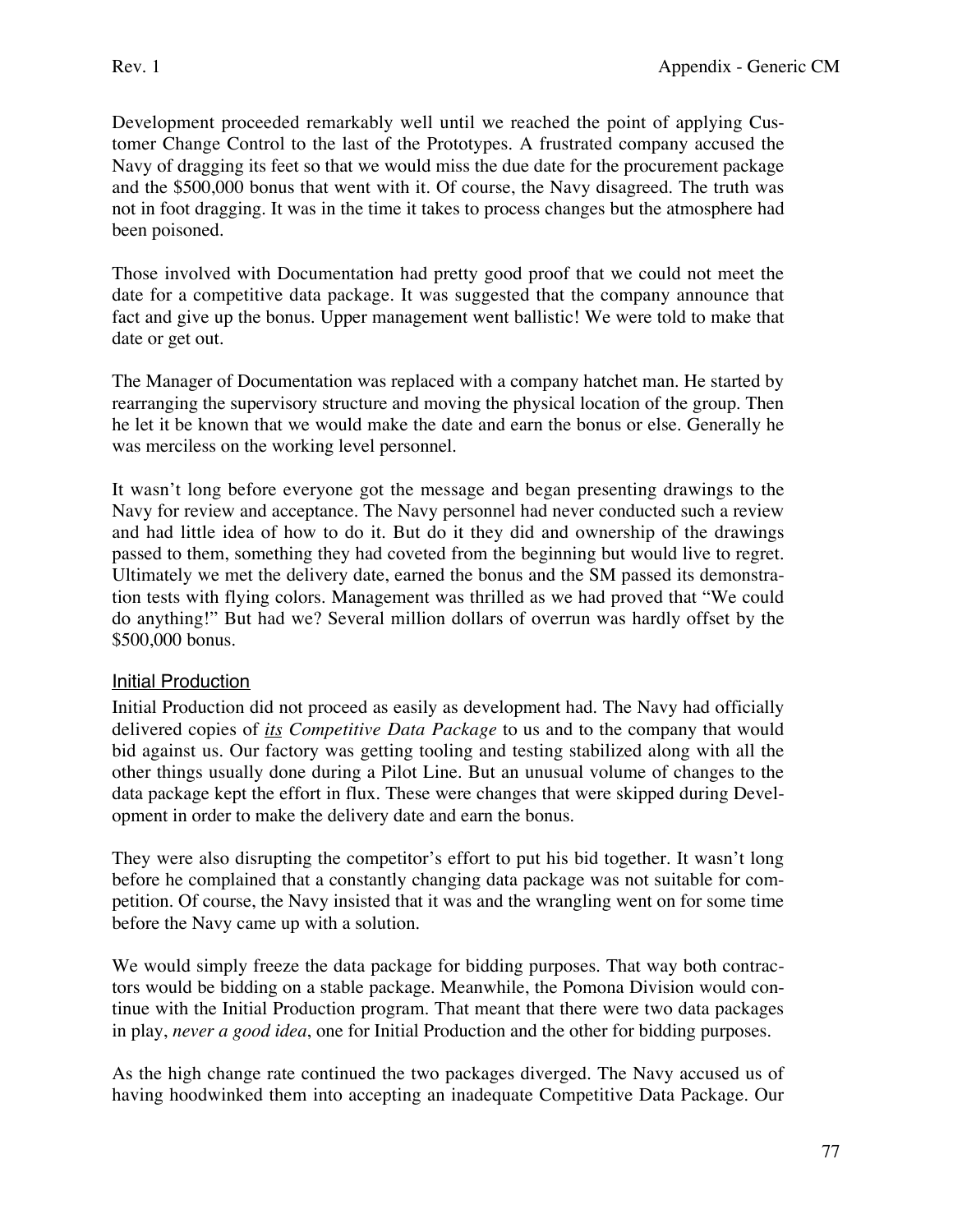answer was that, in spite of our protests, "You reviewed it and you approved it as adequate. You wanted to own it and now you do. It's your package that's causing trouble." Thus it was that we wrangled our way to the end of Initial Production.

The SM was produced and it worked. The competition was conducted. The Navy split the first year's follow-on production awarding one-half to the Pomona Division and the other half to the competitor and the troubles began again.

#### Follow-On Production

The Navy had to increase the money award to cover integration of the changes made during Initial Production but not incorporated into the frozen Competitive Data Package. The competitor had to absorb all of those changes before he could start Follow-On Production, a very awkward situation.

Following this contract, Follow-on Production contracts were awarded on a competitive basis year after year. The total number of missiles was split in various quantities between the Pomona Division and its competitor. As far as I know that practice continued until General Dynamics sold its interests and closed the plant. The missile did work and became the primary anti-aircraft defense for the fleets of most countries in what was then known as the free world. However, there are two more bits to this tale before we close.

#### The Claim

At the end of Initial Production the company filed a claim against the Navy to recover its costs for correcting "the Navy's inadequate Data Package". The General Manager of the Pomona Division retired unexpectedly and without explanation.

The claim provoked a gasp heard throughout the plant and all the way to Washington and back. After all, we had produced the package. It was undeniably inadequate. We had some responsibility. However, we had protested and argued for the time to do it right. The Navy had denied our plea. It was convinced that we were resisting competition by deliberately delaying. (Yes, we resisted competition quite openly but not by delay.)

We were told to present the drawings so that Navy personnel could decide whether they were competitive or not. We warned that neither our people nor theirs could make that determination accurately. When we were told to do it anyway we elected to earn the bonus and let the Devil take the hindmost and he did.

The claim went forward. It was based on the fact that the Navy's Data Package, furnished to us for Initial Production, was inadequate. The Navy had admitted that fact (1) by taking "ownership" of the package at the end of Development and (2) by approving all of the changes that had been made in order to correct it. We were entitled to reimbursement for the costs of those changes. The claim was quite large for its time – rumored to be somewhere between \$20 and \$40 Million. The exact figures were withheld from most of us. The company recovered most of what it claimed.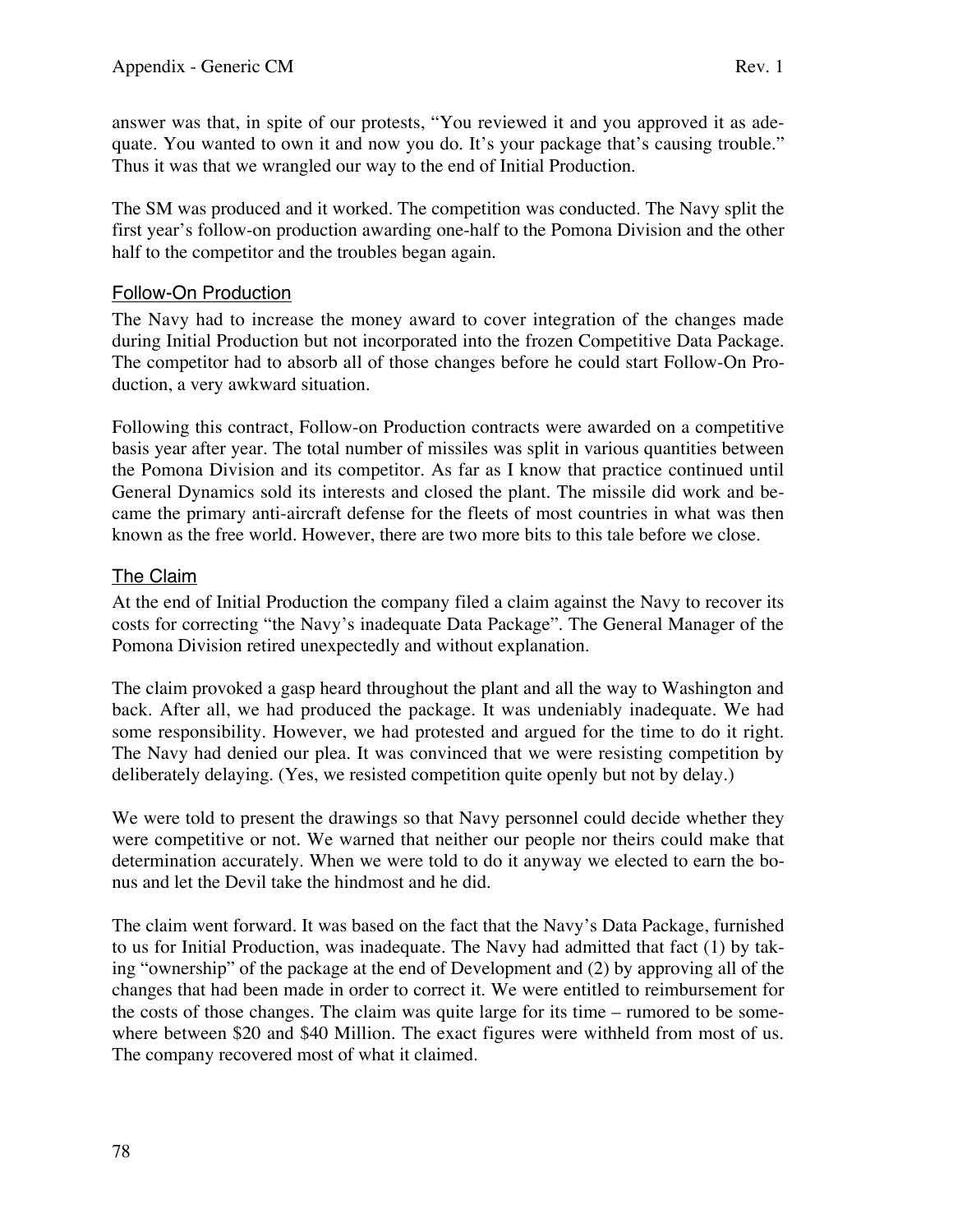Thus, the feeling of mutual betrayal that had infected both parties was set in concrete. It was never resolved and the Pomona Division's reputation never fully recovered.

### Fixing Change Control

Some months after the claim had been settled I was summoned by the Vice President and General Counsel, sworn to secrecy, and told that the Corporate Office would not let the Division accept the next SM Production Contract unless and until Change Control was fixed. The question was what should we do? I assured him that Change Control was not out of control. It was not the cause of the SM change rate problem. He made clear to me that, true or not, such an answer was unacceptable to the corporate office and would result in no contract! Something more had to be done! I was given the task of figuring out what to do and getting it done promptly.

The corrective action that should have been taken was the adjustment of contract provisions to accommodate a compressed schedule, or rejection of the contract, or knowledgeable acceptance of the consequences. It would also have been wise to tone down the notion that "we can do anything" because we couldn't. But it was quite clear that we would get nowhere with that kind of an answer. There were several things about our approach to Change Control that could be improved so I set about getting that done.

We were a multi-program Division. Each program had developed its own approach to Change Control. The differences often caused confusion and delay in change processing so we made the system uniform division-wide. The only differences retained were those required by the various customers, Army, Navy, etc., and they were few.

The other major modification was the elimination of a formal Change Board. The logic was that most of the time the members of the Board had to consult with the departments they represented before they could act. So we decided to forward changes directly to those departments for action without the middlemen.

Engineering and program personnel went berserk more over rumor than fact. Several Vice Presidents met with them and read the riot act so to speak. Accept the modifications or do without a contract. Most accepted it but many continued a subversive resistance that caused constant local criticism. Management had an article published in the corporate-wide newspaper advising the world of the wonderful improvements that we had made in Change Control. I resisted publishing this stuff because what we had done was not that great. Hubris won the day. The Corporate Office lifted its restrictions and I got to host delegations from our other Divisions. They wanted to know what was so great about Pomona's Change Control.

And, the beat went on. Several Program Managers authorized individuals to examine the Change System independently and thoroughly and prove that it wasn't working. Generally, these individuals were quite competent and I instructed all personnel to cooperate with them in every way. They all reported that there was no correctable problem with Change Control. However the carping continued. The primary complaint became span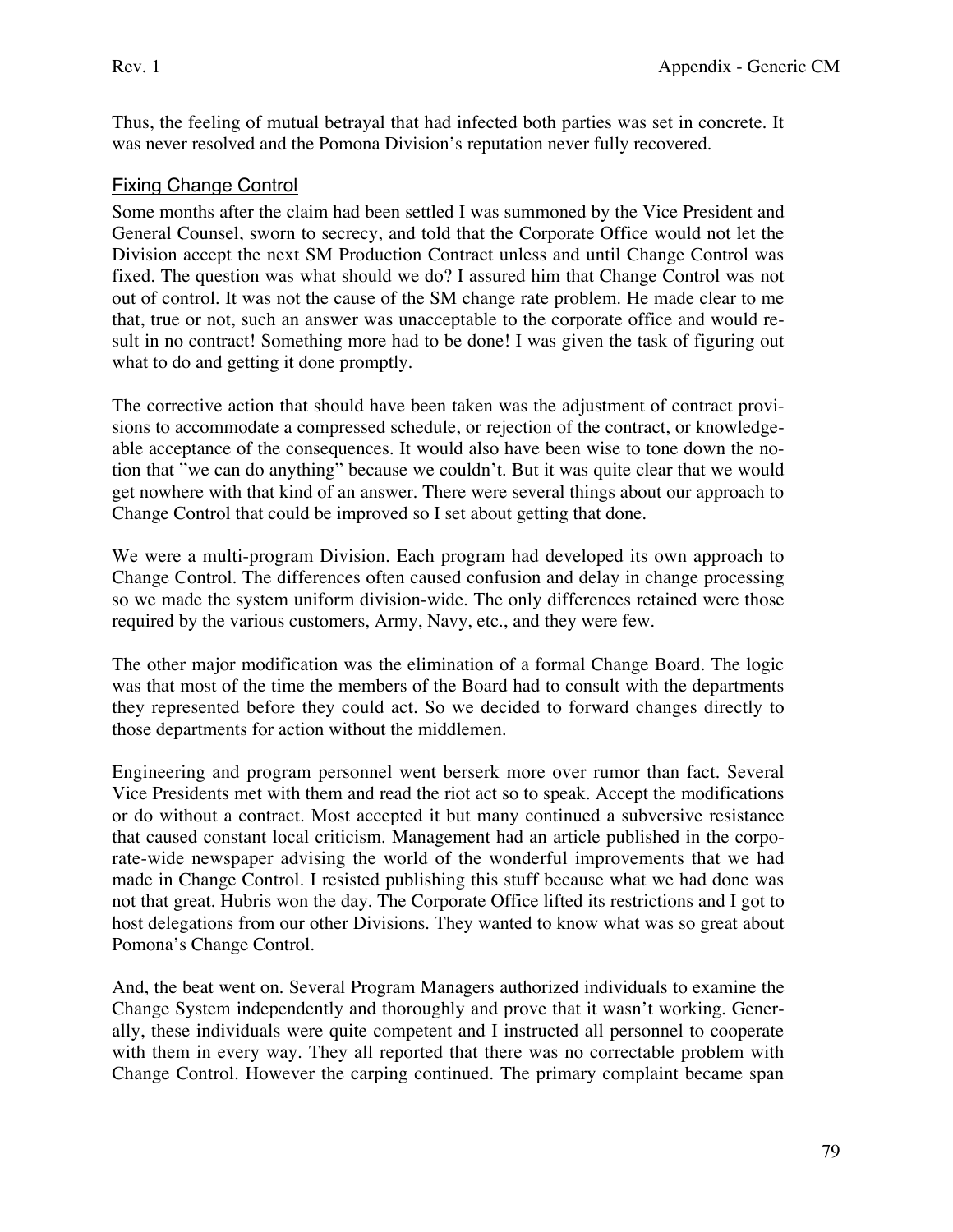time. It took too long to process a change. Allegedly, the lack of a Change Board was at fault.

So, I took advantage of a situation to establish a Change Board for a particular Army Program. I chaired that Board personally. An influential Design Manager was assigned to the Board to oversee the engineers. Generally, the other departments assigned top-notch people to represent them. A room was dedicated and several phones were installed for rapid communication. This Board met everyday from 1:00 P. M. until every open change for that program had been reviewed. Any delay by any department was pounced upon and pursued. At the end of ninety days we had improved the span time for the average change by about 1.5 days, a little less than 4%.

No company or agency can afford to devote that amount and quality of effort to its Change Board routinely for a 4% improvement in span time. The volume and quality of change reflects the operation of the entire organization. If big money is to be spent on it, a greater gain will be realized by improving performance in each part of the organization. Too much pressure on reducing change span time acts exactly like a compressed schedule. Any number of ills develop not the least of which is personnel burnout.

This became obvious when most members of management were incentivized to fix the Change Control Problem. Each one had a high old time fixing the problem at the expense of everyone else. And, then there was the period when the Chief Engineer decided to review each change before it entered the Change System. He intended to fix the problem by keeping unnecessary changes out of the system. It took him six weeks to discover that the vast majority of changes are necessary. He gave up.

So it was that we arrived in the 1990's still wrangling over a change problem that had started in the 1960's. There were several other convulsive efforts to fix things including the transfer of Change Control to another Branch of the Engineering Department where it remained for a couple of years (without significant modification) before being returned to its former home. Shortly after that it became evident that the Division would close so the critics had more significant things to worry about.

## 12B. The Standard ARM Program (Anti-Radiation Missile)

In the mid 1960's the Vietnamese were destroying our aircraft and pilots at a catastrophic rate. They had gained the ability to have a missile ride up our radar beam to destroy our aircraft with uncanny accuracy.

The Navy teamed with the Air Force to develop a counter-measure. They came to the Pomona Division with a proposal. They wanted us to modify the Standard Missile so that it could ride down the Vietnamese radar beam and destroy their ground station and its missiles before they could be launched. Essentially this action would convert a sea-to-air missile into an air-to-ground missile. We agreed.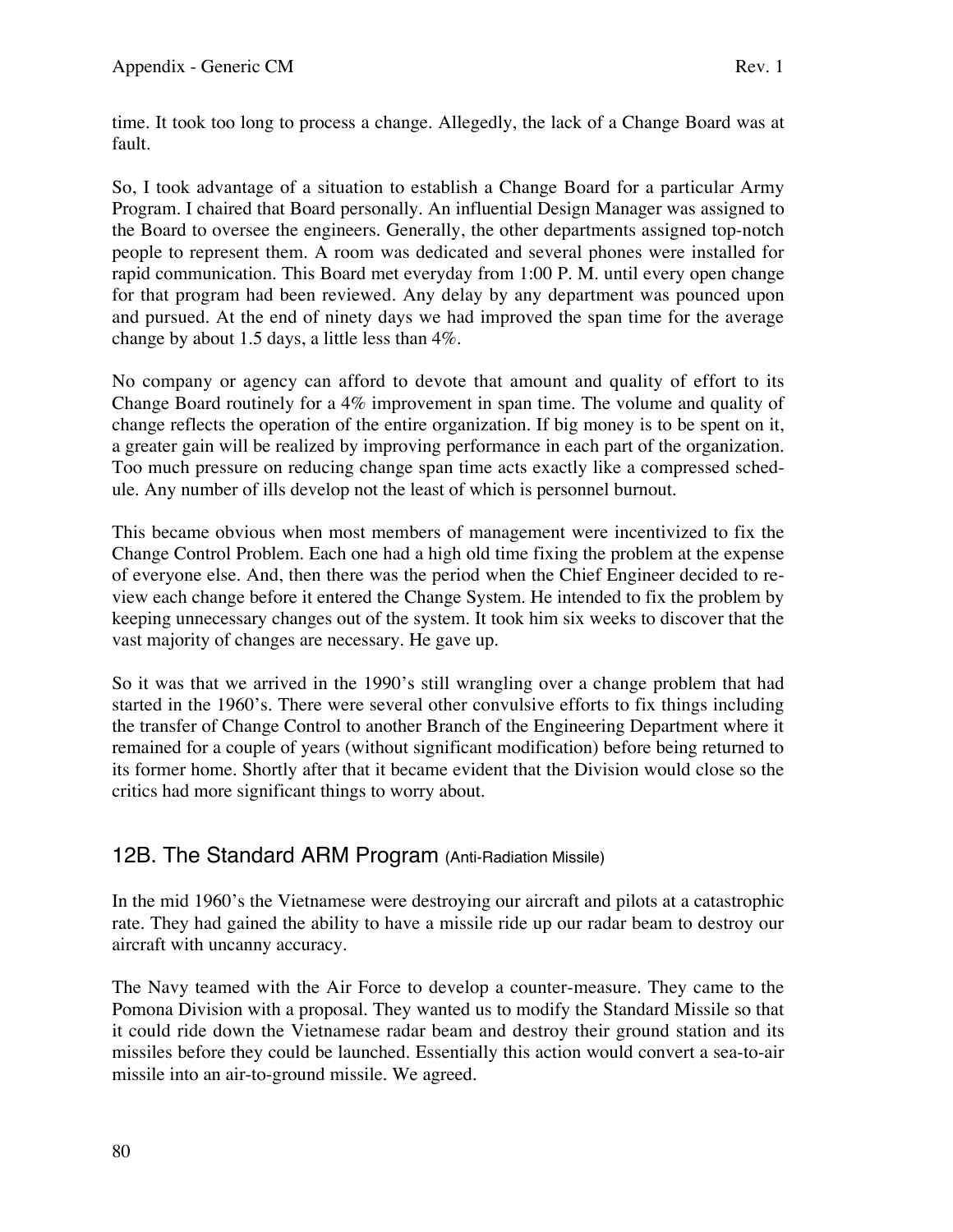The Navy and Air Force set up a joint Program Office. We agreed to bend every constraint as far as we could to get this weapon into the field at the earliest possible date and they agreed to help. Cost was not to be a constraint.

By this time CM had come into being and was being pressed by all customers on all programs. Our *tailored* approach for this program is displayed in Figure 14.



Fig. 14 CM on Standard ARM

Of course it was not as neat as the diagram implies. But it's accurate enough to illustrate the approach.

The System Specification defined the performance required. The Demonstration Plan, Procedures, and Tests proved that the required performance had been achieved in the hardware. (These tests were completed in the actual theater of war.) Some of these tests evolved into simpler Acceptance Tests for follow-on missiles. All of these items were placed under Customer Change Control, which gave it the control of performance that it needed. The Contractor was obligated to comply.

Contractor Change Control started with Prototypes destined for the field and continued with the following missiles. The drawing package was to be no more than what was necessary to allow us to produce the hardware in the labs and the Experimental Factory. This approach gave us the flexibility that we needed to meet the "as soon as possible" schedule. The Customer was obligated to comply.

While Technical Reviews were conducted almost monthly their purpose was perfection of the design rather than compliance assurance. We believed that the risk of drift was low because Development was short, the objective was clear, and scrutiny was constant and intense. However, the door to cost increase was open because cost was not a constraint. Higher cost often makes up for lack of time.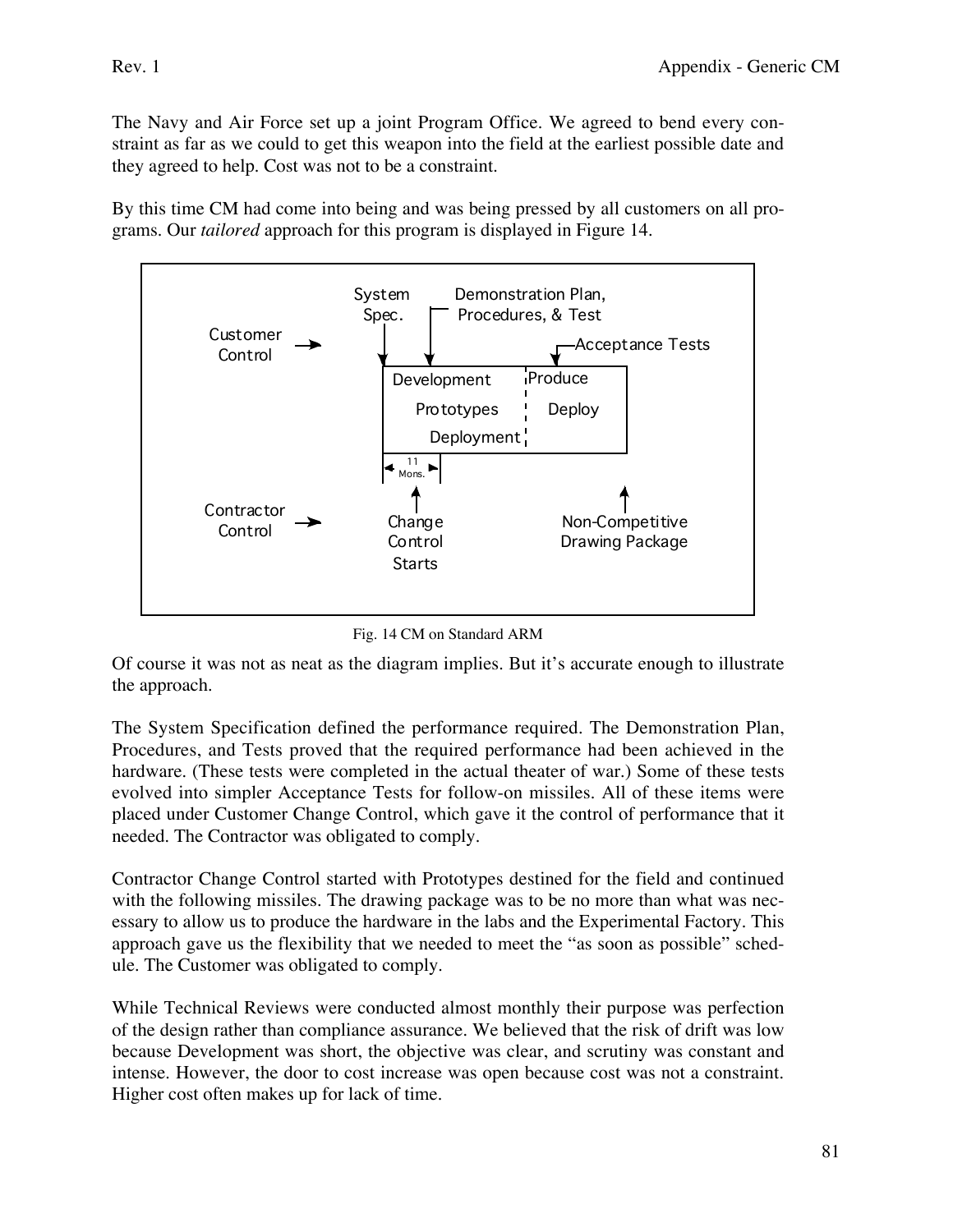The missile was wildly successful. From program initiation to first working hardware took eleven months, an almost unheard of accomplishment. It was very costly but it saved lives and won battles. Basically, the Vietnamese gave up this fight by shutting off their ground radar to prevent its total destruction. The slaughter of our pilots stopped.

### No Good Deed …

The Navy decided that it wanted more missiles but at a substantially lower unit cost. They established a new Program Office that became intent on lowering the cost by introducing competition. The outrage was palpable when they realized that the Standard ARM Drawing Package was not suitable for competition. Worse, it was not even suitable for production in our own Production Factory. We were still producing units for the field in our Experimental Factory supported by our Labs.

We were flabbergasted because the quality of the drawing package had been carefully defined to avoid this specific complaint. We explained that we would need at least a Mini-Development Program to make the drawings suitable for quantity production. Pilot Line and Initial Production would be necessary to assure that the package was suitable for competition. The more that we explained the madder they got.

It became evident that the two Navy Program Offices were not speaking and nothing we could do would get the Production Program people to talk to the Development people. So, we remained the unscrupulous scoundrels that had hoodwinked the Navy into accepting a defective data package. There is little doubt that the quarrels about the Standard Missile were heavily influencing Navy thinking on Standard ARM. They took exceptional steps to see that the Navy was not "fooled again" which did nothing but delay the effort.

A Mini-Development contract was awarded and the drawing package was improved for production and eventual competition. Once again time for Pilot Line and Initial Production was not available but the program continued until later designs by other companies replaced the Standard ARM completely.

## 12C. Lessons

This Tale is well worth reviewing more than once. It contains many subtle lessons not so much about CM as about the impact of program planning and management. It's tempting to call them "lessons learned" but it's more likely that they were merely lessons endured. Perhaps the best description is "lessons to be learned". Some of them are highlighted below.

#### Compression

It's true that things can become so sloppy over time that they need to be wrung out every now and then. In these circumstances compressed schedules become popular. They can be useful but they are always dangerous and often produce unintended consequences. The compressed schedule for SM Development did not allow enough time to complete the producibility effort, abandoned a Pilot Line, and distorted Initial Production. Design de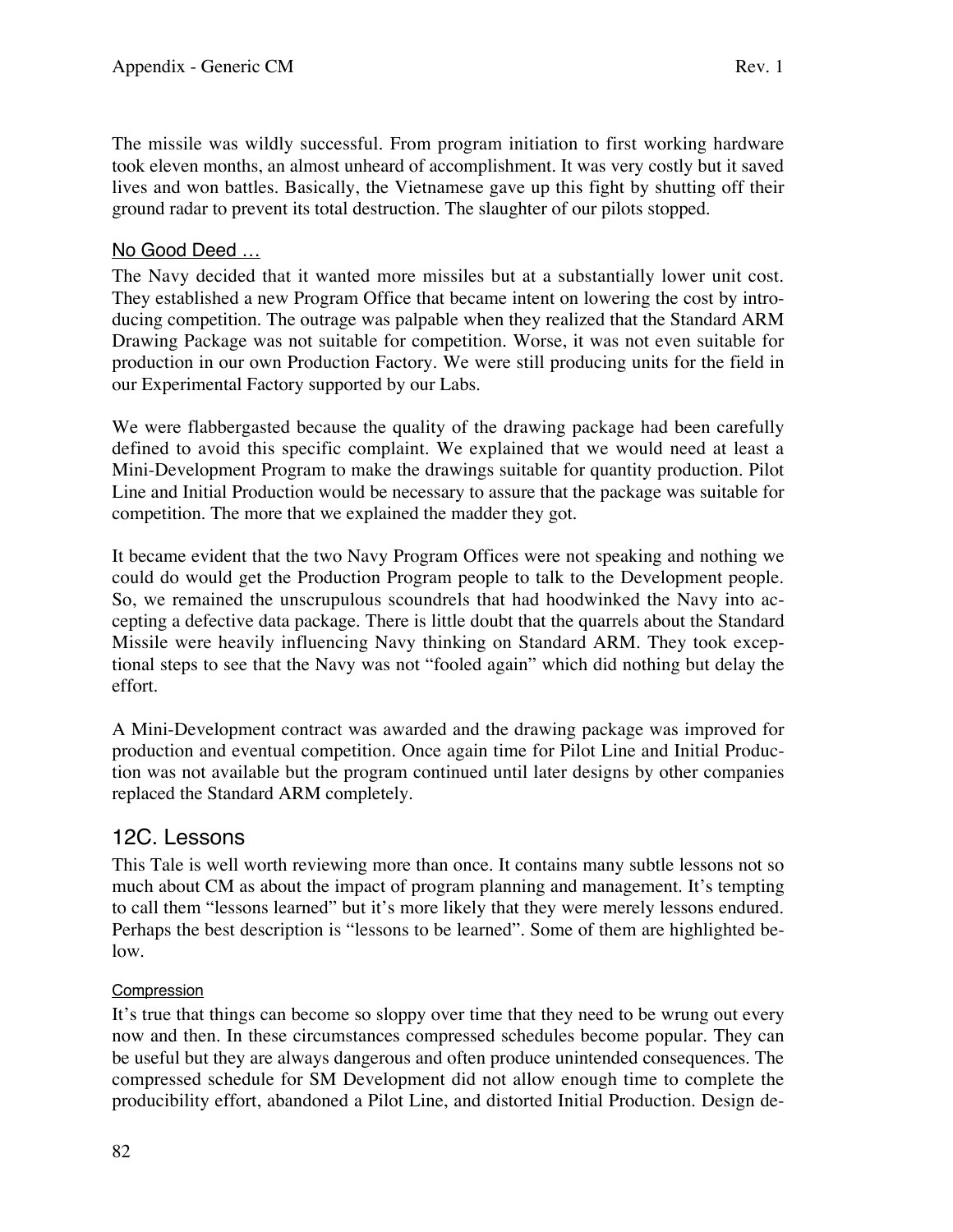velopment had to be completed during Initial Production under Change Control. All of this made preparation of a Competitive Data Package in the time allowed impossible.

The compressed schedule created a pent up demand for changes that was not satisfied during Development or Initial Production. It fed upon itself until it became a long-term plague, cost an enormous sum unnecessarily, and damaged the reputations of everyone associated with it.

#### Competitive Data Package

We need a series of seminars on Competitive Data Packages. It was originally thought that "suitable for manufacturing by any competent manufacturer" was an adequate definition. In theory, it was accomplished by:

- Strict adherence to Military Specifications,
- The elimination of proprietary restrictions, and
- The removal of manufacturing methods ("how-to" data) from the package.

Military Specifications put everything in a common language understood by most established manufacturers. The elimination of proprietary restrictions removed legal constraints. The removal of manufacturing methods gave the competitor freedom to apply his methods, which is necessary and does reduce cost. These efforts would have allowed any competent manufacturer to produce the item but not in a smooth operation within a month or two after start-up. *Yet smooth operation is what the military customer demanded*.

This viewpoint is wholly unrealistic even between two identical plants operated by the same company; even between an Engineering Department and a Manufacturing Department operated by the same company at the same location. No matter how much effort has gone into making documentation clear, precise, and accurate some mechanic (or engineer) will point to something and ask, "What do you think they meant by that?"

By direction, methods are not included. There are always elements, sometimes called "know-how", that cannot be documented adequately. One contractor's methods will not necessarily work in another contractor's plant! They have to be developed through practice. As a minimum the new Contractor needs a real Pilot Line during which he learns to accommodate the design *in his plant*.

The ability to increase production by quick start-up of another plant has been a pie-in-thesky dream of military procurement for years. It was tried through the creation of identical plants during WWII. It fails because the people in the two plants cannot be made identical!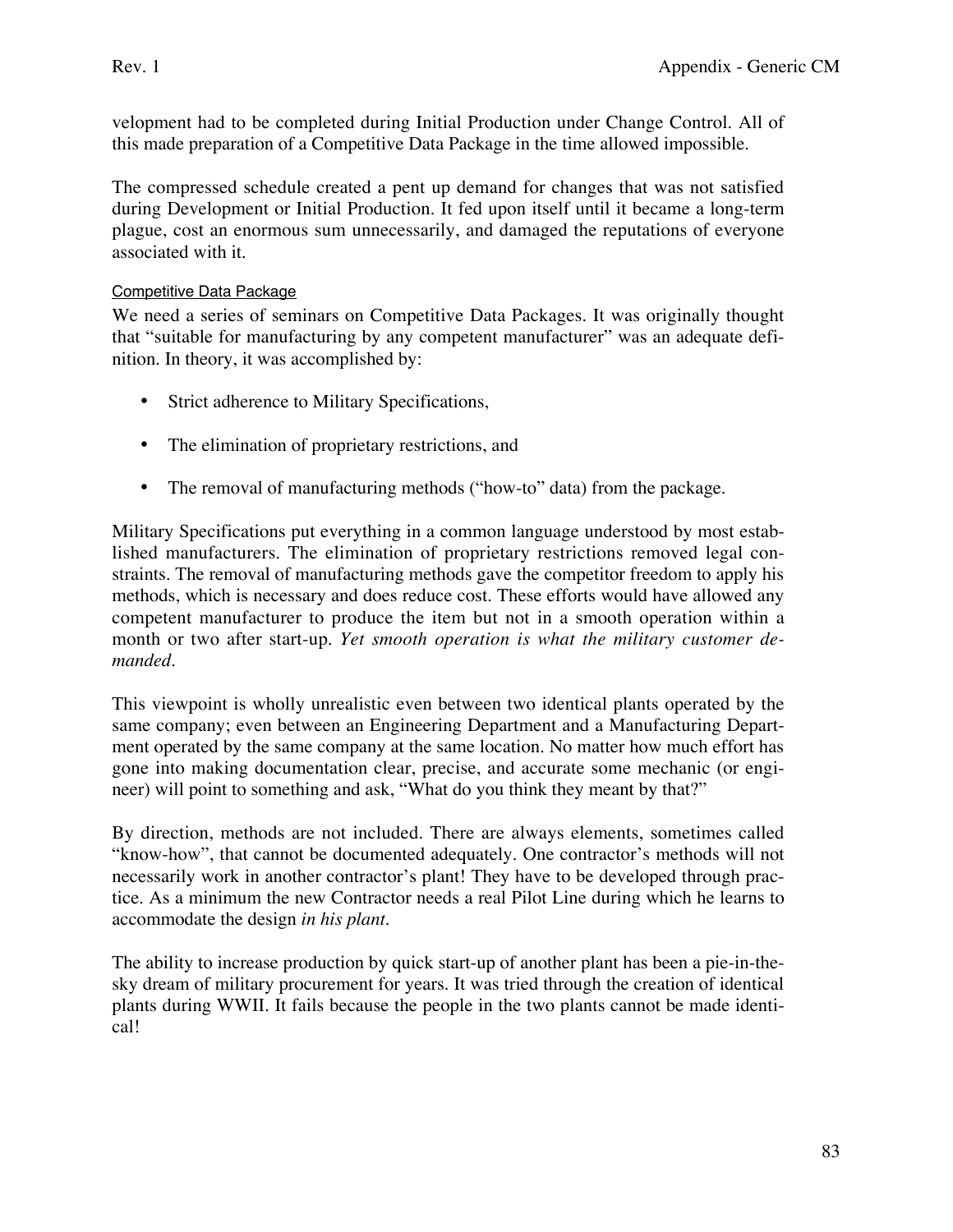#### Bonus

Bonuses are useful incentives particularly when they are awarded after the fact for outstanding work accomplished. They are more complicated when they are promised in advance for future performance unless that performance is defined objectively. They are plain dangerous when the work to be rewarded cannot be measured objectively.

A Competitive Data Package is all but impossible to measure objectively. After one or two years of smooth production the package is *probably* competitive. After a year or two of smooth production *by the second contractor* the package *is* competitive. To expect more is to believe in fairy dust.

The bonus for the SM Data Package distorted the program. The Contractor focused on getting the money. The Navy focused on timely delivery. Unfortunately, no one focused on the content of the package.

#### Fixing Change Control

It is impossible to fix Change Control when the elements to be fixed are intrinsic to it. Volume will always be too high and span time will always be too long. Sometimes they can be improved through administrative adjustments but it will seldom gain more than 10% if that. More often efforts to fix intrinsic problems complicate the process, increase the cost, extend the time, and fail! Using the Change Control System to control volume is akin to tying-down the safety valve on a steam boiler. Sooner or later it blows up!

Volume, span time, and most other elements are driven by the operation of the plant and the conduct of the program. By the time they are evident as problems it's too late to correct them for the impacted program. If volume and span time are nominal, leave them alone! They are a normal part of any program. If they are excessive, look for the cause in (1) the conduct of the program, (2) the operation of the plant, and lastly (3) the Change Control System.

If a program contains requirements that will increase changes, such as compressed scheduling, either modify the requirements or accept the fact and plan on it. Don't deny it or hide from it. It will not go away. Nine times out of ten it is not fixable! Most people will not accept this fact so it cannot be taught. They simply have to live with it long enough to realize that it is real and unavoidable.

#### CM

As for CM, the Standard Missile Program was under way before CM was created. Even so, most of the elements of CM were used and the program illustrates many of the ways that management decisions impact Change Control.

"Alignment with need" was simply assumed as it always had been. There will be those who say that this proves that CM is unnecessary but that's too great a leap. The program's "need" was to stop the Kamikaze by making the APL concept work. It was clearly defined and widely known and there was no time for drift.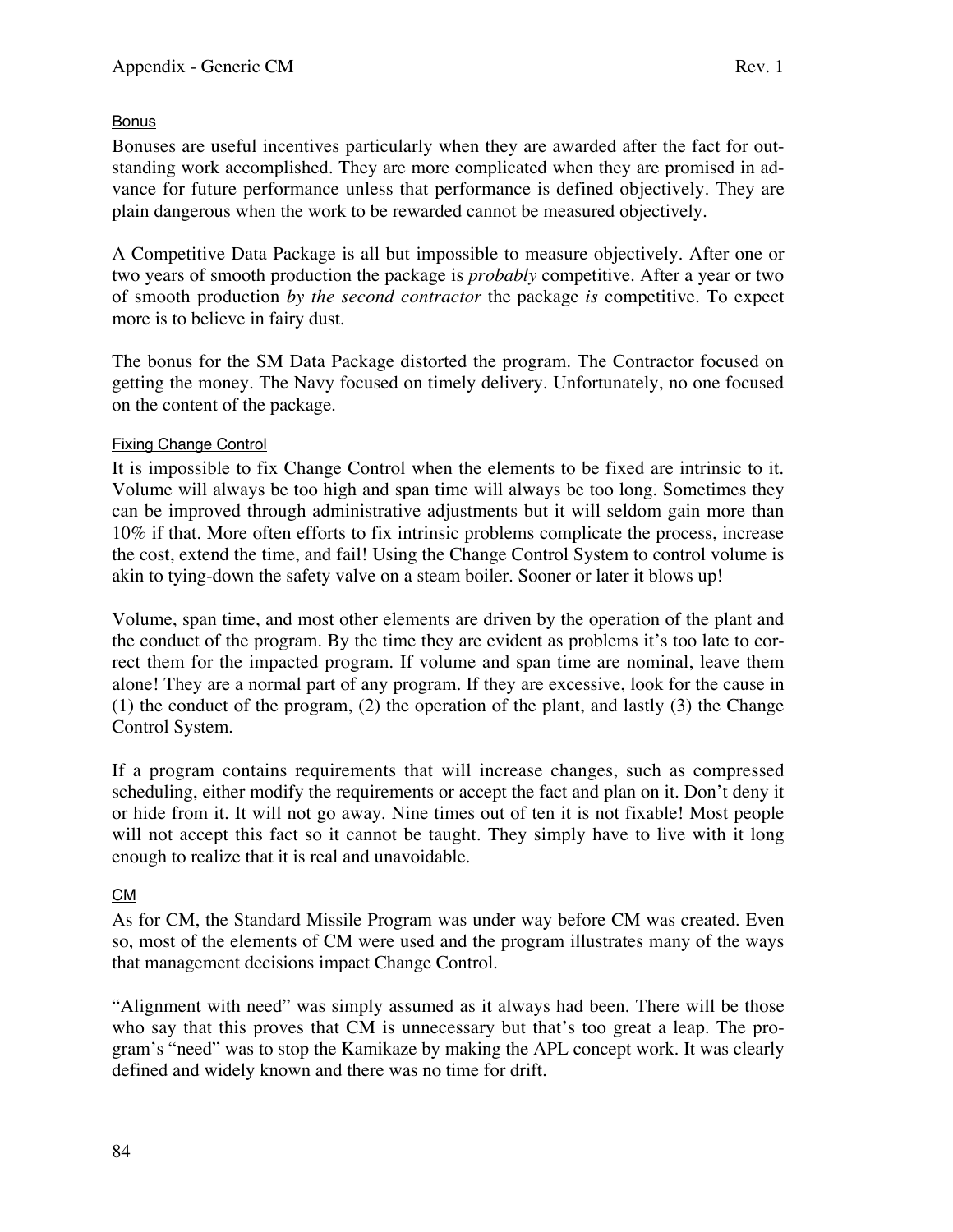Does this mean that a clear need and a compressed schedule makes CM unnecessary? It's possible but unlikely. A clear need really means that CM is possible. A compressed schedule means trouble aplenty. Don't forget the overruns and the Claim!

CM program planning could have made the inherent complications more obvious. However, it's unlikely that they would have been accommodated. The Navy was fixated on achieving early competition no matter what. They got it but at an enormous cost in money, stress, and reputation.

CM was very much in being when the Standard ARM came along. Once again time was a major constraint. A compressed schedule was unavoidable. But this time the Navy's primary goal was an effective solution to a raging problem. They cooperated to develop appropriate accommodations, the greatest of which was high cost.

It may sound odd but it is often possible to substitute higher cost for time. Higher cost makes possible the assignment of more people and people of greater capability (higher paid) to the problem. The search for lowest cost parts and materials is dropped in favor of availability of those that work. Greater risks are taken. If they turn to junk they are simply scrapped and something else is tried. Economy of operation is subordinate to effective operation. These things, skillfully managed, do save time. The change rate will be high but expected. Little time is lost in emoting about it.

The Standard ARM program illustrates that CM can be effectively tailored to fit almost any set of conditions if the tailors know what they are doing and work at it in good faith.

Competition wasn't a consideration until the design problem was solved. However, when it appeared it became an almost insane fixation all over again. Nothing had been learned from the Standard Missile's problems. After the storm had abated somewhat, we set about solving the problem but the amiable relationship that existed during the Development Program was gone forever.

\*\*\*